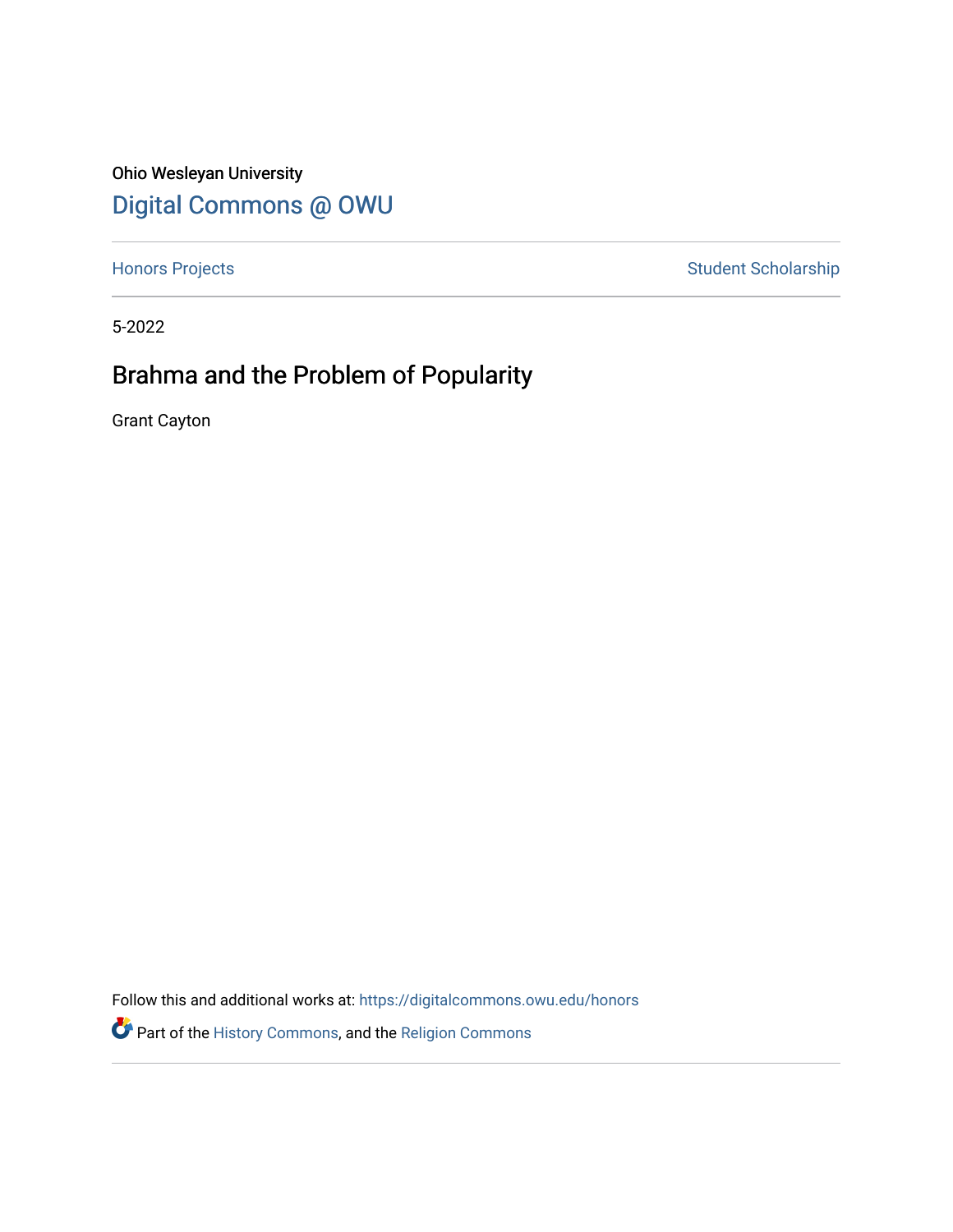#### OHIO WESLEY AN UNIVERSITY

#### BRAHMA AND THE PROBLEM OF POPULARITY

Presented in partial fulfillment

of the requirements for

graduating with University Honors

· In

HON 300.12 Capstone

by

*Grant Cayton* 

*April, 2022* 

# **Honors Project Committee**

Professor Blake Michael (project advisor)

 $\epsilon$ 

Professor Susan Gunasti

Professor Michael Flamm

Professor Franchesca Nestor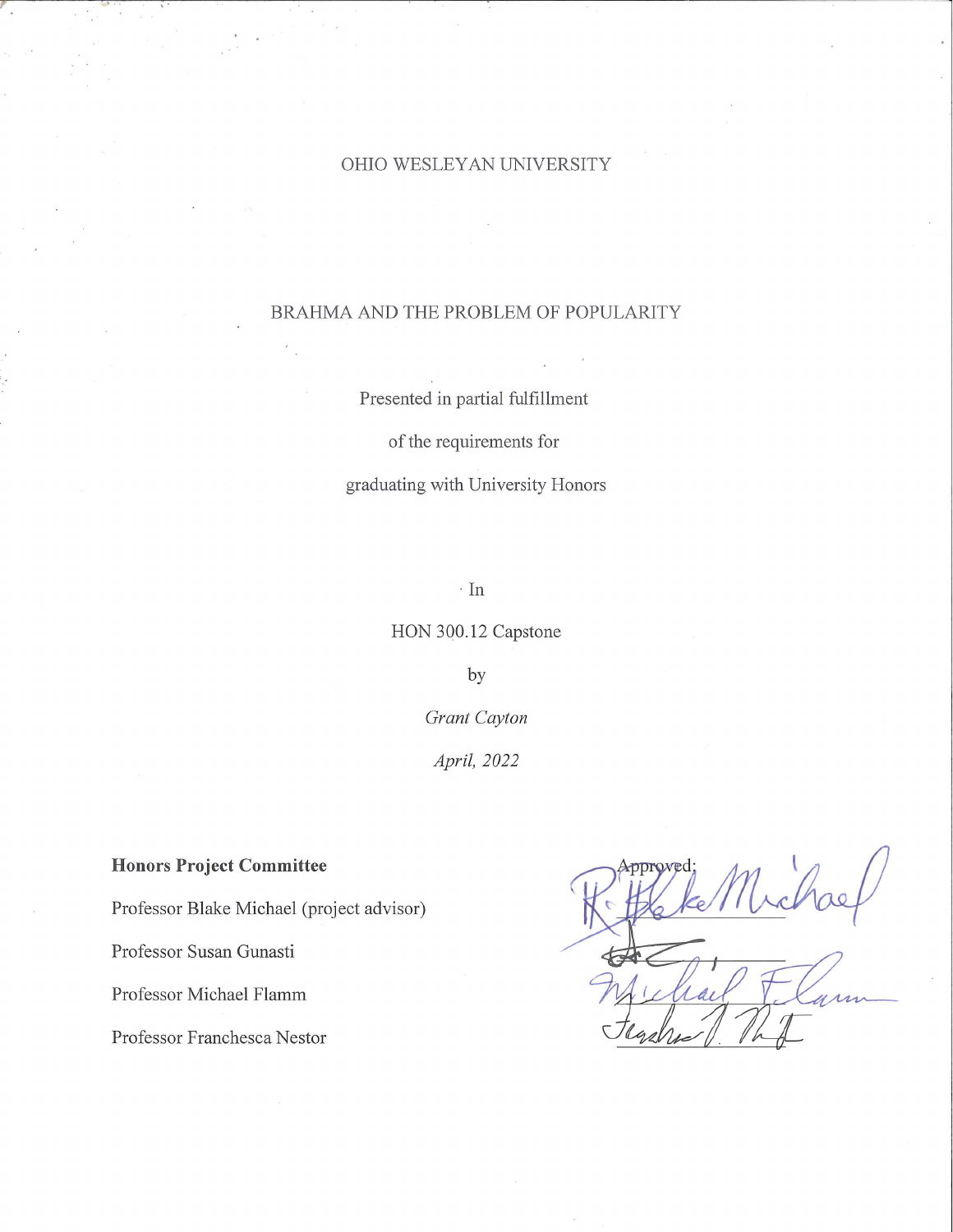## **Acknowledgments**

Before going forward, I would like to thank everyone who made this project possible. To my professors, thank you for all that you taught me, and thank you for pushing me to be the best student I can be. You have made my time here at OWU some of the happiest years of my life, and I would not be the person I am today if not for your help. Thank you to the subjects who graciously agreed to participate in the project. Without you sacrificing your time to aid in this endeavor, this document would not exist in the first place. Each of you has my gratitude for your vital contribution. To my mentor, Dr. Blake Michael, thank you for your assistance every step of the way. I am incredibly grateful to you, and not only for the invaluable help you gave me with this project. If it was not for your lessons, I may never have discovered my love of the world's many and beautiful religions. Thank you for setting me on this path. Finally, thank you to my family for your encouragement, guidance, and support throughout this project, my time at OWU, and all of my life. I am truly blessed to have a family like you.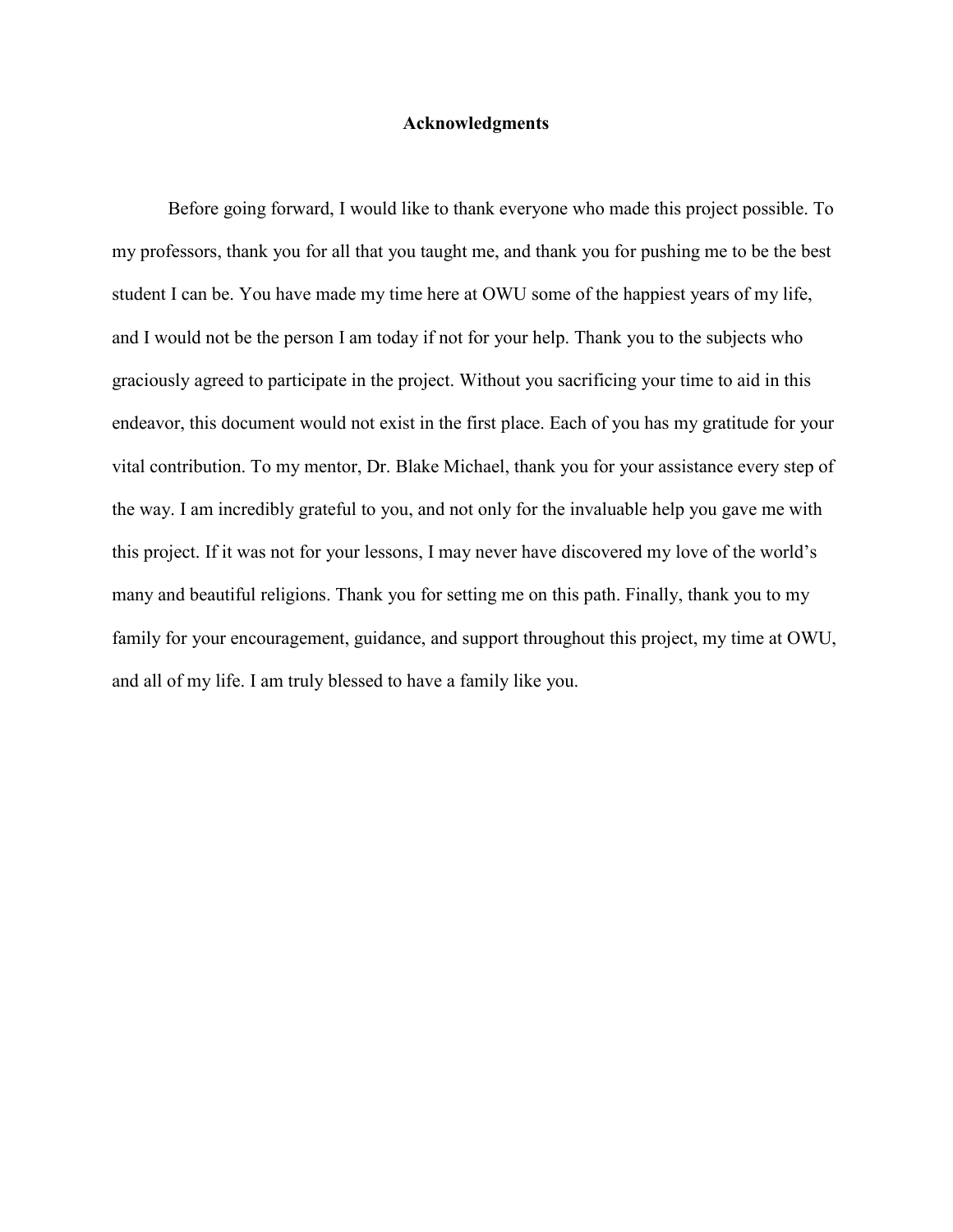# TABLE OF CONTENTS

| TITLE PAGE                                                            |    |
|-----------------------------------------------------------------------|----|
|                                                                       |    |
|                                                                       |    |
| <b>CHAPTER I</b>                                                      |    |
|                                                                       |    |
|                                                                       |    |
| <b>CHAPTER II</b>                                                     |    |
| REVIEW OF LITERATURE <b>SEXUEW</b> OF LITERATURE <b>S</b>             |    |
|                                                                       |    |
|                                                                       |    |
| Pravrttidharma as the Source of Brahma's Unpopularity_______________9 |    |
|                                                                       |    |
|                                                                       |    |
|                                                                       |    |
| <b>CHAPTER III</b>                                                    |    |
|                                                                       | 23 |
| Recommendations<br><u>Example 2014</u>                                | 25 |
|                                                                       |    |
| <b>CHAPTER IV</b>                                                     |    |
|                                                                       | 26 |
|                                                                       | 26 |
| Interview Two Summary                                                 | 27 |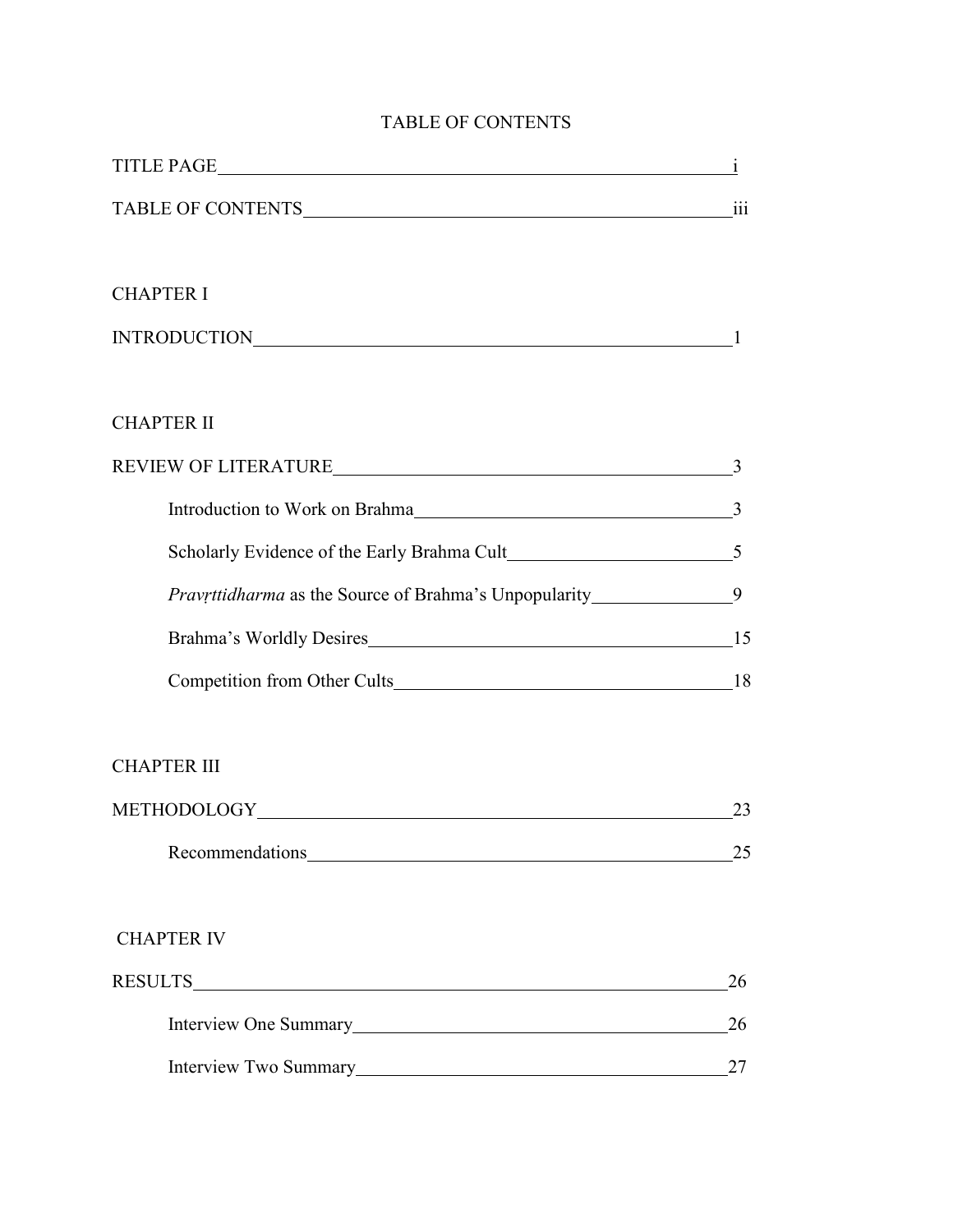| Interview Three Summary<br><u>Interview Three Summary</u>                                                                                                                                                                              | 28 |
|----------------------------------------------------------------------------------------------------------------------------------------------------------------------------------------------------------------------------------------|----|
| Interview Four Summary                                                                                                                                                                                                                 | 29 |
| Interview Five Summary                                                                                                                                                                                                                 | 30 |
|                                                                                                                                                                                                                                        | 31 |
| Interview Seven Summary<br><u>Letter and the second of the second of the second of the second of the second of the second of the second of the second of the second of the second of the second of the second of the second of the</u> | 33 |
| Interview Eight Summary                                                                                                                                                                                                                |    |

# CHAPTER V

| DISCUSSION AND CONCLUSION                                | 36 |
|----------------------------------------------------------|----|
| DISCUSSION                                               | 36 |
|                                                          | 36 |
| Brahma's Cosmological Position as a Deterrent to Worship | 38 |
| The Validity of Bailey's Theory of <i>Pravritidharma</i> | 40 |
| Tentative Historical Case for Brahma's Unpopularity      | 42 |
| <b>CONCLUSION</b>                                        | 45 |

| <b>REFERENCES</b> |  |
|-------------------|--|
|                   |  |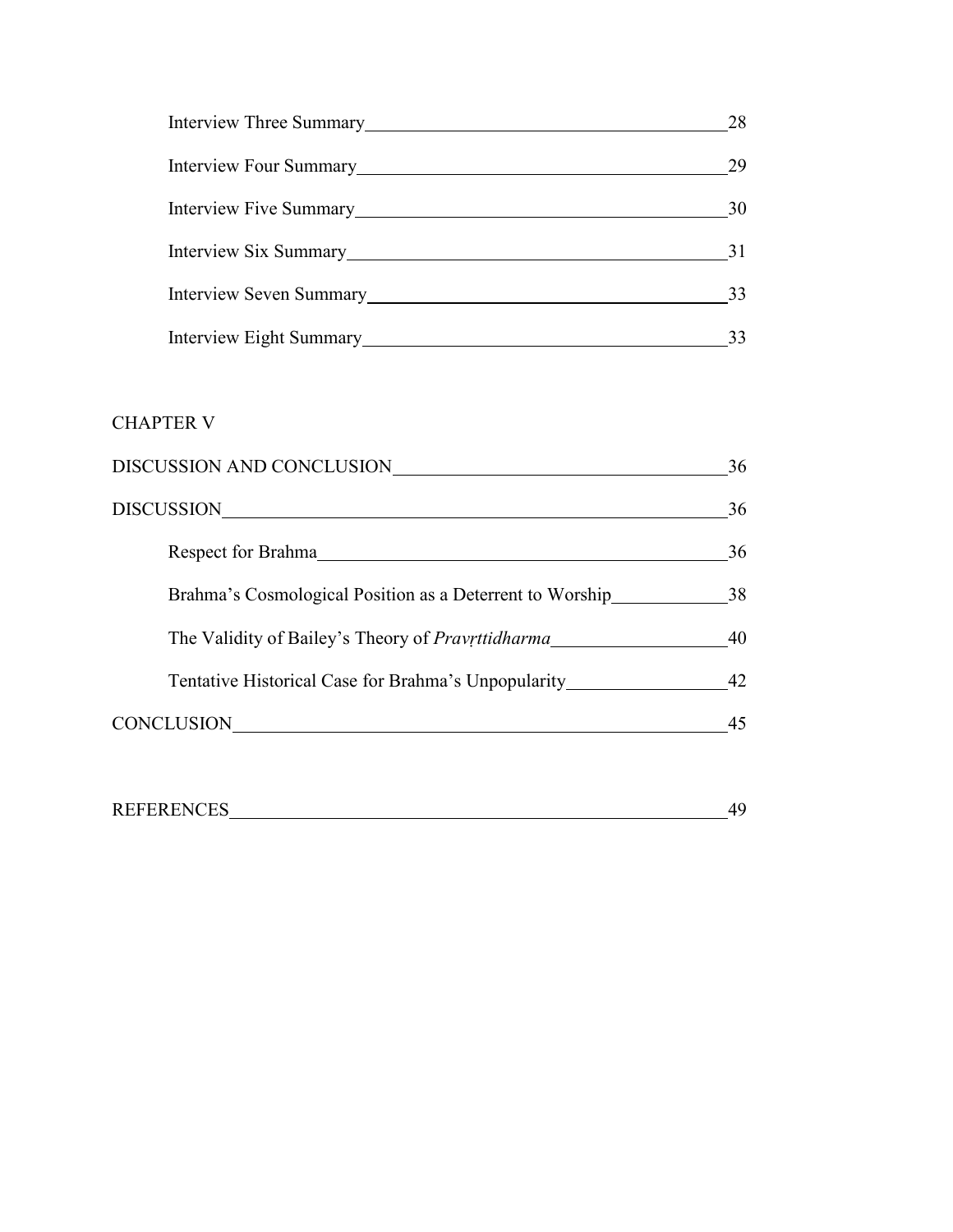#### **Abstract**

Brahma, the creator god, theoretically occupies a major position in Hinduism but, in practice, receives virtually no *bhakti*-style devotional worship. The study examines potential causes of Brahma's lack of popular worship through analysis of existing scholarship, and through in-depth interviews with eight Hindus. These subjects were asked to give their own explanations and evaluate scholarly theories on Brahma's unpopularity in devotional worship. Among scholarly theories, Km. Rajani Mishra's states that after creation, Brahma has nothing to offer humanity, and argues that Brahma's character was not compelling enough to retain followers. Alternatively, Greg Bailey suggests that Brahma's role as creator ties him to *pravṛttidharma*, a worldly mindset that prevents him from granting salvation. Brahma's negative depiction in mythology may also play a role. The subject interviews indicate that Brahma is well respected, and the primary cause of his unpopularity remains unclear. Some saw him as subservient to other gods and thus undeserving of worship. Others stated, like Mishra, that Brahma has nothing to offer Hindus after creation. Bailey's theory of *pravṛttidharma* was controversial, with some arguing that *bhakti* deities are based on tradition and not considerations of *pravṛttidharma*. Most subjects agreed that Brahma once possessed more followers. Some argued Brahma was subject to slander and his appealing characteristics were absorbed by other gods. Others speculated a historical disaster may have caused the cult's deterioration. Still others argued that Brahma never had a widespread following. When combined with existing scholarship, the interviews suggest that unknown historical factors, along with Brahma's position in mythology, resulted in his cult's decline, but indicate that Brahma still enjoys considerable respect among most Hindus.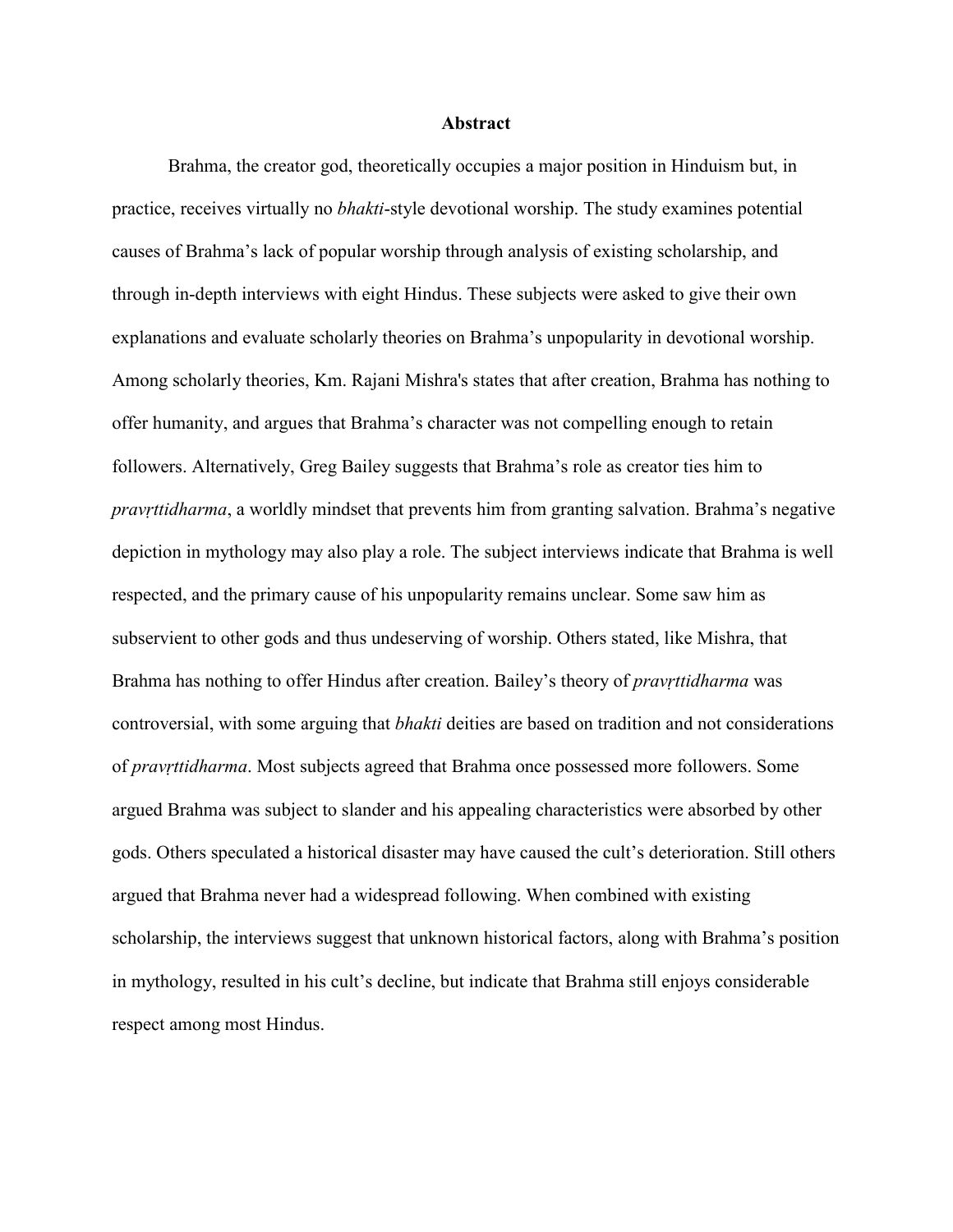#### **Chapter I**

#### **Introduction**

Long ago in the realm of the gods, Brahma the Creator and Vishnu the Preserver began to battle over who was superior. Seeing the danger of their actions, Shiva the Destroyer assumed the form of a great pillar of fire between them. Brahma and Vishnu said to each other, "What is this column of fire that has risen up? It is beyond the range of senses. We have to find its top and bottom."<sup>[1](#page-6-0)</sup> Vishnu took on the form of a boar and burrowed down in search of the pillar's base. Brahma took the form of a swan and flew up to find its top. On his way, Brahma encountered a Ketakī flower drifting down from above. Brahma said to the flower, "Dear friend, hereafter you must do as I desire. In the presence of Viṣṇu you must say like this. O Acyuta, the top of the column has been seen by Brahmā. I am the witness for the same."[2](#page-6-1) Returning to the ground, Brahma found Vishnu exhausted and ashamed, for he could not find the source of the fire. Brahma told Vishnu that he had reached the pillar's top, and the flower repeated his lie. Vishnu began to pay homage to Brahma, but Shiva, angered by the falsehood, leapt from the fire. Vishnu was blessed for his humility. Brahma, however, was cursed. Shiva said to him, "O Brahmā, in order to extort honor from the people you assumed the role of the lord in a roguish manner. Hence you shall not be honored, nor shall you have your own temple or festival.<sup>[3](#page-6-2)</sup>

So goes a myth of conflict between the *Trimurti,* the greatest Hindu gods, told in the *Śiva-Purāna*. With the number of Hindu deities, it is no wonder quarrels occasionally spring up. The saying that Hindus follow 330 million gods may be hyperbole, but it captures the pantheon's

l

<span id="page-6-0"></span><sup>1</sup> "*Videyeśvarasaṁhitā,"* in the *Śiva-Purāna, vol. I,* trans. a Board of Scholars (Delhi: Motilal Banarsidass, 1973), 7:14. 2 *Videyeśvarasaṁhitā,* 7:24-25. 3 *Videyeśvarasaṁhitā,* 8:9-11.

<span id="page-6-1"></span>

<span id="page-6-2"></span>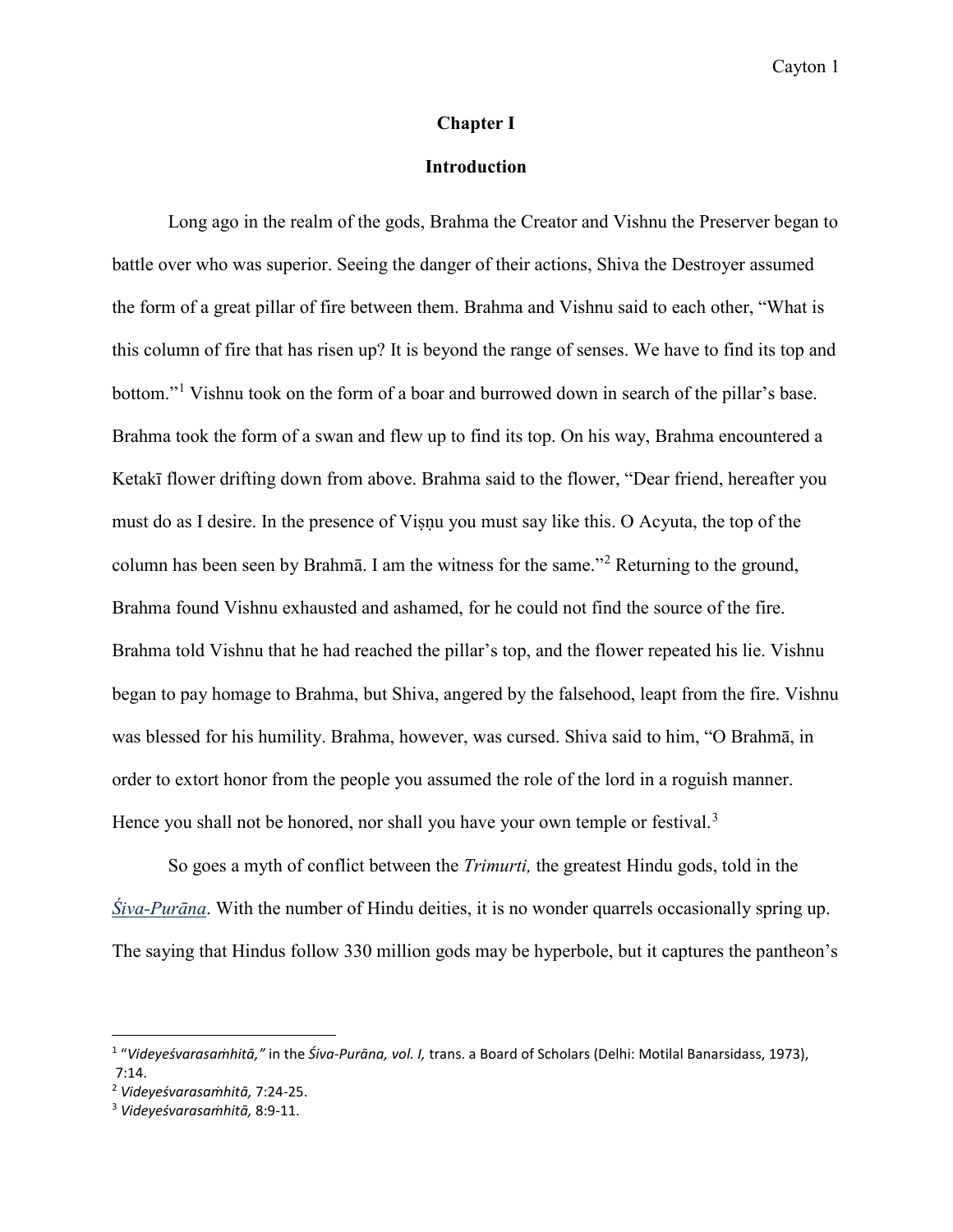staggering size. From wild yet regal Shiva, to Vishnu and all of his avatars, to the myriad great goddesses, there is a deity for every Hindu to love. In Hinduism, devoting oneself to a god has a practical purpose. Behind this transient world is the eternal reality, Brahman. Where Brahma is the male god of creation, Brahman is the genderless, formless basis for the universe that both men and gods originate from (Westerners may even be familiar with the word Brahmin, a third term that refers to the caste of priests in Hindu society. Each is theoretically distinct, but as they are derived from the same root word, they can sometimes blend together in practice and cause confusion). Ancient Hindus believed that since all creation was linked through Brahman, the Brahmin priests could perform rituals that would influence the cosmos and ensure worldly rewards.<sup>[4](#page-7-0)</sup> Though many such rituals are still performed, Hinduism eventually came to focus on *moksha*, liberation from reincarnation, resulting in union with Brahman. Worldly desires bind a soul to the cycle of reincarnation, *samsara. Bhakti*, total devotion to a deity, is a common path to *moksha*, for it orients one's thoughts towards their god instead of worldly desires. Among Hindus, however, virtually no one devotes themselves to the creator god, Brahma.

The dearth of a Brahma following in Hinduism is conspicuous. Theoretically, Brahma is matched only by Vishnu and Shiva. Both other members of the *Trimurti* possess titanic followings. How is it that Shiva, the god who waits to destroy all creation, can command a wealth of devotees while the creator of the universe has next to none? Through careful study of scholarship and dialogue with modern Hindus, a possible answer emerges. These scholarly works and interviews suggest that Brahma is viewed in a positive light, despite his lack of worship, and that it is due to a combination of historical factors and Brahma's cosmological role that he goes without followers.

<span id="page-7-0"></span> <sup>4</sup> S.N. Dasgupta, *Hindu Mysticism* (Radford, VA: Wilder Publications, 2008), 9.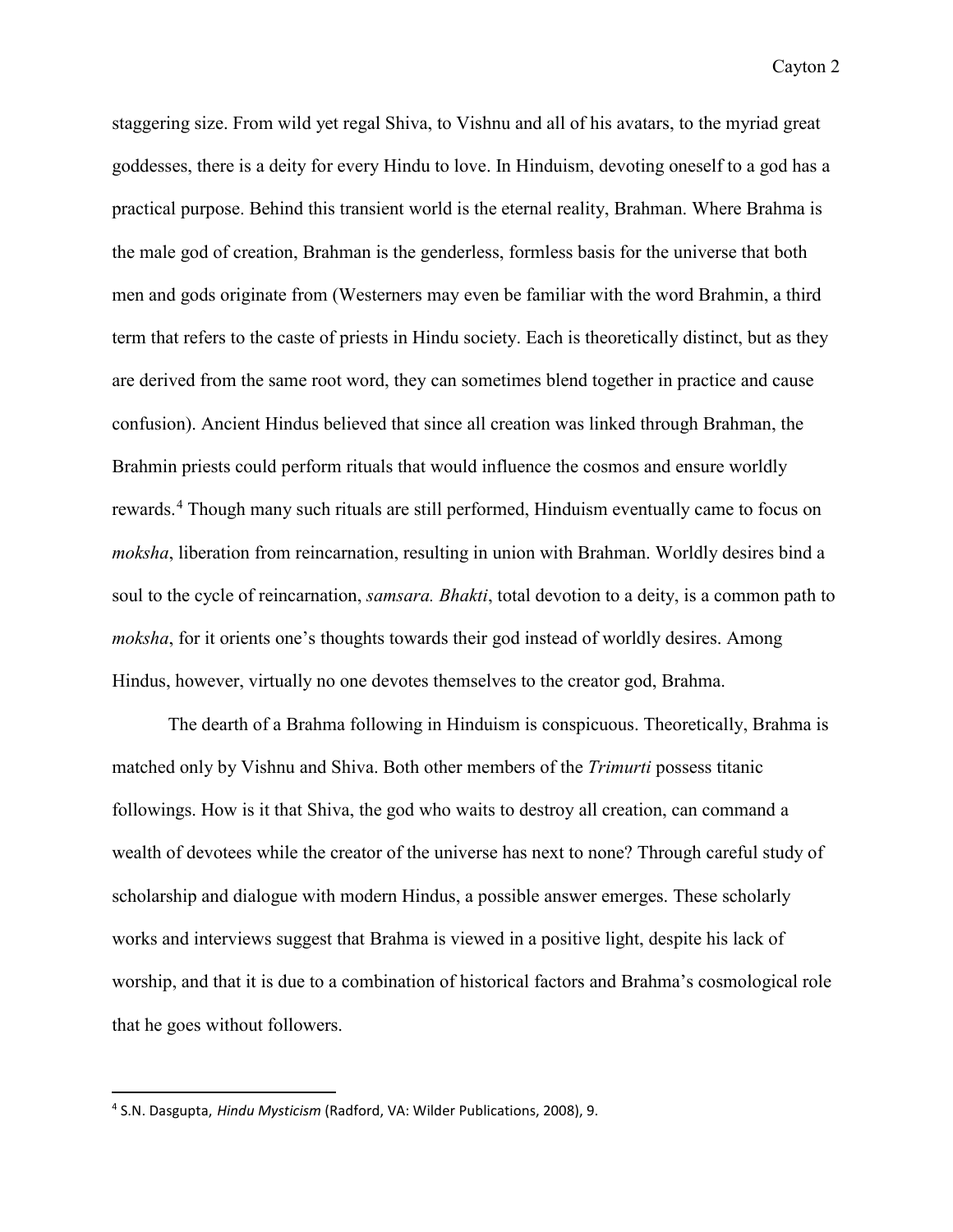### **Chapter II**

#### **Review of Literature**

#### **Introduction to Work on Brahma**

Hinduism commands a vast body of scholarship which explores diverse topics. Of all of the books or articles written about Hinduism, though, few works are dedicated to the study of Brahma specifically. There is, in contrast, literature of all kinds dedicated to the study of Brahma's competitors for worship, with John Stratton Hawley and Donna Marie Wulff's *Devi: Goddesses of India*<sup>[5](#page-8-0)</sup> and Wendy Doniger's *Shiva: The Erotic Ascetic*<sup>[6](#page-8-1)</sup> serving as examples. Brahma can be found, however, referenced in works he is not the primary subject of, such as Doniger's aforementioned work. In *Shiva: The Erotic Ascetic*, Doniger spends one chapter comparing Shiva and Brahma with special focus on Hindu myths that tie together the themes of sexual power and creation. Doniger also provides sparse references to Brahma in her work *On Hinduism.[7](#page-8-2)* Here, Doniger discusses Brahma's role in various creation myths such as his birth from Vishnu's navel, $8$  the creation of creatures, $9$  or his contest with Vishnu to determine the identity of the supreme god.[10](#page-8-5) Doniger states early on that the *Trimurti* is "a false construction, since Brahma was never worshiped like the other two,"[11](#page-8-6) however, and *On Hinduism* devotes little space to Brahma (One should note that Doniger primarily interprets Hinduism through the lens of feminism and sexuality. As a result, she primarily focuses on Brahma's sexual activity).

<span id="page-8-0"></span> <sup>5</sup> John Stratton Hawley and Donna Marie Wulff, *Devi: Goddesses of India* (Berkeley: University of California Press, 1996), 6.

<span id="page-8-1"></span><sup>6</sup> Wendy Doniger O'Flahery, *Shiva: The Erotic Ascetic* (New York: Oxford University Press, 1973).

<span id="page-8-2"></span><sup>7</sup> Wendy Doniger, *On Hinduism* (New York: Oxford University Press, 2014).

<span id="page-8-3"></span><sup>8</sup> Doniger, *Hinduism,* 165.

<span id="page-8-4"></span><sup>9</sup> Doniger, *Hinduism,* 195.

<span id="page-8-5"></span><sup>10</sup> Doniger, *Hinduism,* 245.

<span id="page-8-6"></span><sup>11</sup> Doniger, *Hinduism,* 23.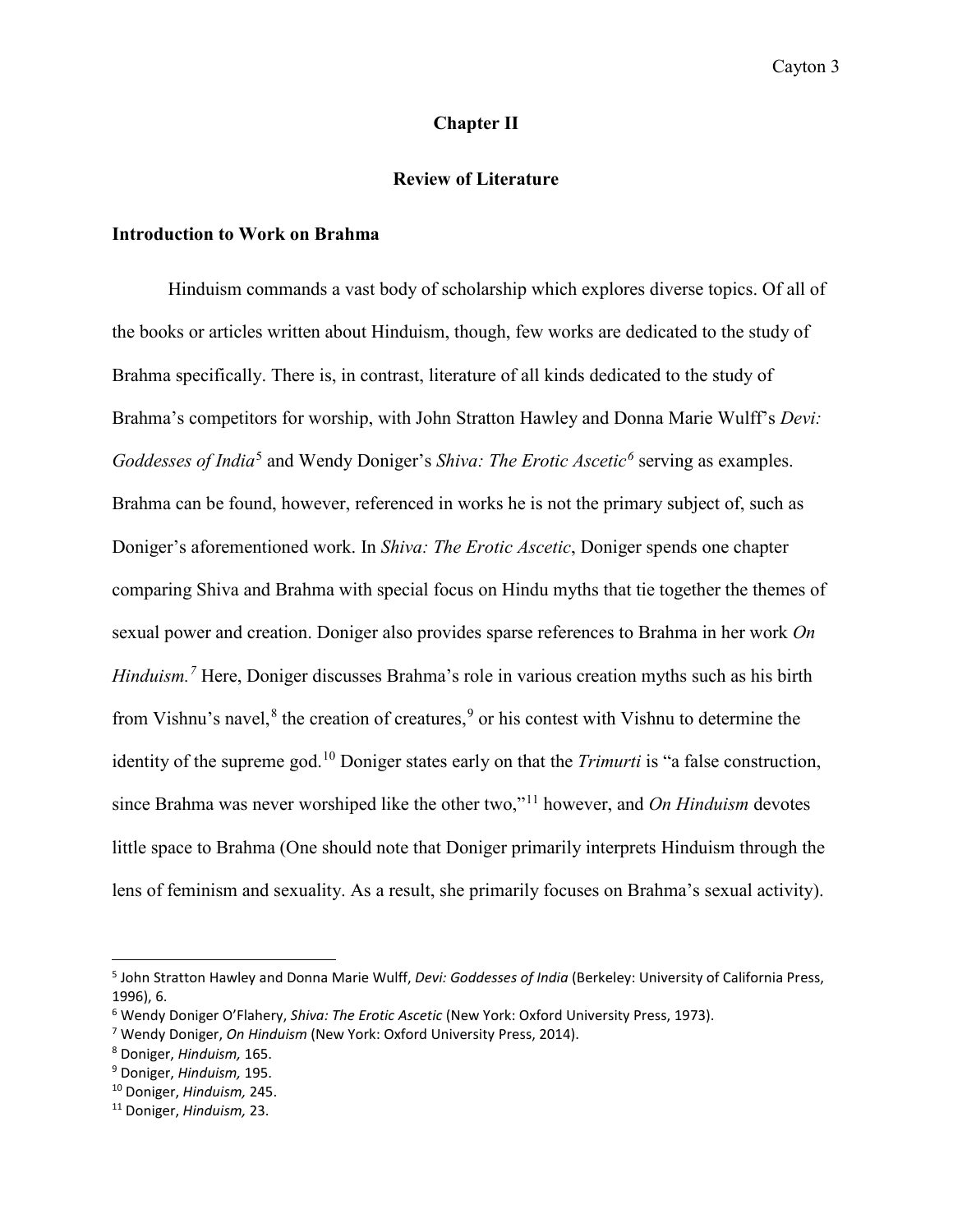Scholarship devoted to Brahma does exist, though, and certain trends emerge within it, providing some basis for speculation as to his unpopularity.

 Though the field of Brahma scholarship is small compared to the entire body of Hindu scholarship, it is not bereft of material. *Brahma Worship: Tradition and Iconography*, [12](#page-9-0) by Km. Rajani Mishra, surveys Brahma's religious characteristics over 62 pages. Mishra first examines Brahma's position within the Purana scriptures. She concludes that Brahma once had an active following in India, and that religious works such as the Mahabharata may have been products of Brahma's (now-defunct) cult, edited into a form that praises Vishnu instead. She also makes the claim that Brahma's modern lack of worship can be traced to his role as the creator, whose work "was a single act of creation, and once accomplished, it has lost its interest for the Hindu race."<sup>[13](#page-9-1)</sup> Mishra continues by describing places sacred to Brahma, such as the town of Pushkar,  $^{14}$  $^{14}$  $^{14}$  and recounting how Brahma is traditionally depicted in art. Mishra regards Brahma's contemporary unpopularity as a result of his position as creator, in addition to the work of rival cults.

Greg Bailey's *The Mythology of Brahma* serves as a longer study of Brahma's character and role in the Hindu canon.<sup>[15](#page-9-3)</sup> Bailey examines if, and how, Brahma was worshiped in ancient India; what early gods inspired Brahma, or otherwise fulfilled his role as creator god before he emerged into Hinduism; how Brahma is depicted in relation to Hinduism's conception of the universe, and its creation; how Brahma is connected to worldly action, where Vishnu and Shiva are characterized by renunciation of worldly action; and what role Brahma plays in the myths of avatars, as well as what characteristics these roles imply about him. Bailey concludes that Brahma embodies the aspects of worldly life and ritualism present in Hinduism, while his rivals

l

<span id="page-9-0"></span><sup>12</sup> Km. Rajani Mishra, *Brahma Worship: Tradition and Iconography* (Delhi: Kanishka Publishing House, 1989).

<span id="page-9-3"></span>

<span id="page-9-2"></span><span id="page-9-1"></span><sup>&</sup>lt;sup>13</sup> Mishra, *Worship,* 14.<br><sup>14</sup> Mishra, *Worship,* 22.<br><sup>15</sup> Greg Bailey, *The Mythology of Brahma (*Delhi: Oxford University Press, 1983).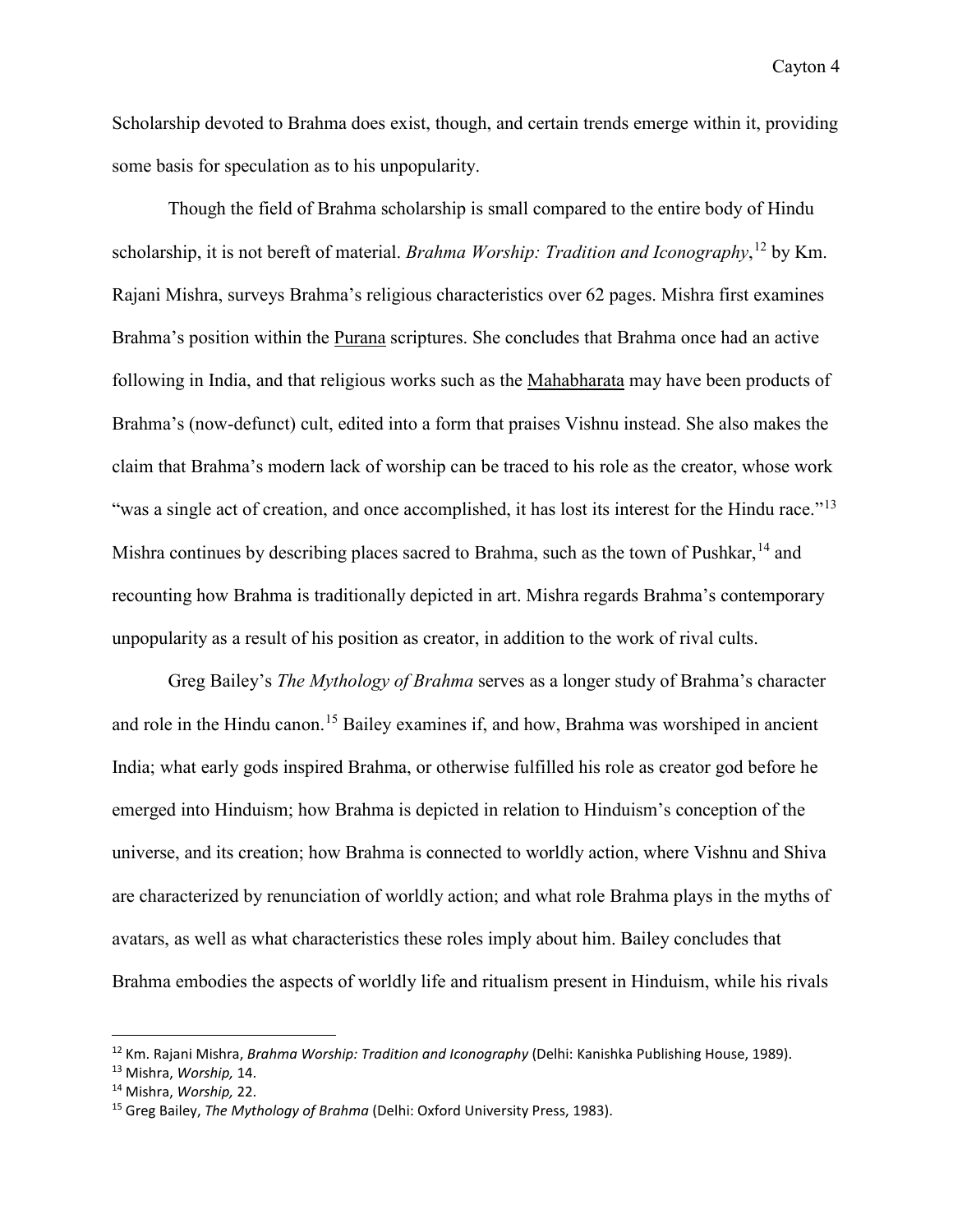Shiva and Vishnu can embody worldly life while also providing a path to transcendence Brahma cannot, as Brahma's "desires are concentrated on worldly concerns, which can only hinder any chance of gaining knowledge of spiritual truth."[16](#page-10-0) This theme reoccurs through much of the scholarship Brahma appears in, along with other themes of bad conduct and ungodly behavior, and may represent an important source of his current-day unpopularity.

# **Scholarly Evidence of the Early Brahma Cult**

Though the field of Brahma scholarship is relatively small, certain trends emerge within it. While no significant *bhakti* cult of Brahma exists in the present day, multiple scholars posit that Brahma may have possessed some following before the modern period. According to Mishra, the only significant center of Brahma worship in the present day is the small town of Pushkar in northeast Rajasthan.[17](#page-10-1) Mishra notes that the Mahabharata and Padma Purana scriptures depict Pushkar as a great *tirtha*, or sacred site. The former states that Pushkar is "the first of holy places"[18](#page-10-2) and the latter relates how the area obtained its holiness when Brahma dropped a lotus there.<sup>[19](#page-10-3)</sup> Mishra also notes that the Kurma Purana accords special importance to the Pushkar *tirtha* that most other scriptures do not. She reasons that, as the *tirtha* section was inserted around 1250 A.D., Brahma likely had an active cult in the Pushkar area at least as late as 1250 A.D.<sup>[20](#page-10-4)</sup> Mishra presents evidence that further suggests Brahma once possessed a cult in western India. Firstly, the Mahabharata contains a depiction of a Brahma festival taking place in

 $\overline{\phantom{a}}$ 

<span id="page-10-1"></span><span id="page-10-0"></span><sup>16</sup> Bailey, *Mythology,* 236. 17 Mishra, *Worship,* 22. 18 Mishra, *Worship,* 22.

<span id="page-10-2"></span>

<span id="page-10-3"></span><sup>19</sup> Mishra, *Worship,* 23.

<span id="page-10-4"></span><sup>20</sup> Mishra, *Worship,* 23.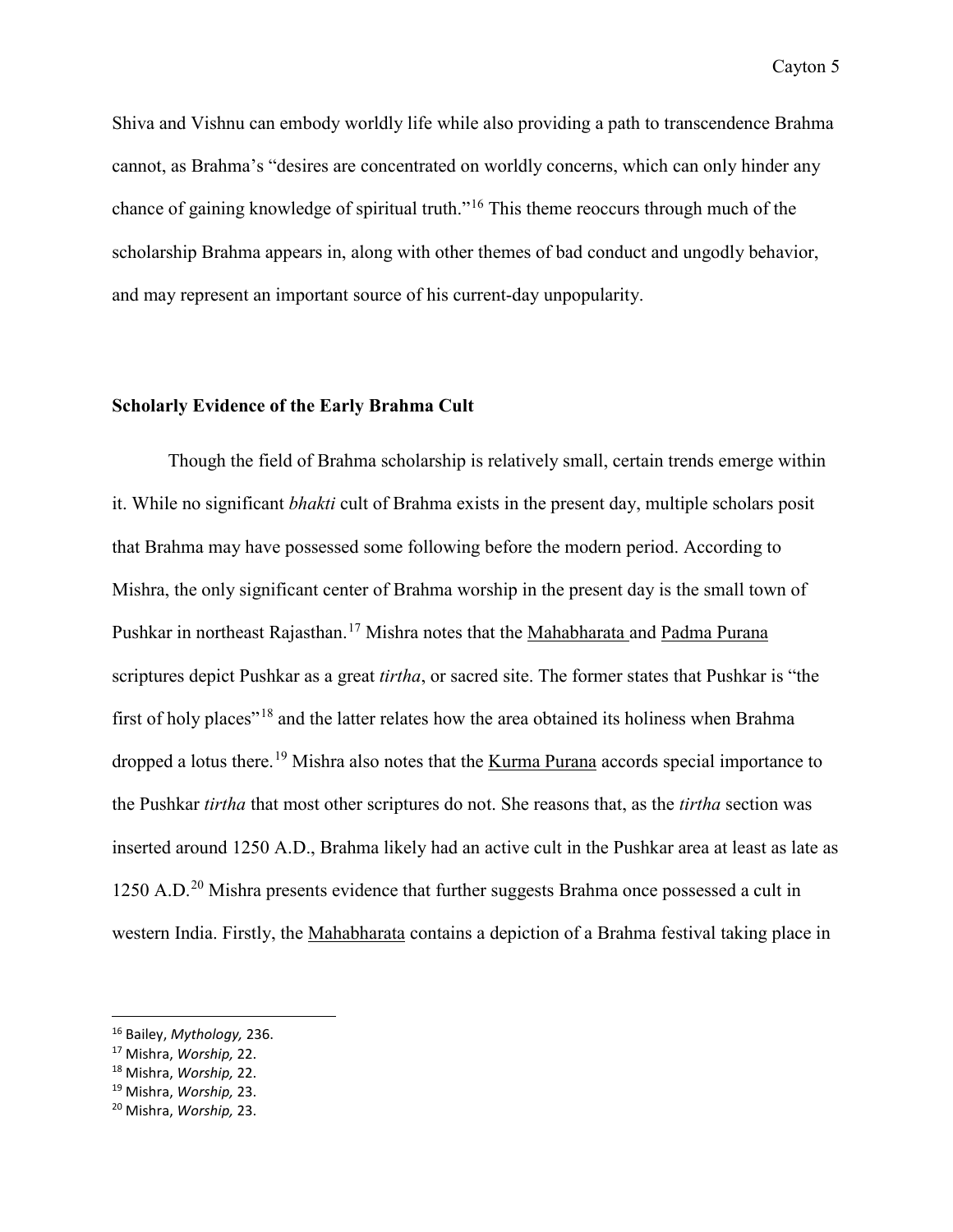the area around present-day Delhi in the *Virataparvam* section, and notes that one passage contrasts the Matsyas who honor Brahma with the impure and irreligious Bahlika people.<sup>[21](#page-11-0)</sup> Mishra concludes that archeological findings support the notion of an extinct Brahma cult, which suggests some historical event may have wiped out Brahma's following, resulting in his modern unpopularity.

 Mishra, arguing for the existence of a dead Brahma cult in western India, draws upon various archeological discoveries. Mishra states that Pushkar's modern Brahma temple was built in the 19th century upon older temples.<sup>[22](#page-11-1)</sup> Mishra also notes temples from the seventh century A.D. dedicated to Brahma can be found in Rajasthan: at Vasantgadh in the independent state of Sirohi, and Sevadi, both near Jodhpur. More temple remains can be found in Chandravan, and in South Gujrat a temple existed that was still used up to  $1906<sup>23</sup>$  $1906<sup>23</sup>$  $1906<sup>23</sup>$  Mishra mentions that the Chalukya Dynasty of Gujrat traces its lineage back to Brahma, indicating he was revered.<sup>[24](#page-11-3)</sup> Also of note are seals found at an ancient university in Nalanda depicting Brahma, and dated to the seventh or eighth century: Mishra states that, as Brahma is strongly associated with orthodoxy and the Vedic scriptures, it would be logical to assume those who studied the Vedas saw him as a patron.[25](#page-11-4) Mishra concludes that between the third and thirteenth century A.D., Brahma received worship in western India.<sup>26</sup> The question of why the cult declined naturally arises. Mishra speculates that it may have to do with Brahma's uncompelling character.

 In regards to Brahma's role as *bhakti* god, Mishra, unlike Doniger, states that he was probably worshiped in this context to some degree. Mishra states "The kind of worship practiced

l

<span id="page-11-0"></span><sup>21</sup> Mishra, *Worship,* 24.

<span id="page-11-1"></span><sup>22</sup> Mishra, *Worship,* 24.

<span id="page-11-2"></span><sup>23</sup> Mishra, *Worship,* 24.

<span id="page-11-4"></span><span id="page-11-3"></span><sup>24</sup> Mishra, *Worship,* 25. 25 Mishra, *Worship,* 26.

<span id="page-11-5"></span><sup>26</sup> Mishra, *Worship,* 25.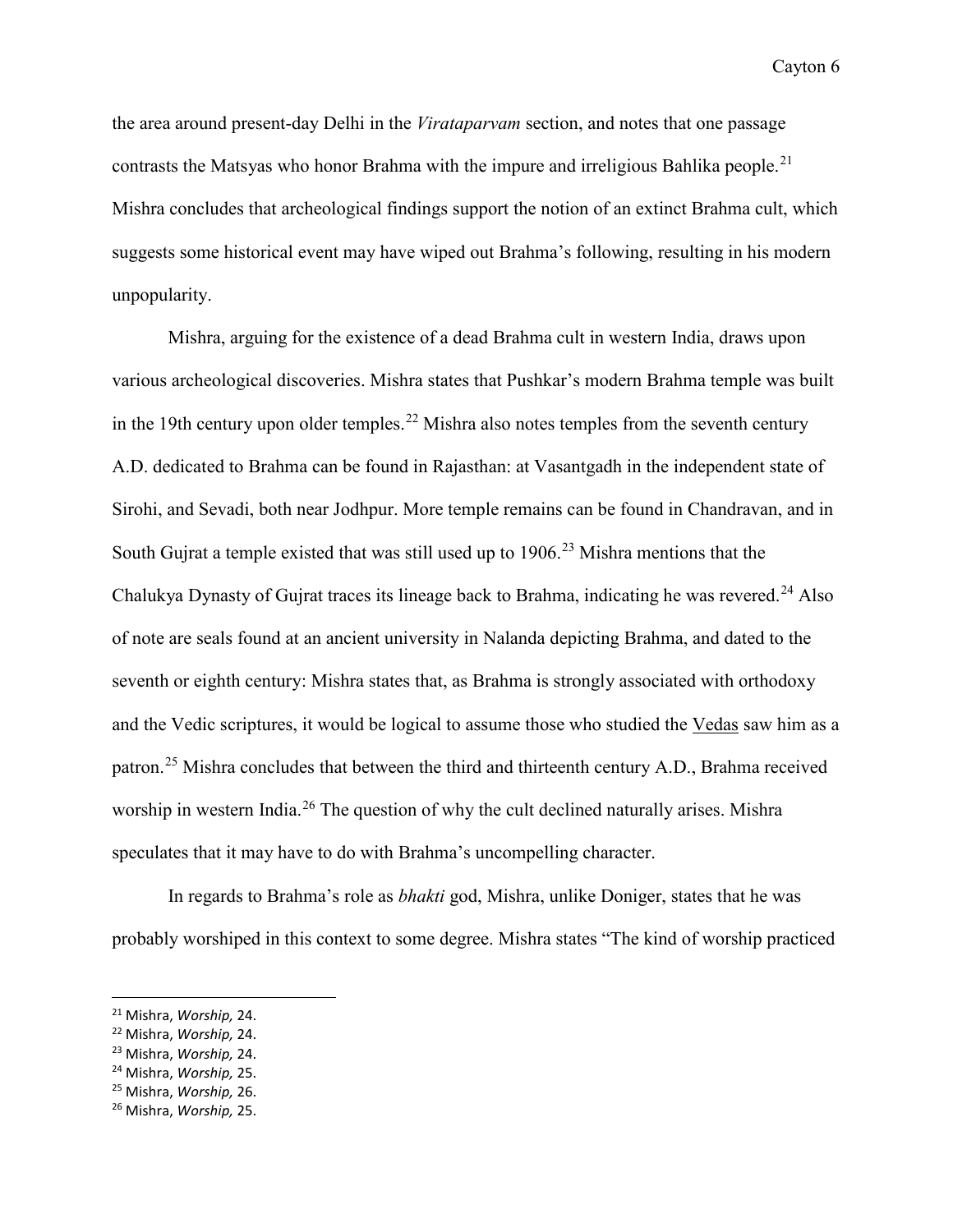at *Brahmakuṇḍa* at Rajgir has already been cited in this context."[27](#page-12-0) Mishra notes, however, that "Brahmā, the cosmic creator, is a god of very regulated function. He is neither a shower of boons nor a player of magic…" indicating that Brahma was not seen as being able to deliver salvation by many, and that "Vishṇu, a grand god, captivated the minds of kings. Śiva was very popular among the masses. Kings and beggars adored him both. Hence both gods became popular.<sup>"[28](#page-12-1)</sup> Mishra concludes that the real reason for Brahma's lack of worship is, that with creation accomplished, Hinduism's creator god has little to offer the people.<sup>[29](#page-12-2)</sup> Though Mishra acknowledges that Brahma may have possessed a *bhakti* following once, she argues some aspect of his character is not compelling in the same way that Vishnu and Shiva are, causing his worship to fade away. If Mishra's speculations are correct, this implies that while some aspects of Brahma's character are conducive to worship, Brahma's "regulated function" of creation may be a cause of his modern unpopularity.

 Like Mishra, Bailey acknowledges a period of Brahma worship in India's history. Bailey cites the scholar A. Chatterjee who, in Bailey's words, "has proved that the *Sṛṣṭi Khaṇḍa* of the *Padmapurāṇa* is a work strongly influenced by those who held Brahmā to be the highest god," and that "in parallel passages of the *Matsya* and *Padma Purāṇas,* the text of the latter was altered in such a way that Brahmā instead of Viṣṇu appeared as the highest god."<sup>[30](#page-12-3)</sup> Bailey uses these alterations as evidence of a cult that revered Brahma. Who else would modify scripture in this manner? Bailey, like Mishra, places the date and location of Brahma's cult in third to thirteenth century western India, though he notes that books three and four of the Mahabharata contain evidence that might take the earlier date to the fourth century B.C., and that artwork from the

l

<span id="page-12-0"></span><sup>27</sup> Mishra, *Worship,* 27.

<span id="page-12-1"></span><sup>28</sup> Mishra, *Worship,* 30.

<span id="page-12-2"></span><sup>29</sup> Mishra, *Worship,* 14.

<span id="page-12-3"></span><sup>30</sup> Bailey, *Mythology,* 8.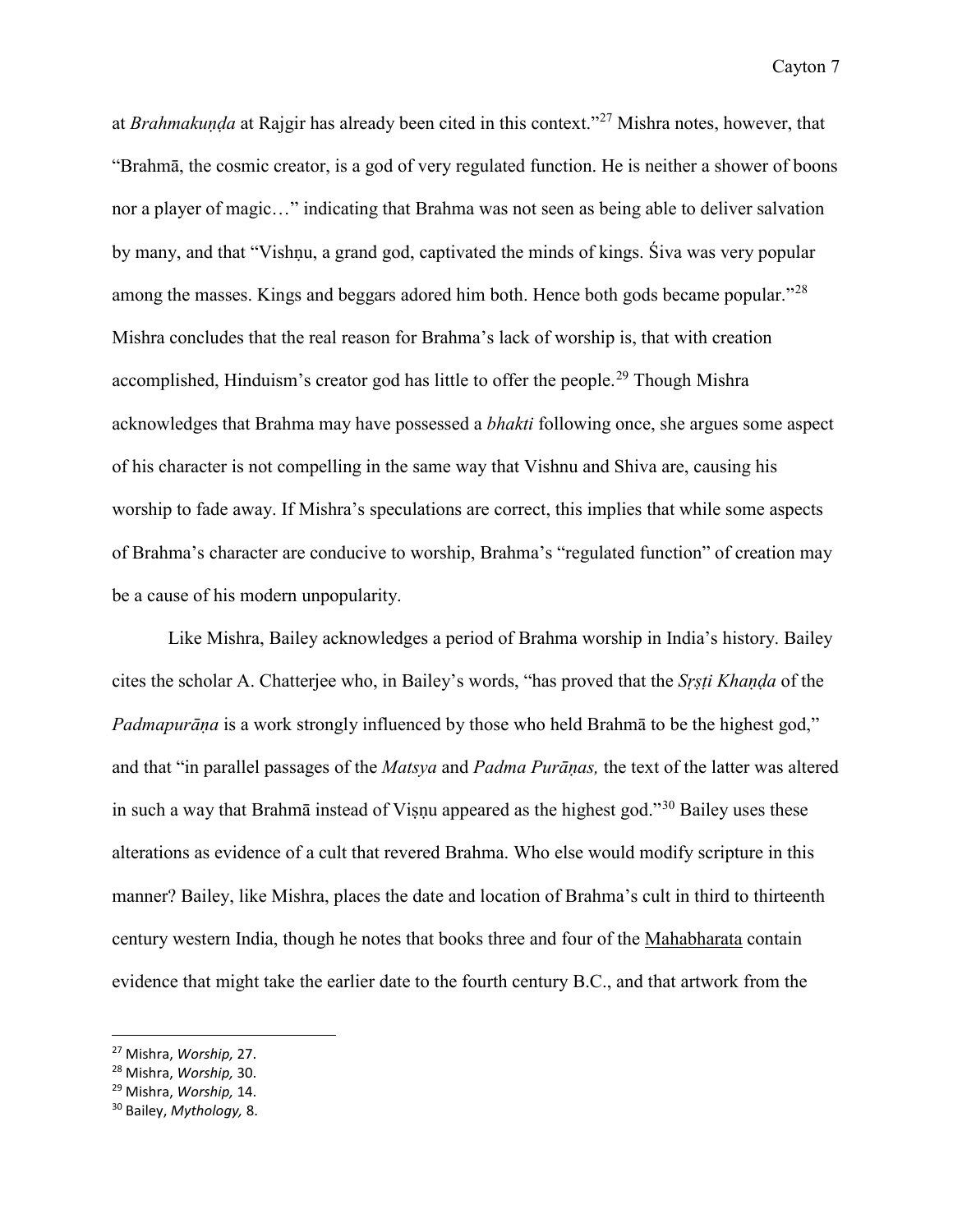fifteenth century A.D., centered in Rajasthan and Gujarat, depicts Brahma in a relatively prominent position.<sup>[31](#page-13-0)</sup> Bailey also speculates that, as Brahma is featured prominently in the myth of the Buddha's enlightenment at Gaya, with Vishnu and Shiva never making an appearance, Brahma might have found worship in Gaya.<sup>32</sup> Baily notes possible Brahma shrines located in Dudahai and Khajuraho in Madhya Pradesh, and at Unkal near Hubli in Karnataka (formerly called Mysore), and recommends more research in those areas.<sup>[33](#page-13-2)</sup> Bailey's research further indicates that Brahma once found worship, until something caused his following to decline to its modern state.

 When discussing the chronology of Brahma's worship, Bailey makes an important caveat that since much of the evidence of Brahma worship is textual, and Hindu scriptures are difficult to date with any real certainty, any attempt to definitively date the period of widespread Brahma worship will be speculative; Bailey does state, however, that the period of Brahma worship must naturally correspond to the period reflected in the Pali canon, based on the scriptures which show evidence of Brahma worship (the Mahabharata, some Puranas, and the Pali canon).<sup>34</sup> Taking this evidence in mind, Bailey speculates that the division of the Pali canon was complete before the second century B.C., with its creation dating back to four or five hundred B.C.: thus Bailey argues Brahma was at least well known in India from the beginning of the fourth century B.C. or somewhat earlier.<sup>35</sup> Bailey notes that tracing the period of Brahma's decline is even more difficult than tracing his time of popularity, but gives a cut-off date of widespread Brahma worship as around four hundred A.D., as sections of the Mahabharata that contain Brahma cult

 $\overline{\phantom{a}}$ 

<span id="page-13-0"></span><sup>31</sup> Bailey, *Mythology,* 25.

<span id="page-13-1"></span><sup>32</sup> Bailey, *Mythology,* 28.

<span id="page-13-2"></span><sup>33</sup> Bailey, *Mythology,* 30.

<span id="page-13-3"></span><sup>34</sup> Bailey, *Mythology,* 32-33.

<span id="page-13-4"></span><sup>35</sup> Bailey, *Mythology,* 34.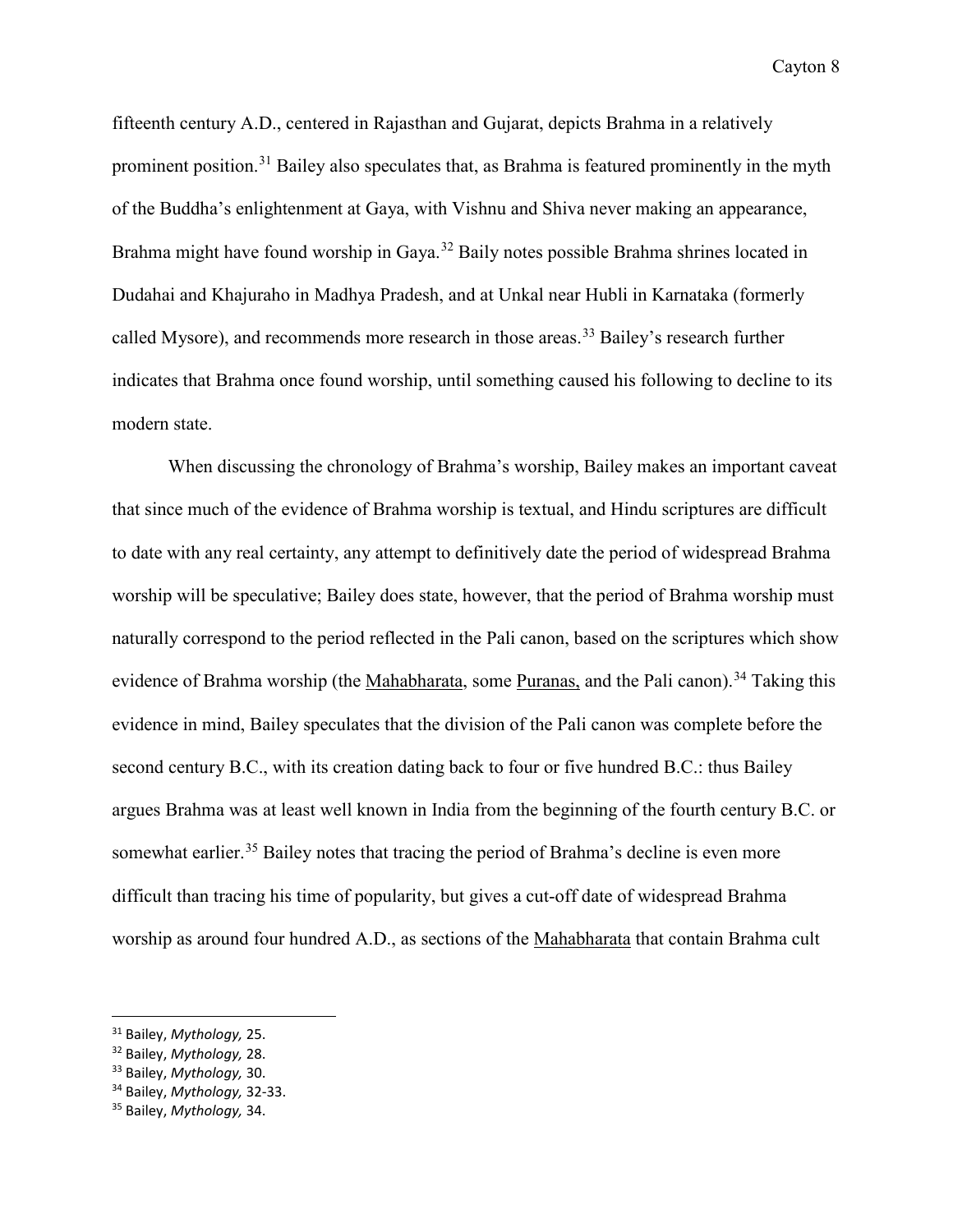influences can be traced to around this time.<sup>[36](#page-14-0)</sup>

Concluding his discussion of Brahma worship, Bailey debates whether or not Brahma was ever worshipped as a *bhakti* god. Bailey notes how in certain documents, Brahma is given epithets ending with *deva* and *īśa*, and that these types of epithets are often used of *bhakti* gods. Brahma has also been portrayed as receiving *puja* (tribute) in the form of flowers and incense, a traditional form of *bhakti* worship. Lastly, in certain myths, Brahma has been asked to extend his blessing to certain individuals, which would in a sense make Brahma their *bhakti* deity.[37](#page-14-1) Bailey also cites contemporary Brahma worship in Pushkar and Rajgir as evidence of a possible *bhakti*  movement.[38](#page-14-2) Bailey notes that despite this evidence, there is no known *bhakti* scripture dedicated to Brahma, and that Brahma's role in mythology does not generally correspond to that of a *bhakti* god.<sup>[39](#page-14-3)</sup> Unlike Vishnu or Shiva, Brahma does not transcend the value system of the mundane world, as illustrated when he refuses to offer immortality to demons. Brahma's refusal to grant demons immortality is predicated on his adherence to worldly values, where Vishnu and Shiva transcend these values and grant liberation to all of their devotees.<sup>[40](#page-14-4)</sup> When taken together with Mishra's work, Bailey's speculations at the very least indicate Brahma found some worship in India's past. Why he lacks such worship in the modern period is a matter for debate.

#### *Pravṛttidharma* **as a Source of Brahma's Unpopularity**

One of the key concepts that Bailey explores in *the Mythology of Brahma* is the contrast between the values of worldly action and renunciation, and how Brahma relates to these values

<span id="page-14-0"></span> <sup>36</sup> Bailey, *Mythology,* 34-35.

<span id="page-14-1"></span><sup>37</sup> Bailey, *Mythology,* 35.

<span id="page-14-2"></span><sup>38</sup> Bailey, *Mythology,* 36.

<span id="page-14-3"></span><sup>39</sup> Bailey, *Mythology,* 36.

<span id="page-14-4"></span><sup>40</sup> Bailey, *Mythology,* 36.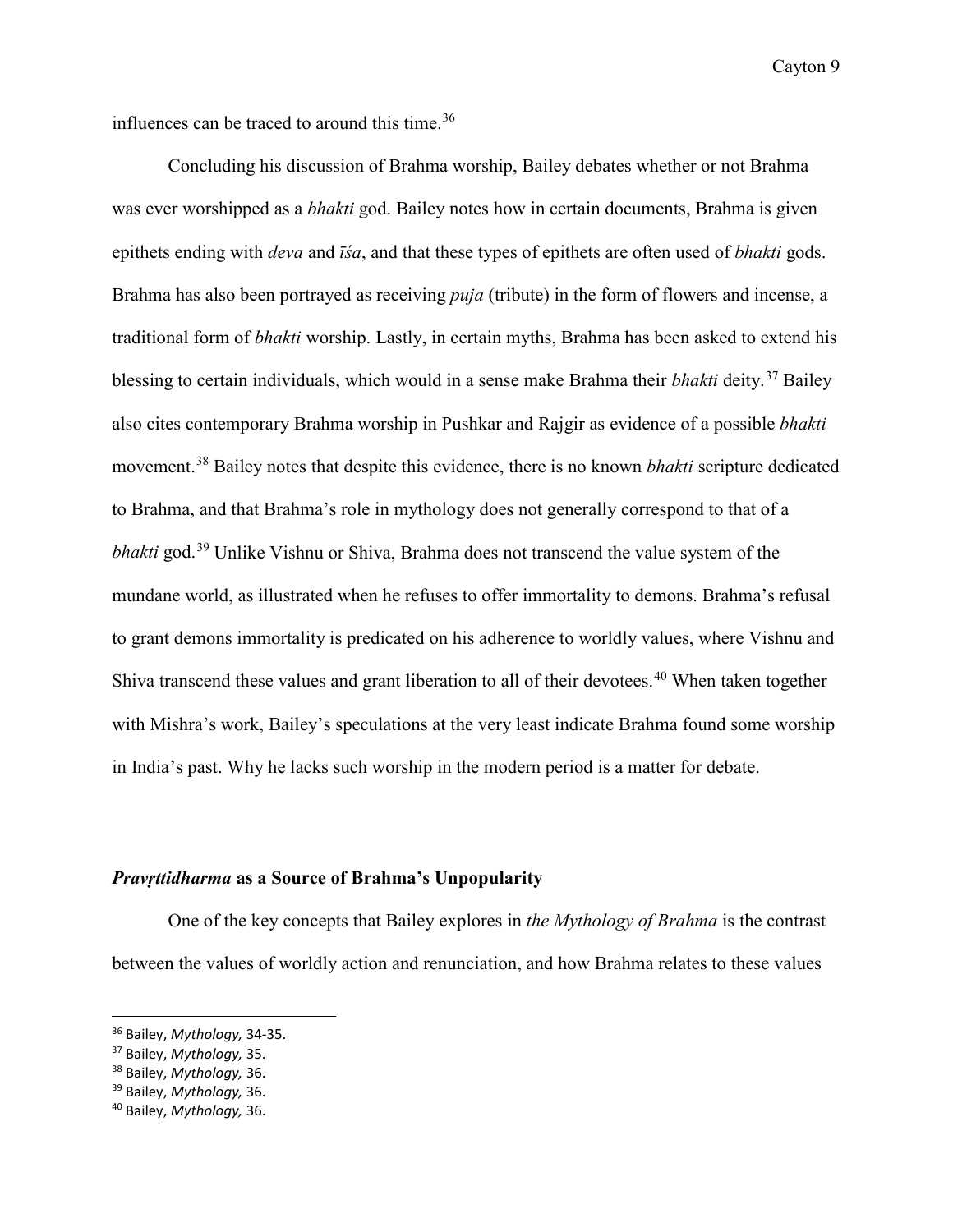when compared to other gods. Bailey explains that other scholars, such as G. Dumézil and S. Wikander have chosen to interpret Hindu cosmology, and the three gods of the *Trimurti*, as reflective of the tri-functional ideology that reoccurs in different manifestations of Proto-Indo-European mythology, such as Hinduism. Bailey examines a passage of the *Kathasaritsagara*  where Brahma, Vishnu, and Shiva observe a battle as a manifestation of the tri-functional ideology. Brahma arrives with his wife Sarasvati, various sages, and personifications of scriptures. His party represents the first function of the triple ideology: priesthood, religion, and sovereignty.<sup>[41](#page-15-0)</sup> Vishnu arrives bearing weapons on a chariot, accompanied by his wives Fame, Fortune, and Victory. He represents the second function– the warrior caste.<sup>[42](#page-15-1)</sup> Shiva is accompanied by minor gods and various mothers, representing fertility, an important aspect of the third function.<sup>[43](#page-15-2)</sup>

Bailey argues it would be a mistake to view these gods as mere repetitions of the trifunctional ideology. Bailey states while the ideology has "discernible influence on their roles and on Hindu mythology generally, it is certainly not the only or the most important influence."<sup>[44](#page-15-3)</sup> Moreover, Bailey argues it would be wrong to assume that Brahma (or Vishnu and Shiva, for that matter) conforms only to one of the three roles; rather, each god ranges across the functions. Finally, Bailey notes that each god is to some degree associated with asceticism, which struggles to fit into the tri-functional ideology. Bailey argues that the three gods' association with asceticism points to a distinct value set based on world renunciation, citing similar conclusions by scholars M. Biardeau and Doniger.<sup>[45](#page-15-4)</sup> Bailey argues that, underneath the mythology of the

<span id="page-15-0"></span> <sup>41</sup> Bailey, *Mythology,* 40.

<span id="page-15-1"></span><sup>42</sup> Bailey, *Mythology,* 41.

<span id="page-15-2"></span><sup>43</sup> Bailey, *Mythology,* 41.

<span id="page-15-3"></span><sup>44</sup> Bailey, *Mythology,* 41.

<span id="page-15-4"></span><sup>45</sup> Bailey, *Mythology,* 41.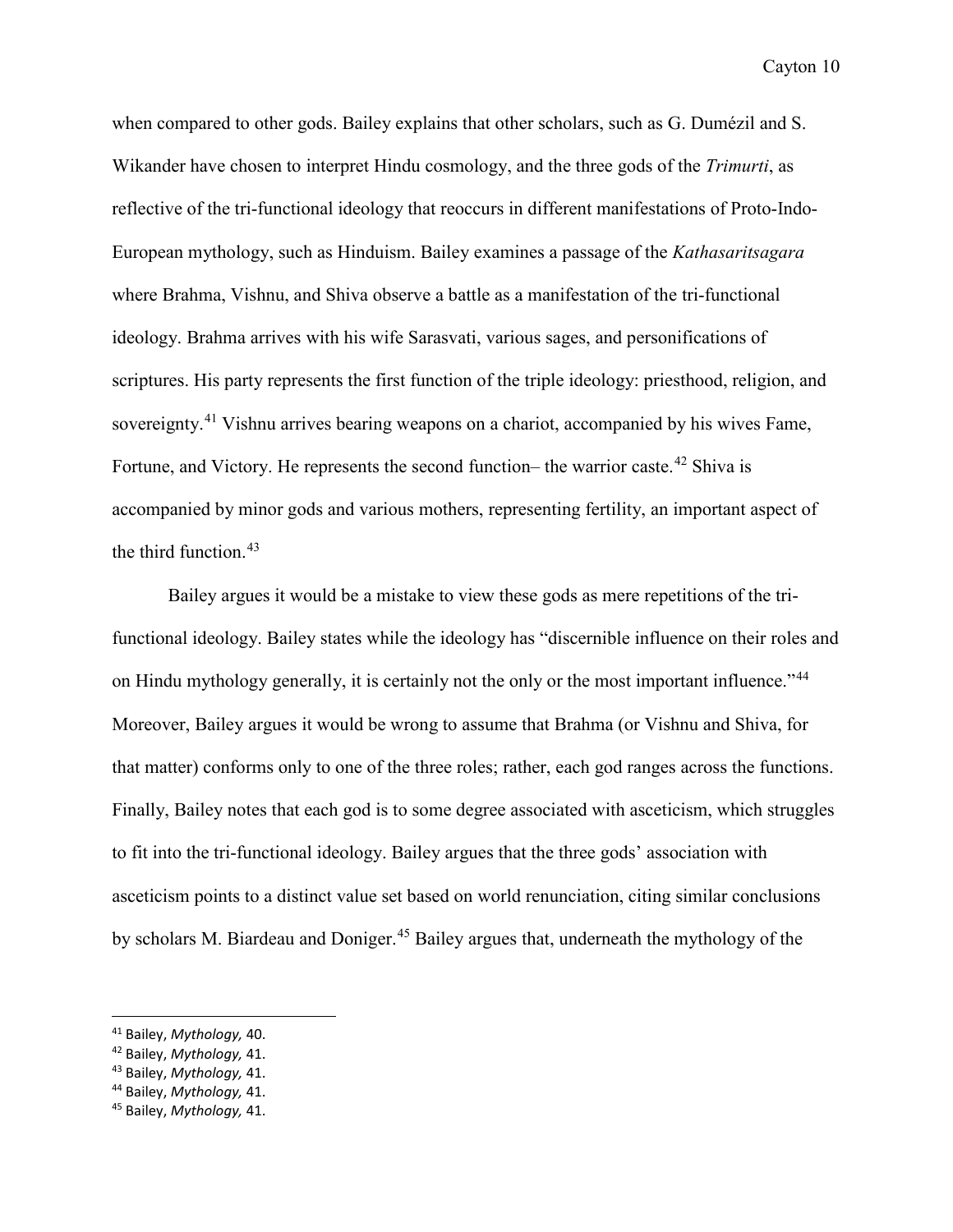Hindu epics and Purana scriptures in which Brahma, Vishnu, and Shiva are featured, two opposing ideologies are found: one ideology is that of the regular participant in the caste system and in society, the other the ideology of those who renounce worldly concerns in pursuit of liberation from the material world. [46](#page-16-0) These values are called *pravṛttidharma* and *nivṛttidharma*, respectively. According to Bailey, *pravrtti* translates to "rolling onwards," or turning around," implying activity. *Nivṛtti* is defined as "turning back" or "returning" which implies the abandonment of activity.<sup>[47](#page-16-1)</sup> Bailey goes on to establish a link between Brahma and the worldly duties of *pravṛttidharma*, illustrating that it is not in his nature to offer the liberation that comes from *nivṛttidharma*, as Vishnu or Shiva might. In modern Hinduism, where the liberation of *moksha* is analogous to salvation, this tie to *pravṛttidharma* may be the cause for Brahma's unpopularity.

Bailey examines a passage from the Mahabharata to better define *pravṛttidharma* and contrast it with *nivṛttidharma.* The passage reads that "The *dharma* characterized by *nivṛtti* is the unmanifest, eternal *dharma… Pravṛtti* is repeated returning [to the cycle of reincarnation]. *Nivrtti* is the highest refuge."<sup>[48](#page-16-2)</sup> Supplementing this passage with an analysis of the Upanishads, Bailey concludes that each school of thought manifested in conflict in early Hindu society. Those following the path of *pravṛtti* "are destined to be reborn in this world after death… live in villages… worship with sacrifices, gratification (*iṣṭapūrta*), and giving."[49](#page-16-3) Those on the path of *nivṛtti* "live in the forest, have confidence in austerity (*tapas*), and will eventually realize [Brahman]."[50](#page-16-4) Differences between the two modes of *dharma* are developed even more in the

 $\overline{\phantom{a}}$ 

<span id="page-16-0"></span><sup>46</sup> Bailey, *Mythology,* 41. 47 Bailey, *Mythology,* 42.

<span id="page-16-1"></span>

<span id="page-16-3"></span><span id="page-16-2"></span><sup>48</sup> Bailey, *Mythology,* 43. 49 Bailey, *Mythology,* 43. 50 Bailey, *Mythology,* 43.

<span id="page-16-4"></span>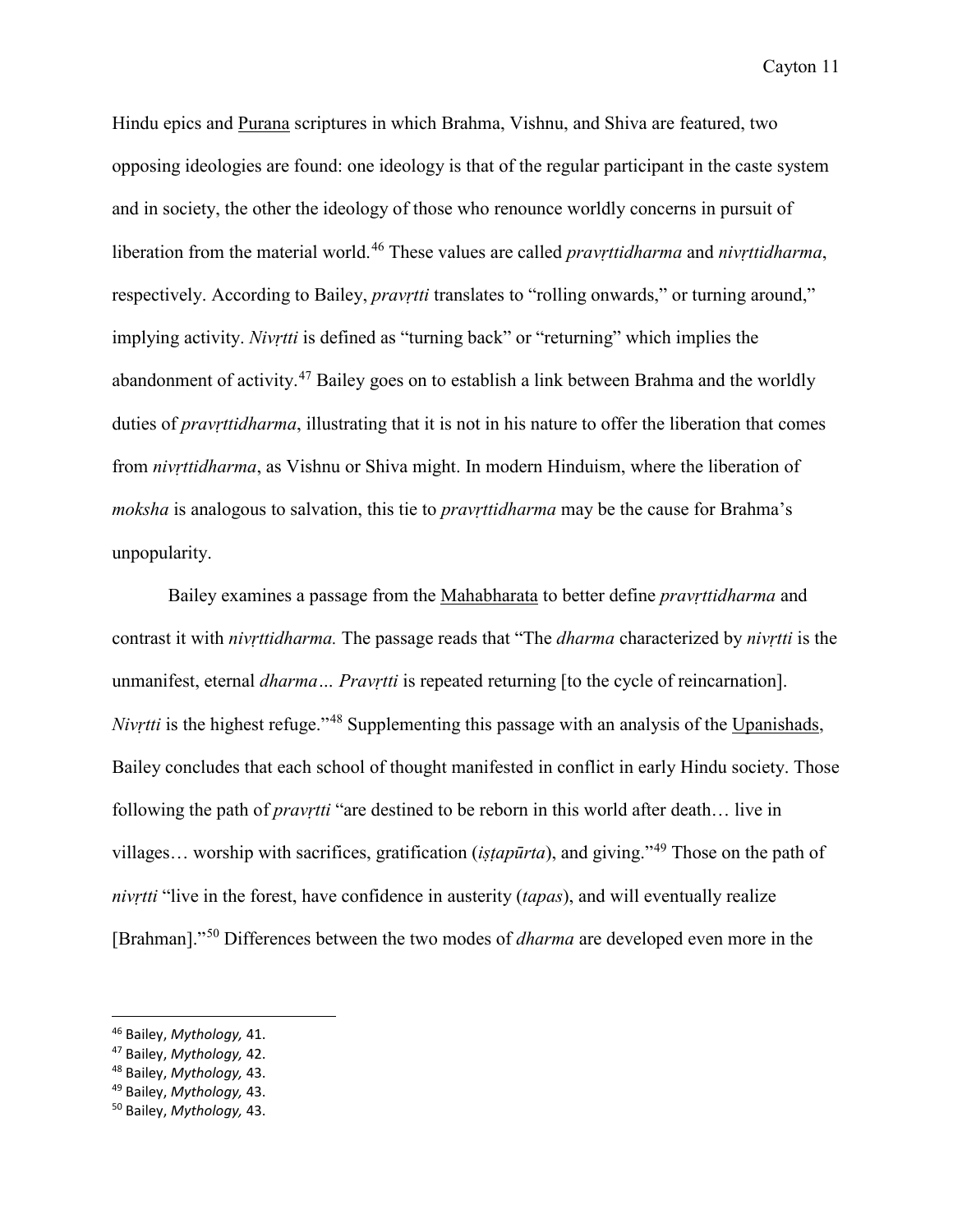Puranas and Mahabharata, scriptures following the Upanishads. In the Mahabharata, one character wonders how Brahma can participate in worldly affairs of *pravṛttidharma,* enjoying the offerings made unto him, while remaining "secure in the norm of *nivṛtti.*"[51](#page-17-0) He concludes that Brahma and other minor gods, participating in worldly action, are deluded and that they "do not reside on the eternal, stable, and indestructible path."[52](#page-17-1) Thus, Brahma cannot be the supreme refuge. When modern Hinduism is focused on attaining *moksha* through renunciation, a god of *pravṛtti* might lag behind in worship. Yet why is Brahma so closely tied to *pravṛtti* when gods such as Vishnu or Shiva are not? The answer may lie in his close ties to the cosmic order of *dharma.* 

According to Bailey, it is Brahma's ties to the *dharma* of the world which bind him to *pravṛtti. Dharma* is a complex notion, and there is no equivalent word in English. In order to understand *dharma*, one must first understand the concept of the *triloka*, or triple world. The Hindu cosmology consists of three interconnected parts. First is heaven, the abode of divine beings. Next is hell, where demons and evil gods reside. Finally, there is the earth, which is the abode of all living creatures.<sup>[53](#page-17-2)</sup> Bailey states that "The network of relationships which ideally should exist between these three groups is determined by a set of injunctions… collectively called *dharma,*" and further elaborates, quoting Biardeau, that *dharma* is "the socio-cosmic order, which is good simply in so far as it is necessary to maintain a happy existence for everything constituted in the 'three worlds'…"[54](#page-17-3) *Dharma* is thus the collective duty of each being to act in ways that bring the three worlds together and prevent their disillusion. Brahma, who has created the world and its various conditions, is thus innately bound to *dharma.*

l

<span id="page-17-1"></span><span id="page-17-0"></span><sup>51</sup> Bailey, *Mythology,* 45. 52 Bailey, *Mythology,* 47. 53 Bailey, *Mythology,* 47. 54 Bailey, *Mythology,* 47.

<span id="page-17-2"></span>

<span id="page-17-3"></span>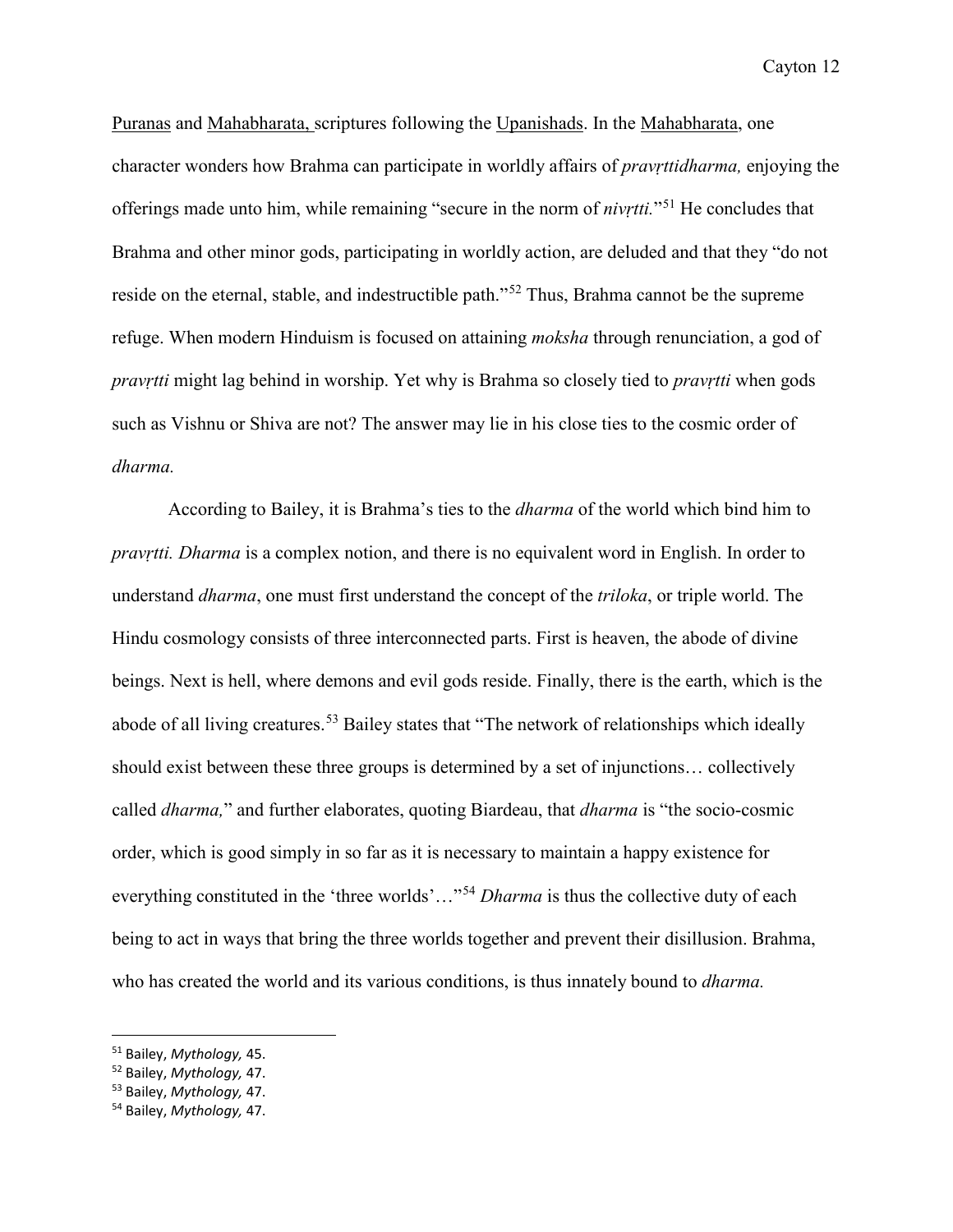Brahma's connection to *dharma*, and thus his connection to *pravṛtti,* can be seen in his role as creator. Bailey states that Brahma, as the creator of the universe, is identifiable with *ahamkara*, which is analogous to the ego, out of which individuality manifests. [55](#page-18-0) The *ahamkara,*  or Brahma, influences individuals into action and creates the *triloka* as a place of action.<sup>[56](#page-18-1)</sup> Brahma has created worldly action*,* but has also been subject to *pravṛtti* by his active desire to create. Contrast a common creation myth featuring Vishnu, where a lotus containing Brahma springs from Vishnu's navel. Vishnu then instructs Brahma to create the world. Though Vishnu is the ultimate source of creation in this myth, he is not bound to worldly action as Brahma is, instead taking a *nivṛtti* renouncer's position. When one is bound up in action, it is difficult to attain *moksha*. In the lotus myth, Vishnu creates without acting, showing that he is closely associated with liberation, while Brahma is not. If modern Hinduism's goal is liberation through renunciation of action, his desire for action would naturally lead to unpopularity.

Brahma's role of active creation, according to Bailey, ties him to the triple world, and thus, cements his position as a god ruled by *pravṛtti.* When Brahma creates the world, according to Bailey, it is due to his desire to take action and create something. Brahma does not create simply as is his duty, but because he is invested in the action of creation. This desire, Bailey says, "is such a pronounced feature of Brahmā in the Purāṇic cosmology that it might exemplify a broader notion of a desire to act, the hallmark of *pravṛtti* values."[57](#page-18-2) Unlike Vishnu or Shiva who exist beyond worldly urges and desires, Brahma's need to create cements him as someone incapable of transcending the world of his own creation. Brahma's children serve as contrast in this regard. Bailey recounts how Brahma's sons, the *prajapatis*, renounce their charge to create

<span id="page-18-0"></span> <sup>55</sup> Bailey, *Mythology,* 87.

<span id="page-18-1"></span><sup>56</sup> Bailey, *Mythology,* 88.

<span id="page-18-2"></span><sup>57</sup> Bailey, *Mythology,* 94.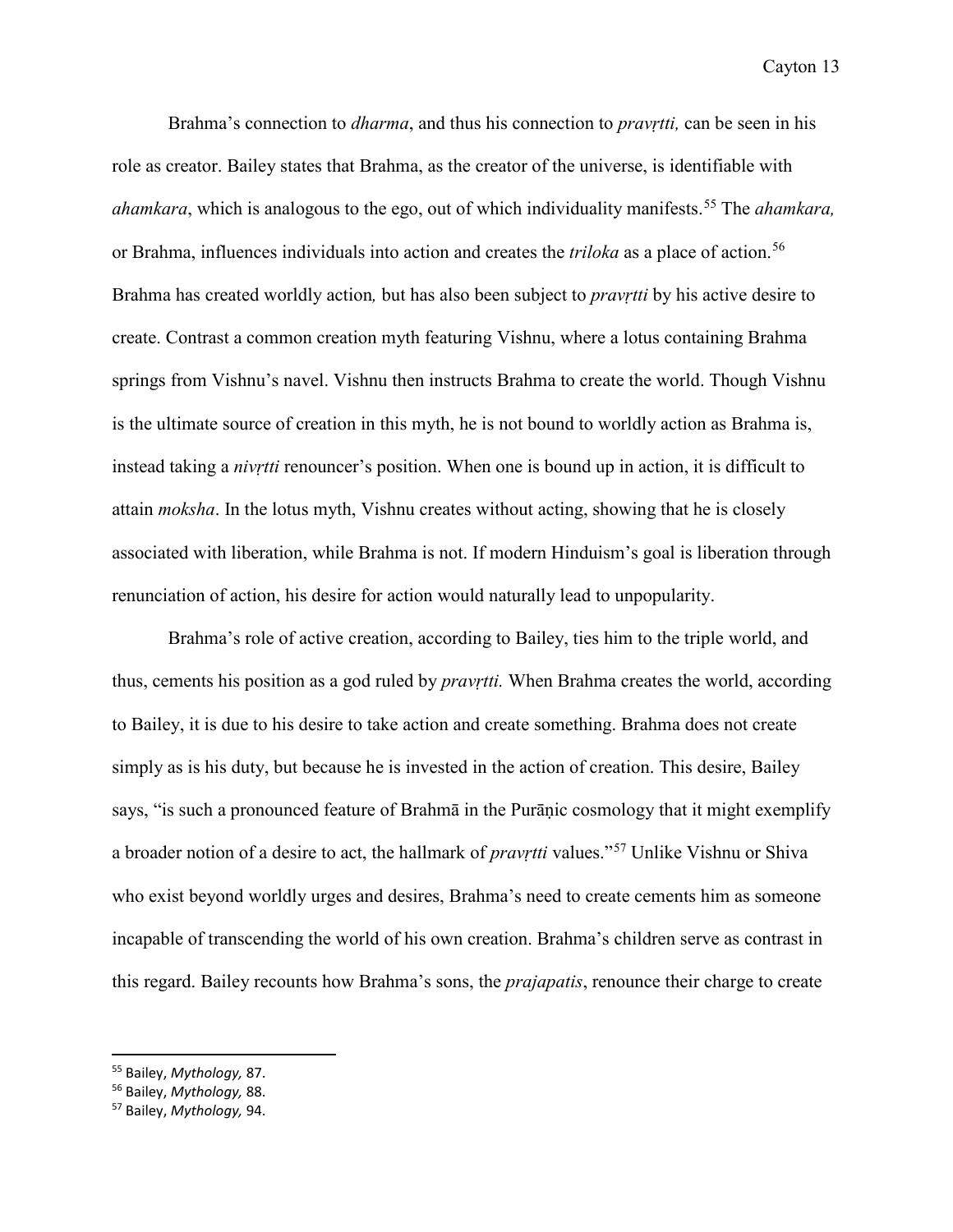alongside their father through the act of progenation, and become ascetics.<sup>[58](#page-19-0)</sup> By renouncing their desires they serve as a *nivṛtti* contrast to their father, who cannot give up his temptations.

In addition to his urge to create, Brahma's intimate relation to the *dharma* of the triple world marks him as ruled by *pravṛtti* values. Recall that *dharma* is the set of rules and relations that preserve righteousness in the triple world, ensure each individual world's proper interaction with the others, and maintain the order of existence. The aspects of *dharma* mark it as a worldly concept, unlike the otherworldly liberation of *moksha* that most Hindus pursue. Brahma is not the only god who is concerned with upholding the laws of *dharma*. Vishnu, for example, is the preserver to Brahma's role as creator and Shiva's role as destroyer: what Vishnu preserves is *dharma*, incarnating whenever righteousness or *dharma* is threatened in the triple world to root out *adharma* and destroy it. Brahma's attitude towards the preservation of *dharma* is different than Vishnu's, however. Brahma is dedicated to the protection of *dharma,* because, as the creator of the triple world, he is the one who has organized its norms and values, and thus, embodies them.<sup>[59](#page-19-1)</sup> Brahma embodies the worldly values Hindus attempt to transcend, which would make worshiping him in hope of liberation illogical.

Brahma is unwilling to violate certain *dharmic* principles that Vishnu and Shiva as gods of *nivṛtti* values would not fret over, illustrating the fact that he is bound by worldly ideas. Bailey uses the archetypical myth of the conflict between demons and minor gods to demonstrate this point. This kind of myth begins when a demon performs austerities to receive a boon from Brahma. The demon is granted a wish, which they usually use to request immortality. Brahma refuses and grants them great power instead. Brahma then sends Shiva or Vishnu in the form of

<span id="page-19-0"></span> <sup>58</sup> Bailey, *Mythology,* 94.

<span id="page-19-1"></span><sup>59</sup> Bailey, *Mythology,* 71.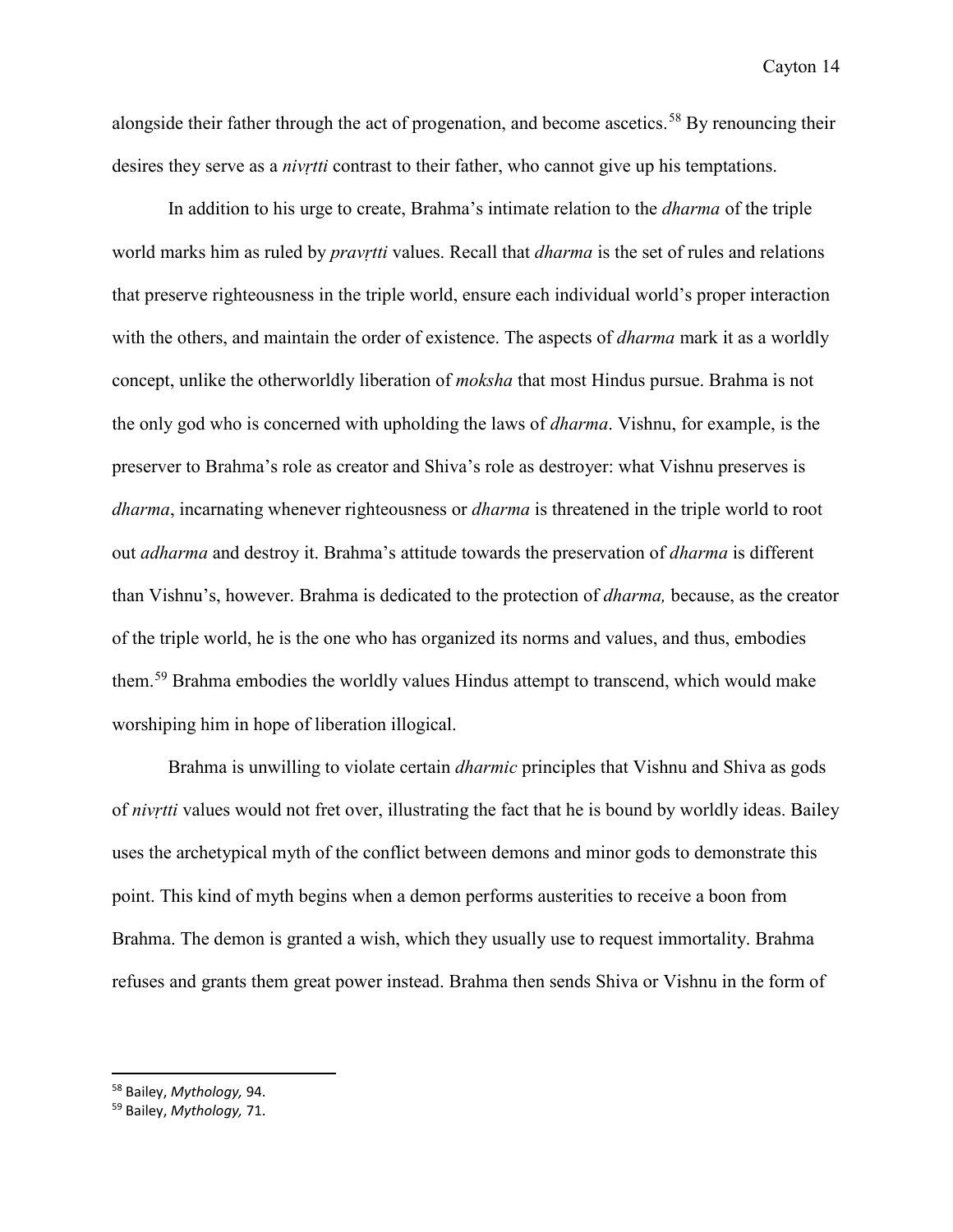an *avatara* to defeat them.[60](#page-20-0) At first, it seems Brahma is engaging in *adharmic* behavior by granting demons boons. Bailey states, however, that this is a *dharmic* action, as demons are part of the cosmos despite their evil ways; it would be inappropriate to refuse the boon they have earned.<sup>61</sup> Bailey states, however, that if Brahma granted the demons the boon of immortality, this would encroach on the realm of godhood, in violation of *dharma*<sup>[62](#page-20-2)</sup> Thus, he sets up the demon's defeat by making them powerful but not invincible. In the epic Ramayana, the demon Ravana asks Brahma that he be rendered immune to attacks from various magical creatures. [63](#page-20-3) Brahma grants the boon, thus ensuring Ravana will be killed by a human, allowing for the preservation of *dharma.* Bailey states that Brahma, as the creator of the world, "is *dharma* himself," and that the epithet "*dharmamaya,* 'he who consists of *dharma,*' is used of him at least once."[64](#page-20-4) Brahma is locked into the worldly values of *pravṛtti* and *dharma*, where Vishnu and Shiva transcend these values. As Vishnu and Shiva both enjoy worship and both possess a connection to *nivṛtti* which Brahma lacks, Brahma's tie to *pravṛtti* may explain why he currently goes without *bhakti*  followers.

#### **Brahma's Worldly Desires**

Much of the scholarship surrounding Brahma tends to focus on his character. In particular, it chronicles instances of his immoral behavior, often in contrast with fellow gods Vishnu and Shiva. One frequently studied myth recounts Brahma's incestuous desires, and how

 $\overline{\phantom{a}}$ 

<span id="page-20-1"></span>

<span id="page-20-3"></span><span id="page-20-2"></span>

<span id="page-20-0"></span><sup>60</sup> Bailey, *Mythology,* 73. 61 Bailey, *Mythology,* 141. 62 Bailey, *Mythology,* 74. 63 Bailey, *Mythology,* 143. 64 Bailey, *Mythology,* 140.

<span id="page-20-4"></span>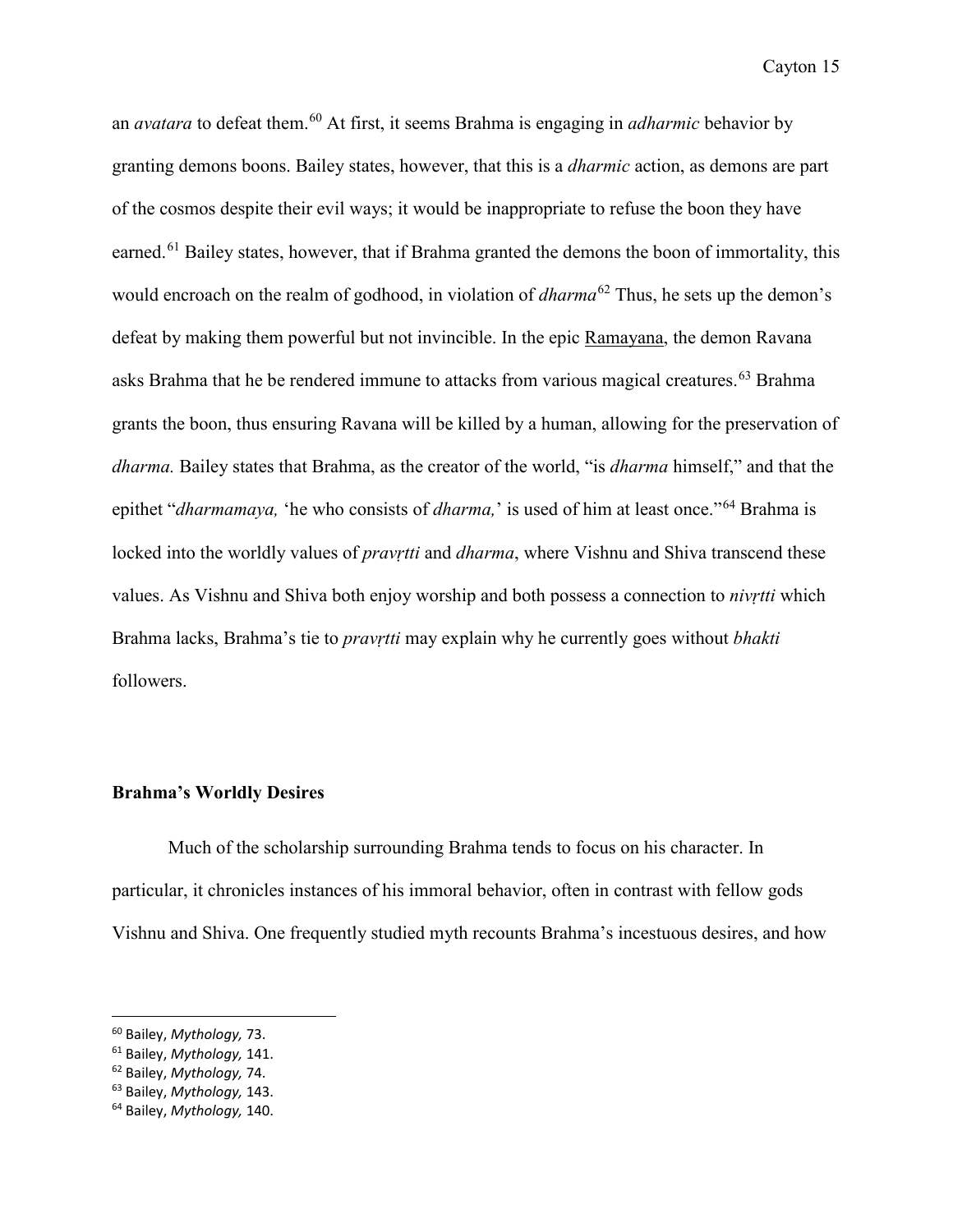they lead to his humiliation. In Mishra's work, Brahma's relationship with his spouse Sarasvati is elaborated upon. Mishra recounts that in certain myths, Brahma's desire for his wife is seen as incestuous, as being her creator, he fulfills the role of her father.<sup>[65](#page-21-0)</sup> Mishra later describes a similar myth where Brahma assumed a mortal form and then split in half to create a daughter. Mishra tells us Brahma "…became fascinated by her charms. But as she was born of his body, Brahmā considered her to be his daughter, and was ashamed of his emotion." Mishra continues that Brahma "committed incest with his own daughter and for this horrible crime was punished by the rest of the gods by having his worship restricted."[66](#page-21-1) Mishra notes, however, that other gods who have committed immoral acts continue to receive worship, indicating that Brahma's unpopularity can be explained through other means.

Bailey also addresses incidents of Brahma's sexual misconduct in his work. Bailey begins by discussing incest myths related to Prajapati, an early creator god with a great number of similarities to Brahma, whose name later became one of Brahma's titles.<sup>[67](#page-21-2)</sup> Bailey recounts a myth similar to the aforementioned incest story, where Prajapati changed into a stag to have sex with his daughter Uśas, who had taken the shape of a doe. The other gods once again attempted to punish the creator, but his seed was spilled before they could act, causing the gods to feed it to the sacrificial fire which gave rise to numerous creatures.<sup>[68](#page-21-3)</sup> In a similar myth, Shiva conducted a ritual attended by other gods and their wives. Brahma, seeing the beauty of the various women, spilled his seed on the ground, and it was once again sacrificed on the fire to create creatures, whom Brahma adopts.<sup>[69](#page-21-4)</sup> Bailey states that this myth follows the incest mythology's theme, for

<span id="page-21-0"></span> <sup>65</sup> Mishra, *Worship,* 3.

<span id="page-21-1"></span><sup>66</sup> Mishra, *Worship,* 13-14.

<span id="page-21-2"></span><sup>67</sup> Bailey, *Mythology,* 63.

<span id="page-21-3"></span><sup>68</sup> Bailey, *Mythology,* 64.

<span id="page-21-4"></span><sup>69</sup> Bailey, *Mythology,* 64-65.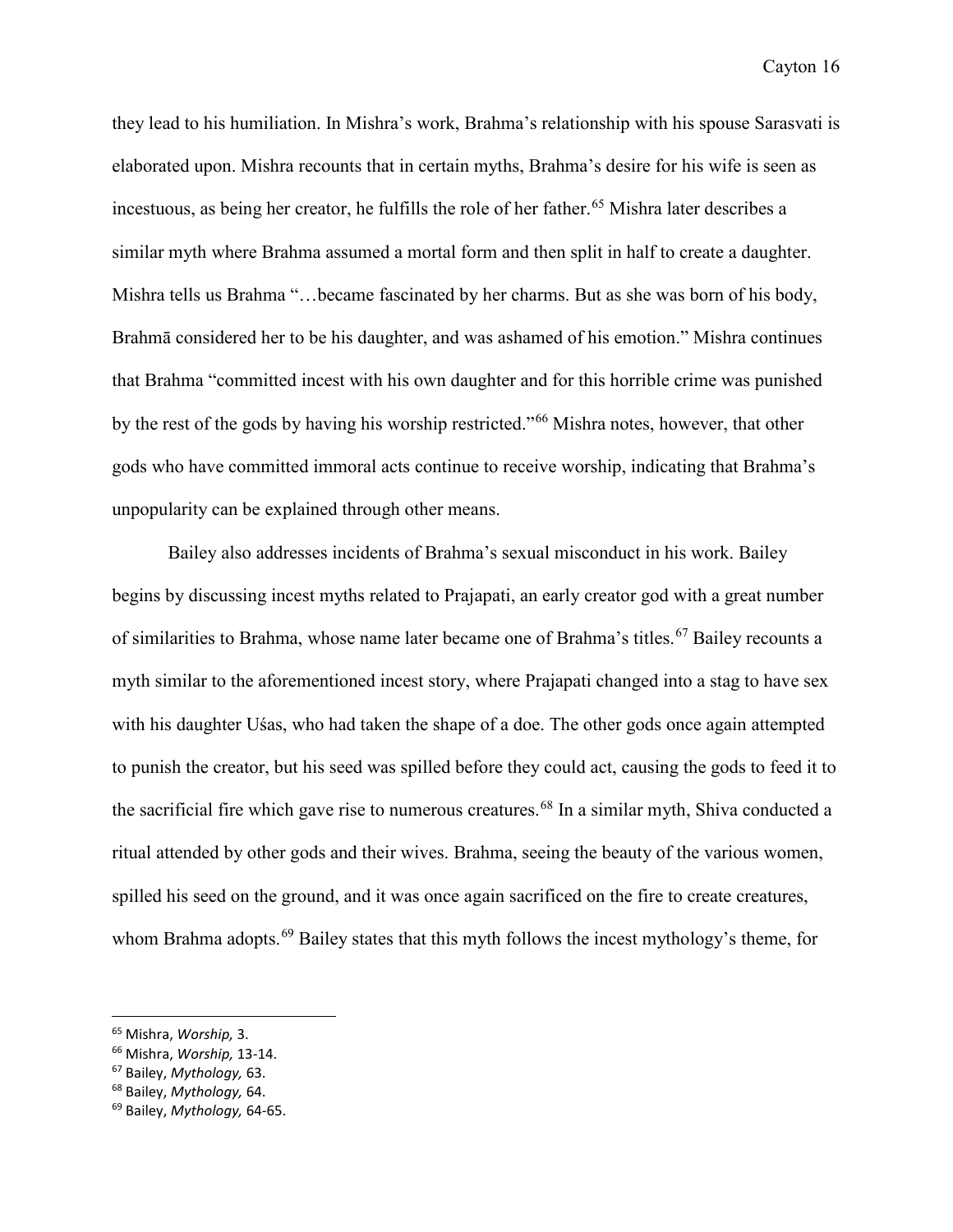"the act of spilling his semen at the sight of women forbidden to him is an act of similar gravity."[70](#page-22-0) Bailey also describes an incest myth in the Matsya Purana that follows the same basic pattern; Brahma was entranced by the beauty of his newly created daughter, had sex with her, and is rebuked by his sons.<sup>[71](#page-22-1)</sup> Bailey states that this myth depicts Brahma as emblematic of the *grhapati* (householder) stage of the Hindu life. The *grhapati's* duty is to engage in *pravṛtti*  activities like procreation and thus, it is permissible to give into a controlled lust. Bailey states that "If… Brahmā craves intercourse out of lust, elsewhere his motive is a legitimate one because it is to increase creation," tying Brahma's role as creator to worldly activities such as sex, which implies Brahma's very nature is in opposition to the goal of *moksha*. [72](#page-22-2)

The theme of Brahma's lust as a form of creation is dealt with extensively by Doniger, who studies variations of the incest myth and Shiva's role in it in *Shiva: The Erotic Ascetic.*  Doniger describes myths where Shiva creates creatures through sex or incest, but specifies that they originally characterized Brahma.<sup>[73](#page-22-3)</sup> Doniger explains that before the myth of sexual creation was conflated with Shiva, he participated as another character in addition to Brahma: sometimes transforming into Brahma's son to aid in the process of creation,  $^{74}$  $^{74}$  $^{74}$  other times punishing Brahma's lustful nature by severing one of Brahma's five heads with his thumbnail.<sup>75</sup> Doniger explains Shiva and Brahma represent "two different valid forms of creation"<sup>[76](#page-22-6)</sup> and that sexual creation is permitted to Brahma, for it is his duty. Shiva assists with creation in other ways.<sup>[77](#page-22-7)</sup> The event of Brahma's incest is studied again and again in scholarship, further illuminating Brahma's

l

<span id="page-22-2"></span>

<span id="page-22-1"></span><span id="page-22-0"></span><sup>&</sup>lt;sup>70</sup> Bailey, *Mythology*, 65.<br>
<sup>71</sup> Bailey, *Mythology*, 119.<br>
<sup>72</sup> Bailey, *Mythology*, 120.<br>
<sup>73</sup> Doniger, *Shiva*, 111.<br>
<sup>74</sup> Doniger, *Shiva*, 112.<br>
<sup>75</sup> Doniger, *Shiva*, 123.<br>
<sup>76</sup> Doniger, *Shiva*, 136.<br>
<sup>77</sup> Donig

<span id="page-22-3"></span>

<span id="page-22-4"></span>

<span id="page-22-5"></span>

<span id="page-22-6"></span>

<span id="page-22-7"></span>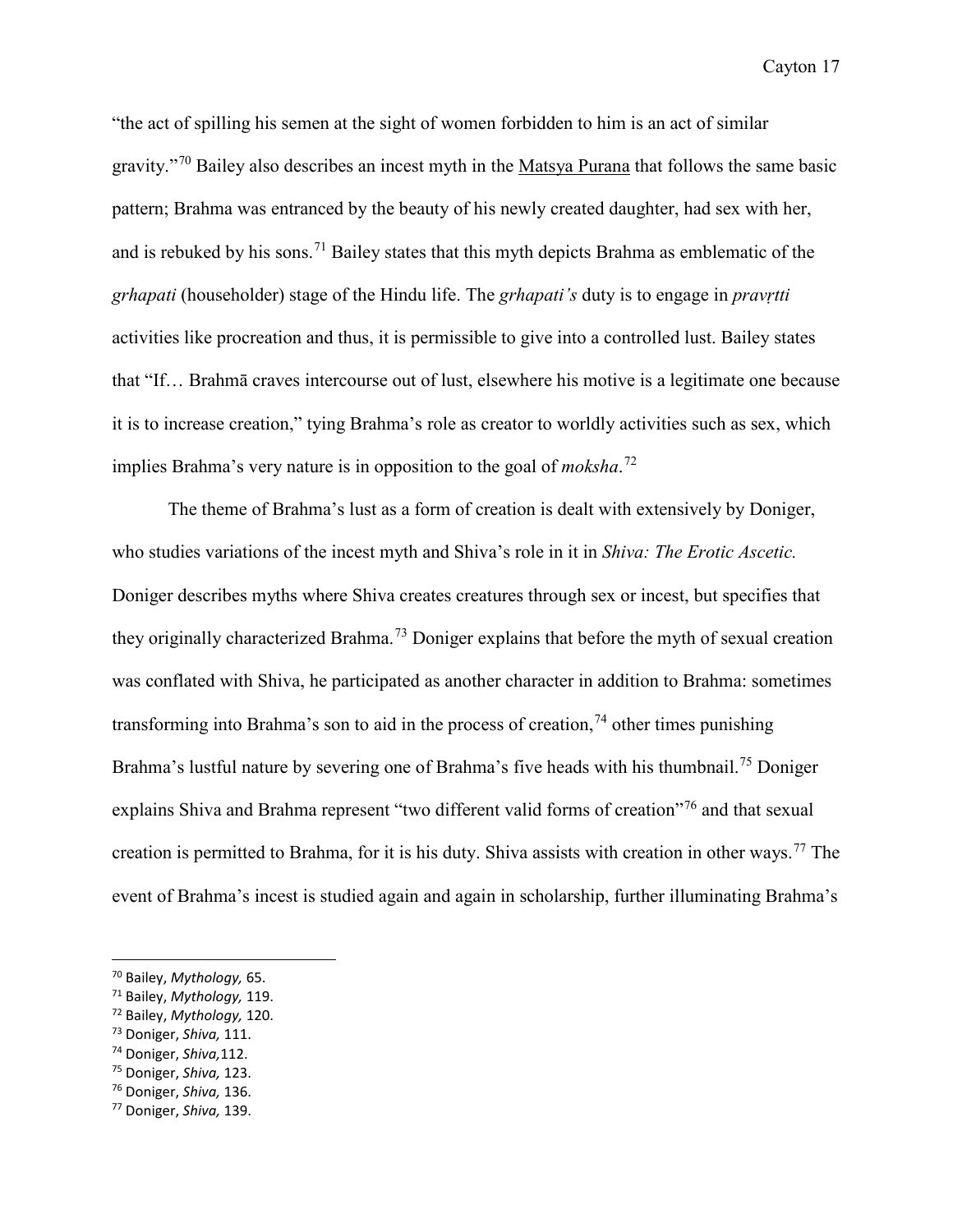ties to worldly desires. If Brahma is ruled by his sexual impulses, then Hindus may perceive him as unable to help them transcend the ephemeral world.

# **Competition from Other Cults**

Scholarship repeatedly indicates that the cults of other gods have absorbed themes and traits once belonging to Brahma. This appropriation may have rendered Brahma redundant, and thus, unpopular. In her work *Brahma Worship: Tradition and Iconography,* Mishra gives examples of the Vishnu mythology that correspond closely to Brahma's and suggests the former group appropriated these elements from the latter. Mishra writes that Brahma was initially described with the title *Narayana,* which translates to "the abode of men," but can be interpreted to mean "he who dwells in the (causal) waters (*nara)*," referencing the watery state of precreation out of which Brahma rose.[78](#page-23-0) Mishra notes, however, that in later periods the epithet *Narayana* came to be virtually exclusively associated with Vishnu.<sup>[79](#page-23-1)</sup> Mishra also notes that one of Vishnu's most famous incarnations, the boar avatar*,* may have also been originally associated with Brahma. In the modern telling of the boar myth, after the earth was dragged to the bottom of the cosmic sea, Vishnu took the form of a great boar and lifted the world out of the waters with his snout. Mishra cites a tale from the Brahma cycle, however, where it is Brahma who took on the form of a boar, and lifted the earth out of the primal waters as an act of creation.<sup>[80](#page-23-2)</sup> Mishra states that the first two avatars of Vishnu, the fish incarnation and the tortoise incarnation, may also have been attributed to Brahma, and that while the name *Prajapati* (Lord of Progeny) came

<span id="page-23-0"></span> <sup>78</sup> Mishra, *Worship,* 9.

<span id="page-23-1"></span><sup>79</sup> Mishra, *Worship,* 9.

<span id="page-23-2"></span><sup>80</sup> Mishra, *Worship,* 10.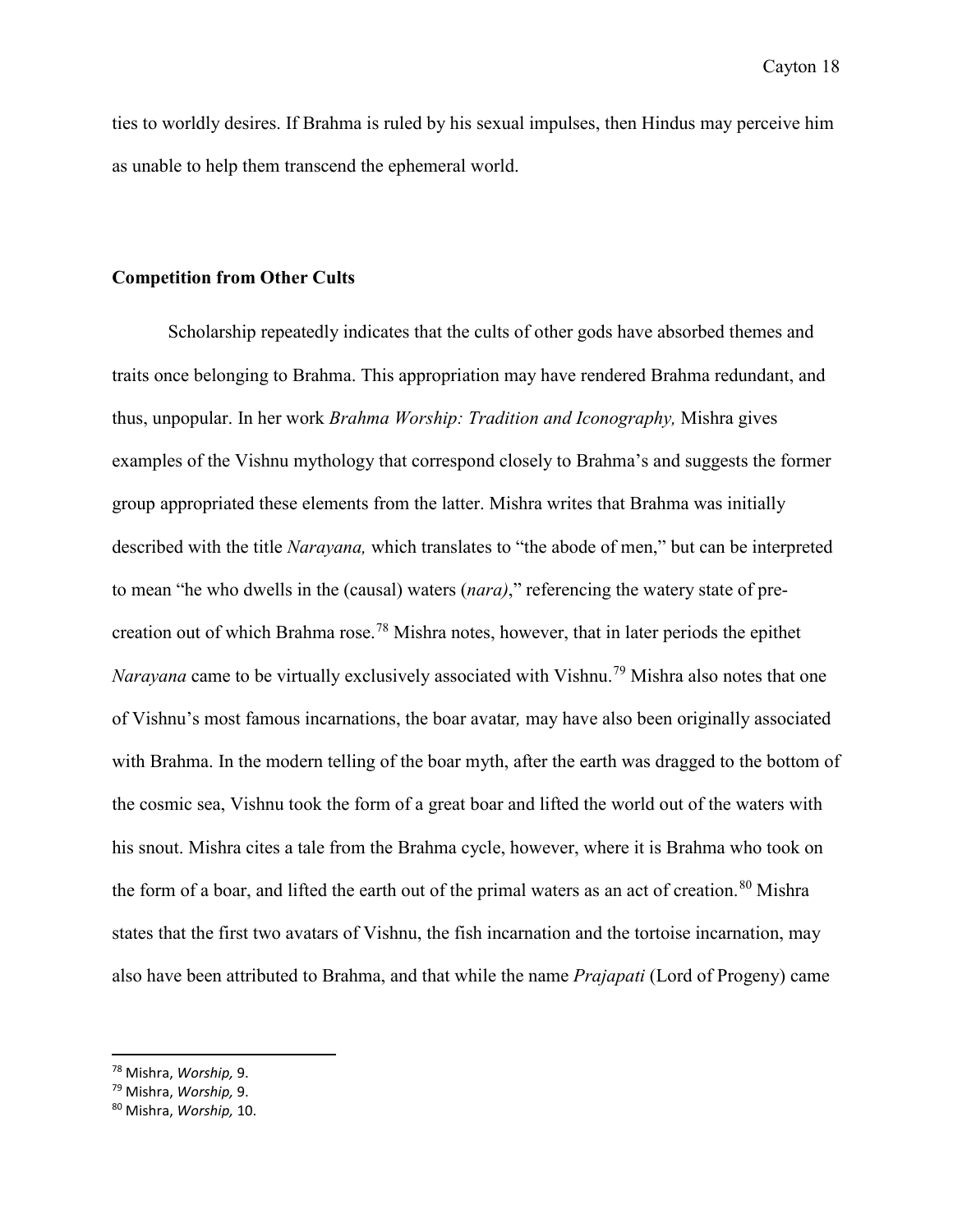to denote Vishnu in the Vishnu Purana scripture, she concurs with Bailey that the name originally belonged to Brahma.<sup>81</sup>

 Mishra argues that one of India's greatest scriptures, the Mahabharata, may have originally contained Brahma elements that were replaced with Vishnu worship. The story of the Mahabharata is the story of two warring factions, cousins known as the Pandavas and Kauravas. The Pandavas were aided by Krishna, an incarnation of Vishnu. The Kauravas were led by Bhisma, also called Pitamaha, which is a title of Brahma. Mishra states that the twelfth book of the Mahabharata seldom refers to Krishna or Vishnu as an object of worship and instead praised *Narayana*, already established to be one of Brahma's titles.<sup>[82](#page-24-1)</sup> This chapter deals heavily with speculation on the creation of the world, which is Brahma's task, and not Vishnu's. The book also continuously states that the reward of the virtuous is to enter into *Brahmaloka*– the world of Brahma*. [83](#page-24-2)* Mishra cites the Manu Samhita which states *Narayana* refers to Brahma. She further notes the Satpatha Brahmana which ties *Narayana* to *dharma* (which Brahma is closely associated with), and that the Mahabharata describes the *pancharatra* cult depicted within as related to *Narayana.[84](#page-24-3)* Mishra further elaborates that *Narayana* was a creator god who was not associated with Vedic sacrifice.<sup>[85](#page-24-4)</sup> As the Mahabharata describes the victory of the *pancharatra* aligned Panduvas,  $86$  Mishra argues that the discrepancy found between book twelve of the epic and the others is a result of an attempt to preserve the early cult of Brahma as *Naranaya* while reconciling it with the more modern cult of Vishnu.<sup>[87](#page-24-6)</sup>

 $\overline{\phantom{a}}$ 

<span id="page-24-1"></span>

<span id="page-24-2"></span>

<span id="page-24-4"></span><span id="page-24-3"></span>

<span id="page-24-0"></span><sup>81</sup> Mishra, *Worship,* 10. 82 Mishra, *Worship,* 18. 83 Mishra, *Worship,* 18. 84 Mishra, *Worship,* 19. 85 Mishra, *Worship,* 19. 86 Mishra, *Worship,* 18. 87 Mishra, *Worship,* 19.

<span id="page-24-5"></span>

<span id="page-24-6"></span>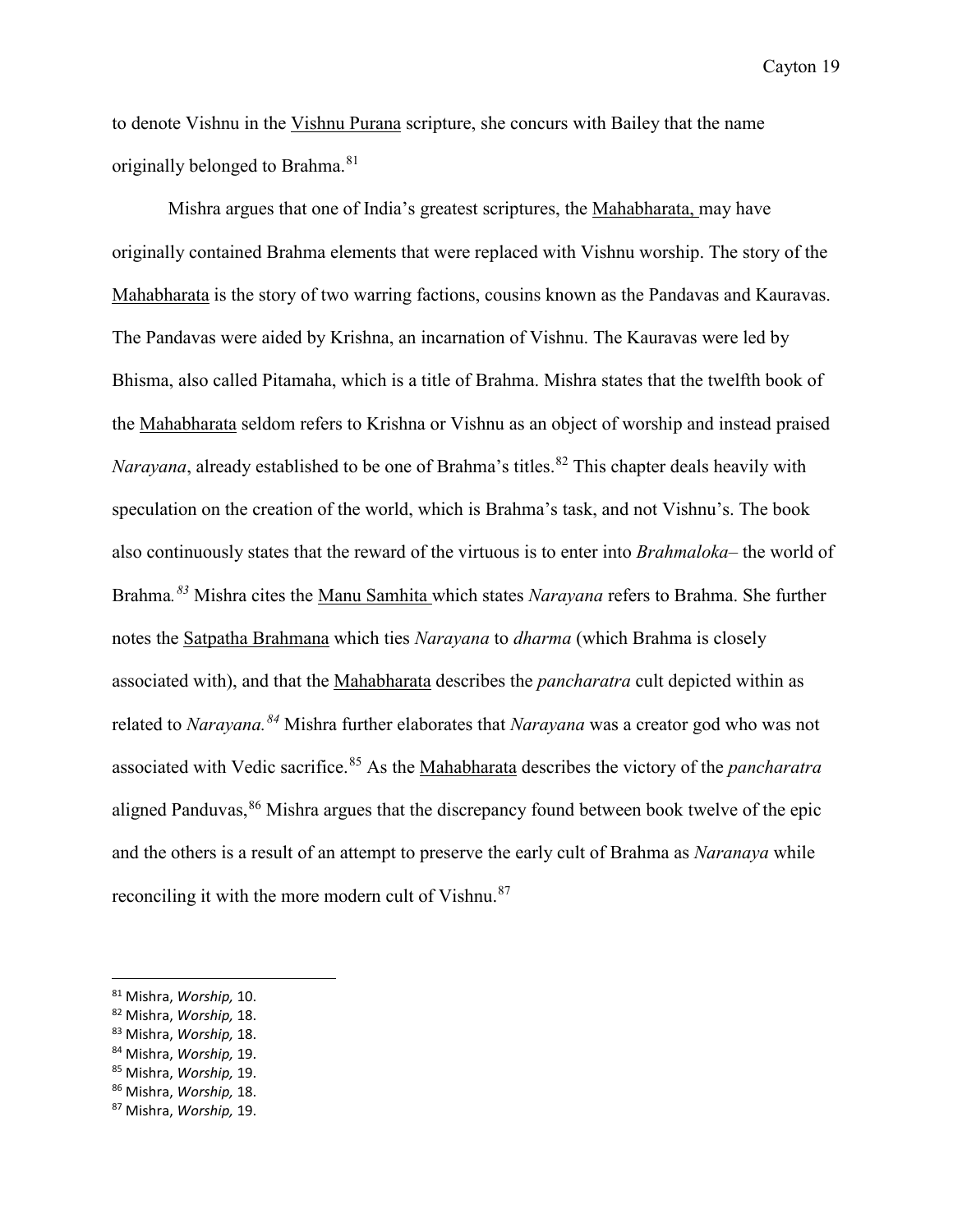Mishra finally notes that much of Brahma's role as creator has been absorbed by other, more popular, deities. She writes that "his powers as creator are arrogated by *Viṣhṇu* and *Śiva* and he is overshadowed. His place is taken by *Śakti,* the feminine principle whose definition includes almost all of *Brahmā's* characteristics and who almost entirely replaces him as the principle of creation under a garb more appealing to popular imagination."[88](#page-25-0) Doniger echoes Mishra's argument in her work, *On Hinduism*, noting that "Brahma is hardly worshiped at all, and the other two great gods, Vishnu and Shiva, are each both creators and destroyers, as is the other great deity who forms the real quasi-trinity, Devi, the goddess."[89](#page-25-1) Later, Doniger further cites the often retold myth of Brahma's birth from Vishnu's navel, showing how the role of ultimate creator in Hinduism has become obscured. Doniger writes that

When the three worlds were in darkness, Vishnu slept in the middle of the cosmic ocean. A lotus grew out of his navel. Brahma came to him and said 'Tell me, who are you?' Vishnu replied, 'I am Vishnu, Creator of the Universe. All these worlds, and you yourself, are inside *me*.' Vishnu then entered into Brahma's body and saw all three worlds in his belly. Astonished, he came out of Brahma's mouth and said, 'Now, you must enter my belly in the same way and see the worlds.' And so Brahma entered Vishnu's belly and saw all the worlds. Then, since Vishnu had shut all the openings, Brahma came out of Vishnu's navel and rested on the  $lotus.<sup>90</sup>$  $lotus.<sup>90</sup>$  $lotus.<sup>90</sup>$ 

In this myth, set after the destruction of the previous world and the creation of the next,  $91$  the role of creator god is muddled between Brahma and Vishnu. Brahma has been made, in a sense, subservient to Vishnu, as his birth from Vishnu's navel makes him Vishnu's symbolic son. Brahma's subservient position gives Vishnu a claim to the title of Creator. The myth, however, adds ambiguity, as Vishnu soon after enters Brahma, and emerges from him as Brahma just

<span id="page-25-0"></span> <sup>88</sup> Mishra, *Worship,* 57.

<span id="page-25-1"></span><sup>89</sup> Doniger, *Hinduism,* 99.

<span id="page-25-2"></span><sup>90</sup> Doniger, *Hinduism,* 165.

<span id="page-25-3"></span><sup>91</sup> Doniger, *Hinduism,* 166.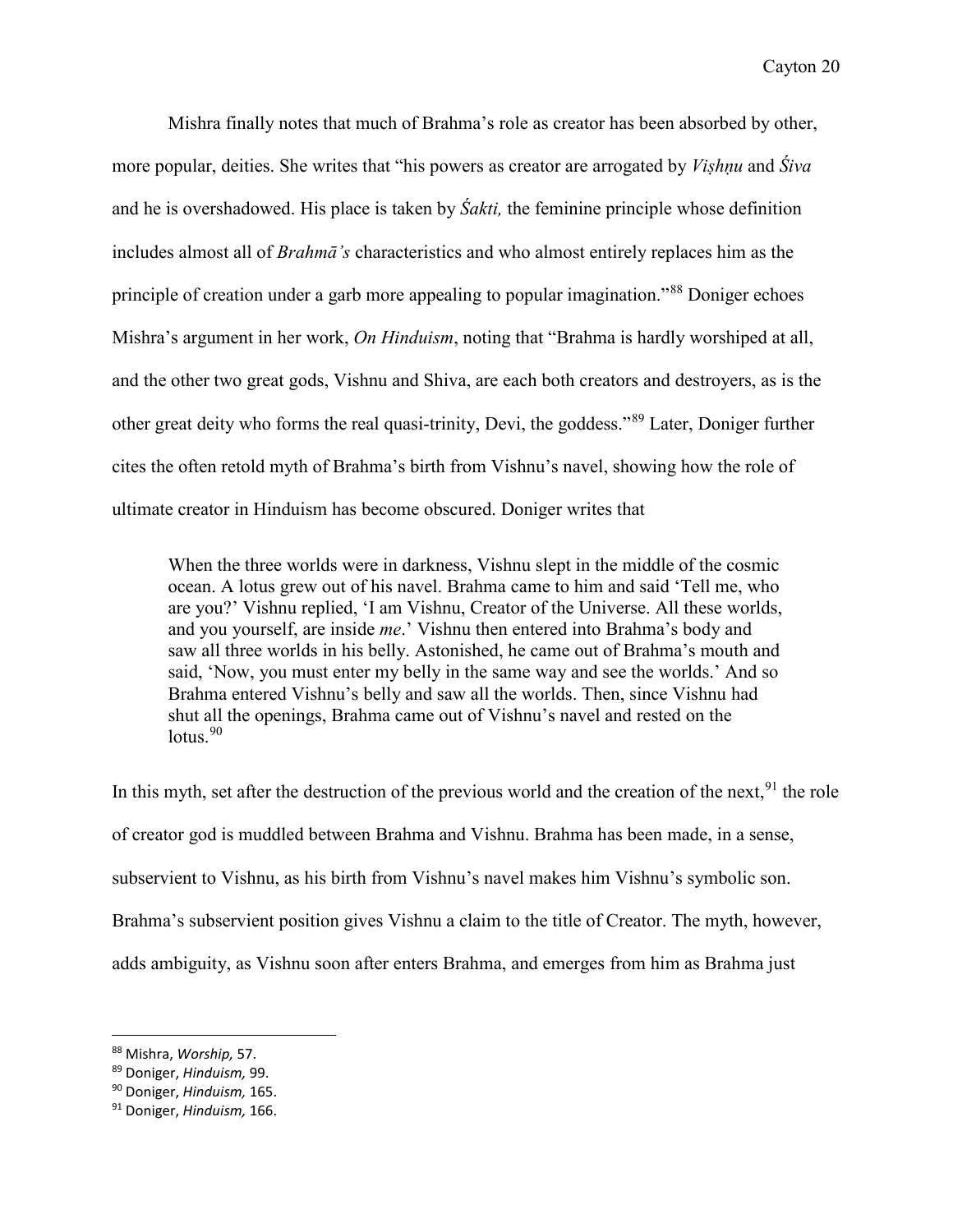emerged from Vishnu; notably, though, no mention is made of Brahma claiming Vishnu's

position, further implying that Vishnu is naturally entitled to the title of Creator. It is not only

Vishnu who takes on Brahma's creative powers. Doniger also recounts Shiva assuming a

creative role.

Doniger's *On Hinduism* recounts a myth that contrasts Shiva and Brahma as different

forces of creation. Sampling a portion of the Mahabharata, Doniger recounts how

The creator, Brahma, wishing to create creatures, said to Shiva, the first being, 'Create creatures, without delay.' Shiva said 'Yes,' but seeing that all creatures were flawed, he who had great ascetic heat plunged into the water and generated ascetic heat. Brahma waited for him for a very long time and then created another creator, a Prajapati ('Lord of Creatures'). The Prajapati, seeing Shiva submerged in the water, said to his father Brahma, 'I will create creatures, if there is no one who has been born before me.' His father said to him 'There is no other male (*purusha*) born before you. This is just a pillar (or, Shiva who is called The Pillar) submerged in the water. Rest assured, and do the deed.' And so the Prajapati created creatures. They were hungry and tried to eat the Prajapati, until Brahma provided them with food, plants and animals. And then they began to procreate and increase in number.

 Then Shiva stood up from the water. When he saw those creatures of various forms, increasing by themselves, he became angry, and he tore off his own *lingam* and threw it down on the ground, where it stood up just as it was. Brahma said to him, hoping to conciliate him with words, 'What did you accomplish by staying so long in the water? And why did you tear out this *lingam*  and plant it in the ground?' The Shiva, becoming truly furious, said to Brahma, "Since someone else created these creatures, what will I do with it? These creatures can go on recycling forever, eating the food that I obtained for them through my ascetic heat.' And then Shiva went to his place in the mountain, to generate ascetic heat.<sup>[92](#page-26-0)</sup>

Doniger explains that in this myth, Shiva is portrayed as a universal creator. By separating his

*lingam* (phallus) from his body, Shiva has not lost his creative power, but has spread his creative

essence far and wide.<sup>[93](#page-26-1)</sup> Doniger also explains that in later versions of the myth, Shiva stayed in

the water attempting to generate *tapas* (the power that comes from yoga, or as Doniger translates

 $\overline{\phantom{a}}$ 

<span id="page-26-0"></span><sup>92</sup> Doniger, *Hinduism,* 195.

<span id="page-26-1"></span><sup>93</sup> Doniger, *Hinduism,* 196.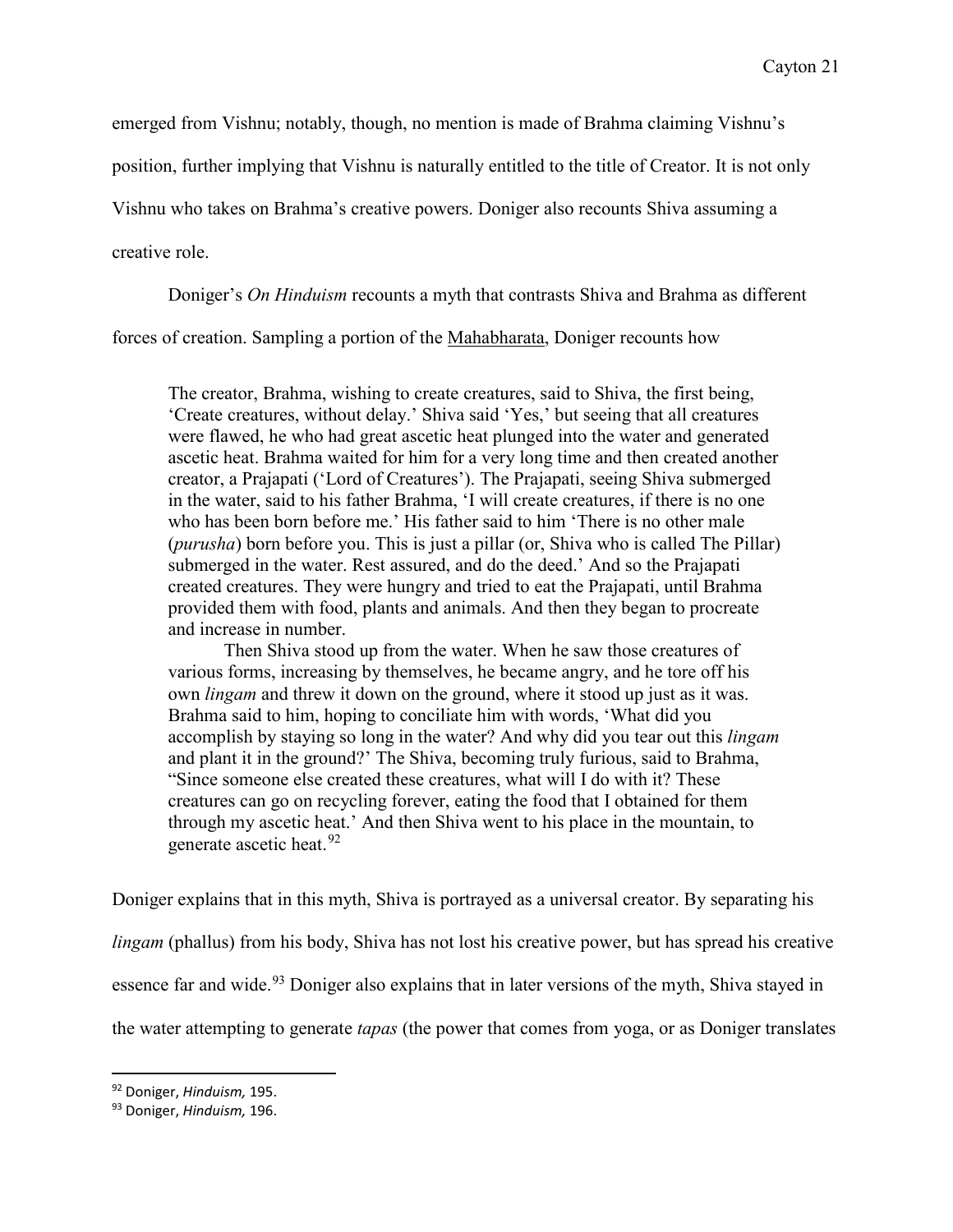it, "ascetic heat") to create truly immortal creatures, which makes him more creative instead of less so.<sup>[94](#page-27-0)</sup> The myth, in addition to establishing Shiva's creative power, neuters Brahma's. The myth establishes that Brahma must rely on other gods to create creatures, instead of giving rise to living things himself. With Brahma's claim to the title of creator weakened, it is possible his worship was abandoned in favor of Vishnu and Shiva.

In *Shiva: The Erotic Ascetic,* Doniger further explores how Shiva has taken on Brahma's creative aspect. She explains that in mythology, ascetic-minded Shiva often opposes Brahma's methods of creation, which are usually sexual and often involve incest. Shiva does not oppose Brahma because he is ascetic, Doniger insists, but because Shiva too is a Lord of Creatures, and thus is entitled to create on his own. Doniger cites a myth where Brahma lusts after the goddess Sati, who is forbidden to him, and Shiva responds by stating "I will kill the evil wretch and I myself will then create all creatures, or else by my own *tejas* [sharpness/power]<sup>[95](#page-27-1)</sup> I will create another to perform creation."[96](#page-27-2) Doniger states that Shiva's frequent opposition to Brahma is based on "similarity of purpose," and cites the many myths of the god Kama, personification of sexuality, where Brahma and Shiva are variously depicted as curing, being cursed by, destroying, and reviving Kama. Doniger states that "Just as Brahmā both curses Kāma and restores him, so Śiva destroys Kāma but simultaneously participates in Kāma's nature and increases his power."[97](#page-27-3) Shiva, though an independent creator, absorbed many of Brahma's myths involving participation in sexual creation. If both Vishnu and Shiva can act as creator then Brahma is redundant in the Hindu pantheon, possibly explaining his lack of worship.

<span id="page-27-0"></span> <sup>94</sup> Doniger, *Hinduism,* 195.

<span id="page-27-1"></span><sup>95</sup> Sir Monier Monier-Williams, *A Sanskrit-English Dictionary* (Oxford at the Clarendon Press, 1899), 454.

<span id="page-27-2"></span><sup>96</sup> Doniger, *Shiva,* 136.

<span id="page-27-3"></span><sup>97</sup> Doniger, *Shiva,* 140.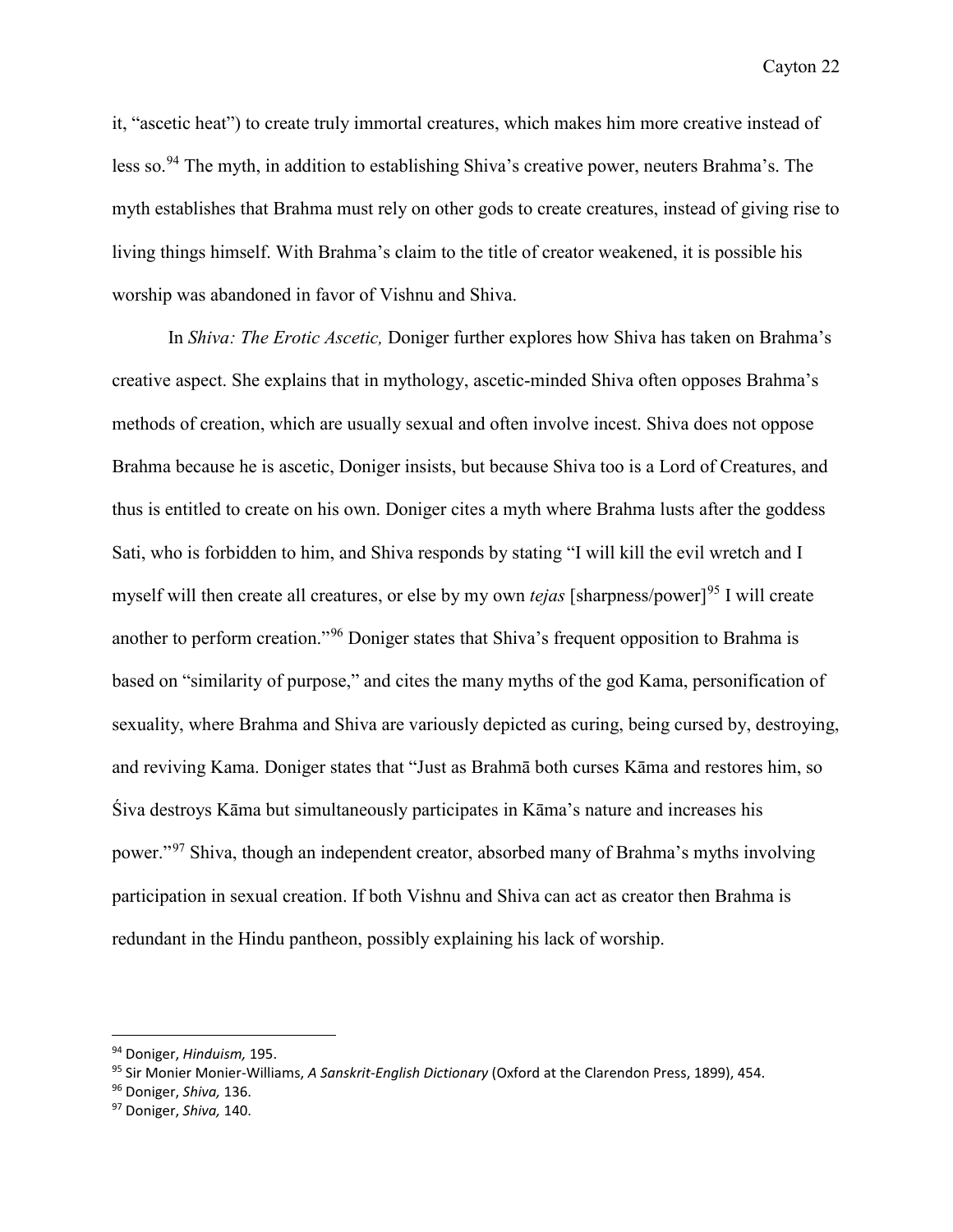# **Chapter III**

#### **Methodology**

Compared to other Hindu divinities, Brahma the Creator possesses no *bhakti* cult, and receives only a scant amount of worship. The study aims to gain insight into contemporary Hindu opinion of Brahma, in hopes of better understanding why he does not possess a *bhakti*  following comparable to fellow deities Vishnu or Shiva. The data collection method is interviews with Hindus in the areas of central and southern Ohio, and thus, data will consist of their testimony and what can be gleaned from it. The project will consist of qualitative, rather than quantitative research.

Selection of subjects for the project was to be carried out on a word-of-mouth basis, with the researcher also contacting various nearby temples to widen the potential pool of applicants. While travel to other locations with larger Hindu populations, be they other states or countries, was very briefly considered, the constraints of balancing travel and schoolwork as well as the risks posed by the Covid-19 pandemic forbade this course of action. While traveling to India would have been ideal for its extremely large number of Hindus and diversity of Hindu belief, the country was hit especially hard by the pandemic and thus it would not have been practical to travel there. The safety of the researcher, interview subjects, and others was the top priority as the interviews were carried out over a high point in Covid-19 cases, and thus, the number of subjects was limited. The total pool of subjects was eight interviewees as a result. Three subjects were contacted through the International Society for Krishna Consciousness (ISKCON). Four subjects were university students. The final subject was an acquaintance of the researcher. The pool of respondents consisted of five men and three women. The youngest respondents were 19 years of age with the oldest being 73 years of age. All subjects were informed of the purpose of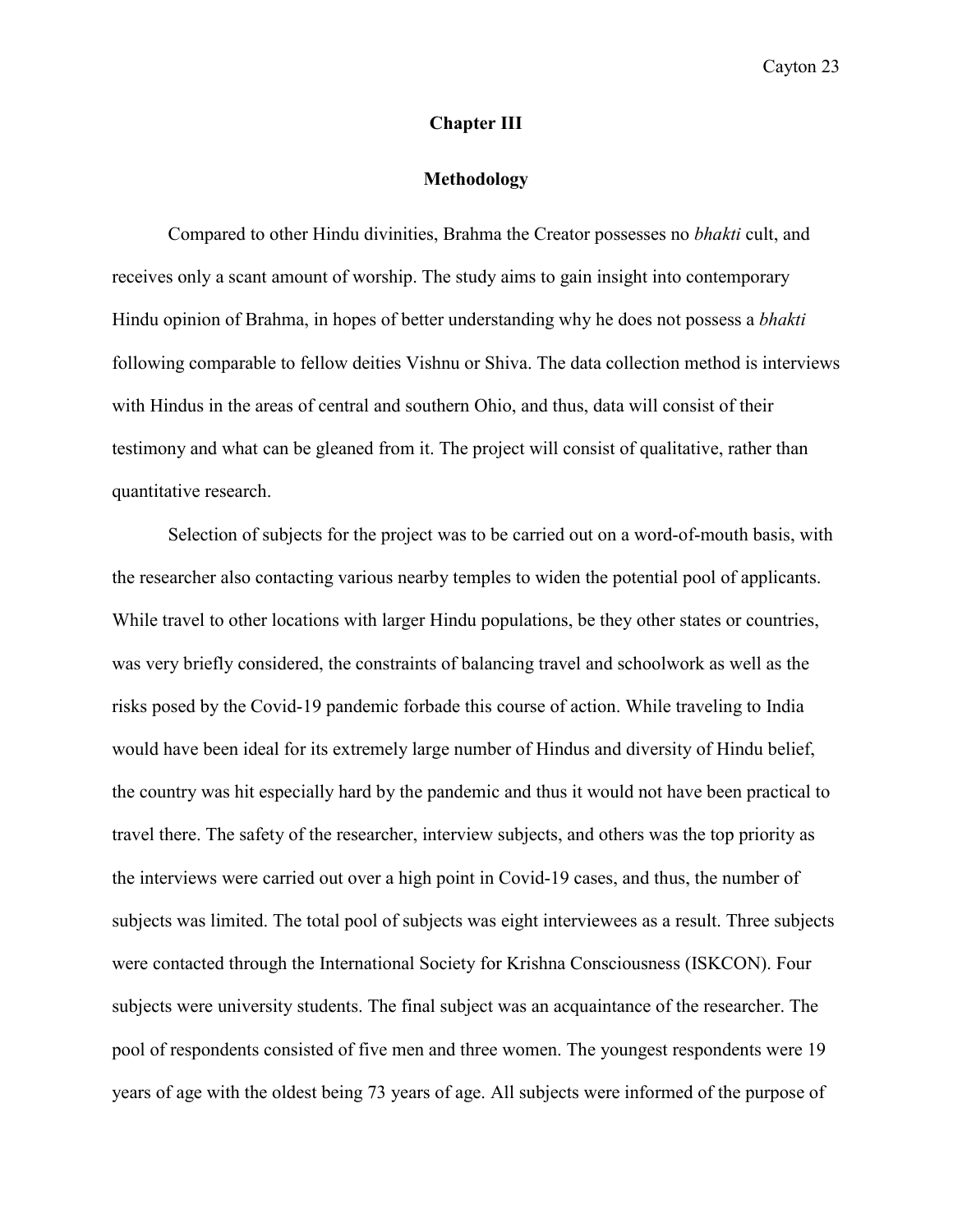the study and its status as an honors project for Ohio Wesleyan University.

In order to conduct the study, a general list of topics was prepared based on existing literature about Brahma, primarily Bailey's *Mythology of Brahma,* as it is the most comprehensive available work. The primary list of questions is as follows:

- 1. Tell me about how you practice Hinduism. What gods or gods do you worship? Were you raised into the school of Hinduism that you follow, or did you pick it up later in life? What is important to you about Hinduism?
- 2. What do you know about Brahma? What can you tell me about his aspects? Are there any myths about Brahma that you are familiar with?
- 3. How do you relate to Brahma? How do you feel about him? Do you pay him homage or is he not an important part of your life?
- 4. Scholar Greg Bailey has supposed that Brahma is not worshiped today based on his relation to *pravṛttidharma* and ritual values, which he sees as unpopular. Is this a fair assessment, or do you disagree?

These questions, save question four, are designed to be as open-ended as possible allowing the subject of the interview to speak their mind with as genuine a response as possible. The first question helps establish the respondent's background and general knowledge of Hinduism, while the second question helps gauge their knowledge of Brahma and his mythology, if any. Question three is meant to spark discussion of Brahma, and is intended to encourage further dialogue, which constitutes the bulk of the interview. Question four encourages subjects to respond to Greg Bailey's theory of the unpopularity of *pravṛttidharma* in an era where Hinduism is primarily focused on cosmic concerns such as *moksha.* This theory was chosen as the basis for a question as other theories for Brahma's unpopularity, such as his incestuous conduct, could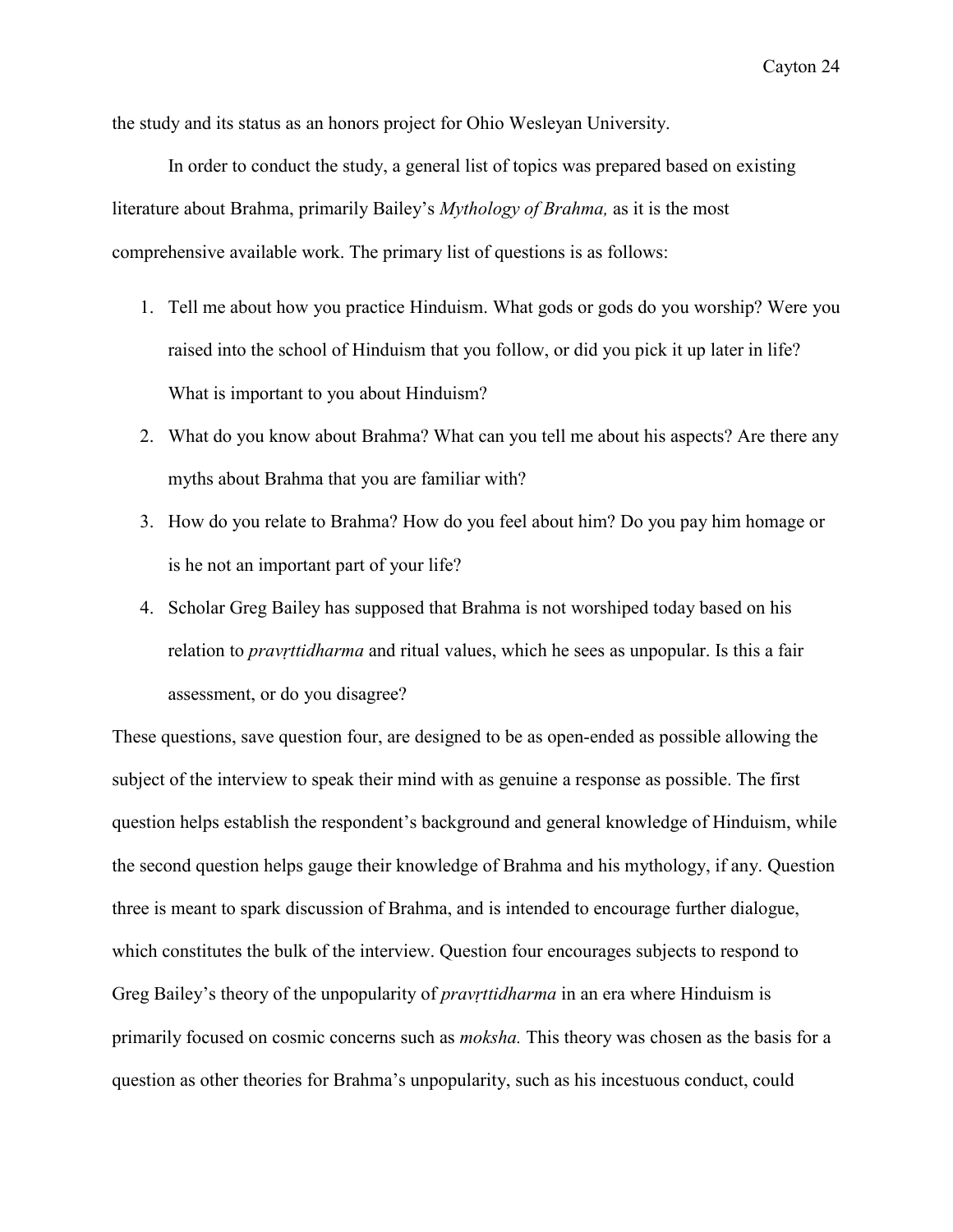conceivably be answered by question three. These questions are also not absolute; other questions were to be asked as appropriate during the interview, with these four serving as a starting point.

The interviews were recorded on a model 11 iPhone, while the researcher simultaneously took notes on significant portions of the subject's testimony. The interview recordings were then transcribed by the online transcription program otter.ai (free account version), and the transcriptions edited by the researcher to correct any of the program's dictation errors. If face-toface interviews were not possible for certain respondents, the interviews were held over the ZOOM streaming service, and recorded through the aforementioned method as well as ZOOM's recording feature.

# **Recommendations**

The primary limitation of this study was its sample size and small geographical scope. In the future, if others were to attempt a similar experiment, it would be best if as many Hindus as possible from as many areas as possible were interviewed, to ensure that Hindu thought in all of its diversity is represented in the study. Based on the format of one-on-one interviews, it is unknown how feasible this would be unless several researchers collaborated on the project. A more formalized series of questions may be beneficial as well. While the freeform nature of each interview proved a boon as it led to new avenues of research, it sometimes proved difficult to direct interview subjects towards certain questions. A happy medium between spontaneity and structure is recommended. It is also recommended that the study be carried out during a time when it is safe to travel, as the Covid-19 pandemic served as the main limiting factor for the number of interviews.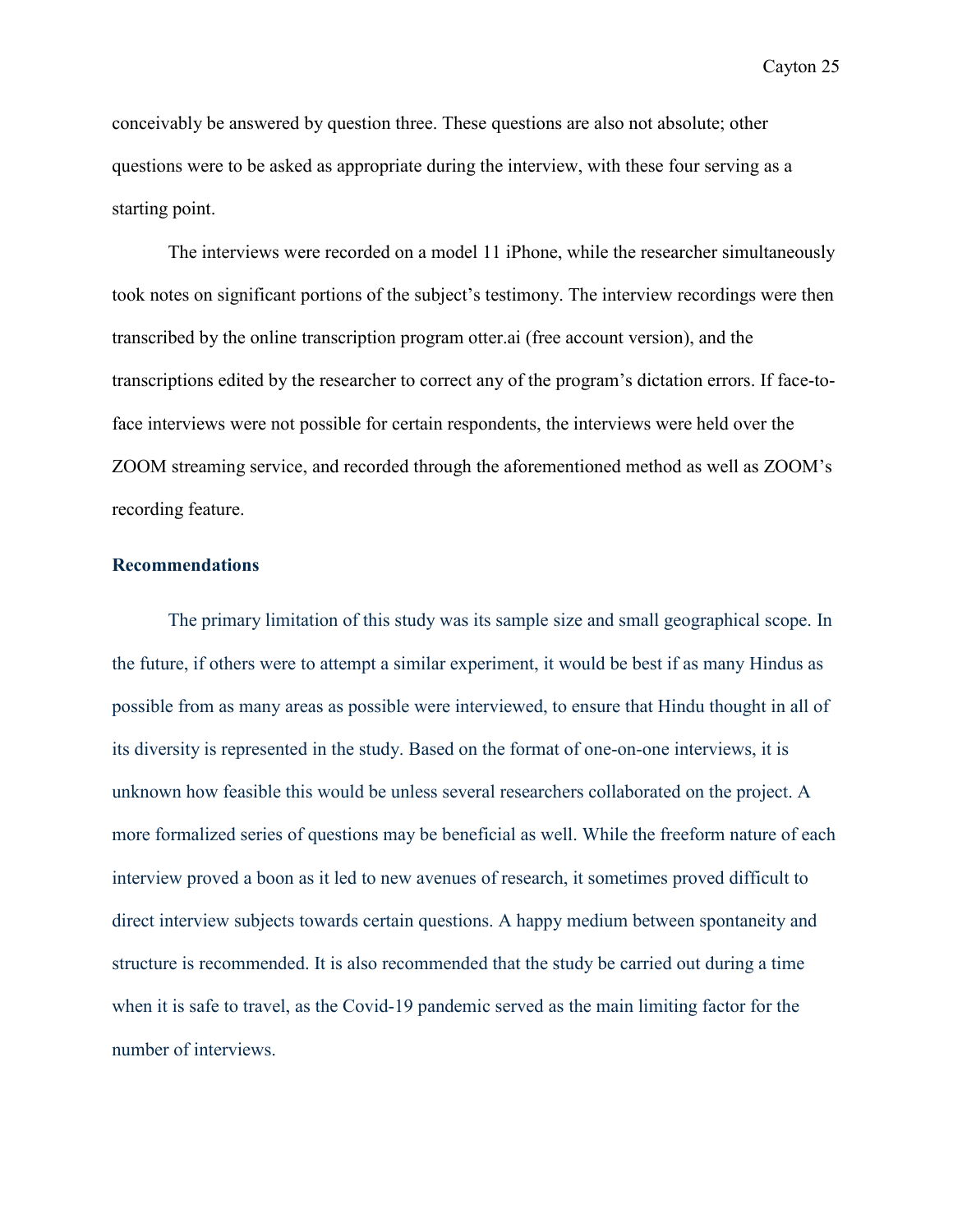## **Chapter IV**

#### **Results**

The following summaries highlight the most noteworthy aspects of each respondent's testimony. As the size of each response combined was far too great to include, the key points of each interview have been recorded, with direct quotations where possible.

#### **Interview One Summary**

The subject of the first interview is a member of the International Society for Krishna Consciousness, better known as the Hare Krishnas or ISKCON. When asked to explain his history with Hinduism, he described his worship as *bhakti yoga*, or as he put it, "connection through devotion with the supreme." The respondent stated that his family had always been Krishna worshipers and that he was raised into the tradition, but attained a better knowledge of Hinduism only after he began to read scripture. The subject explained that loving god awakens spiritual happiness in men, as opposed to sensory happiness, and stated that the Veda scriptures hold the most accurate depiction of God, though he acknowledged others have a degree of truth.

 When asked to describe Brahma, the subject described Brahma as "a post, just like the president of the United States is a post." The role of Brahma, according to the subject, is taken on by virtuous souls who reincarnate into the position to create in the name of the supreme God, Vishnu. The subject stated that "you can become Brahma, I can become Brahma, I can get the post if I'm qualified, just like anybody can become the president of the United States, if they're qualified." According to the subject, after one hundred years in Brahma's lifetime (which are much longer than earthly years) the current Brahma vacates his post and a new one arises. The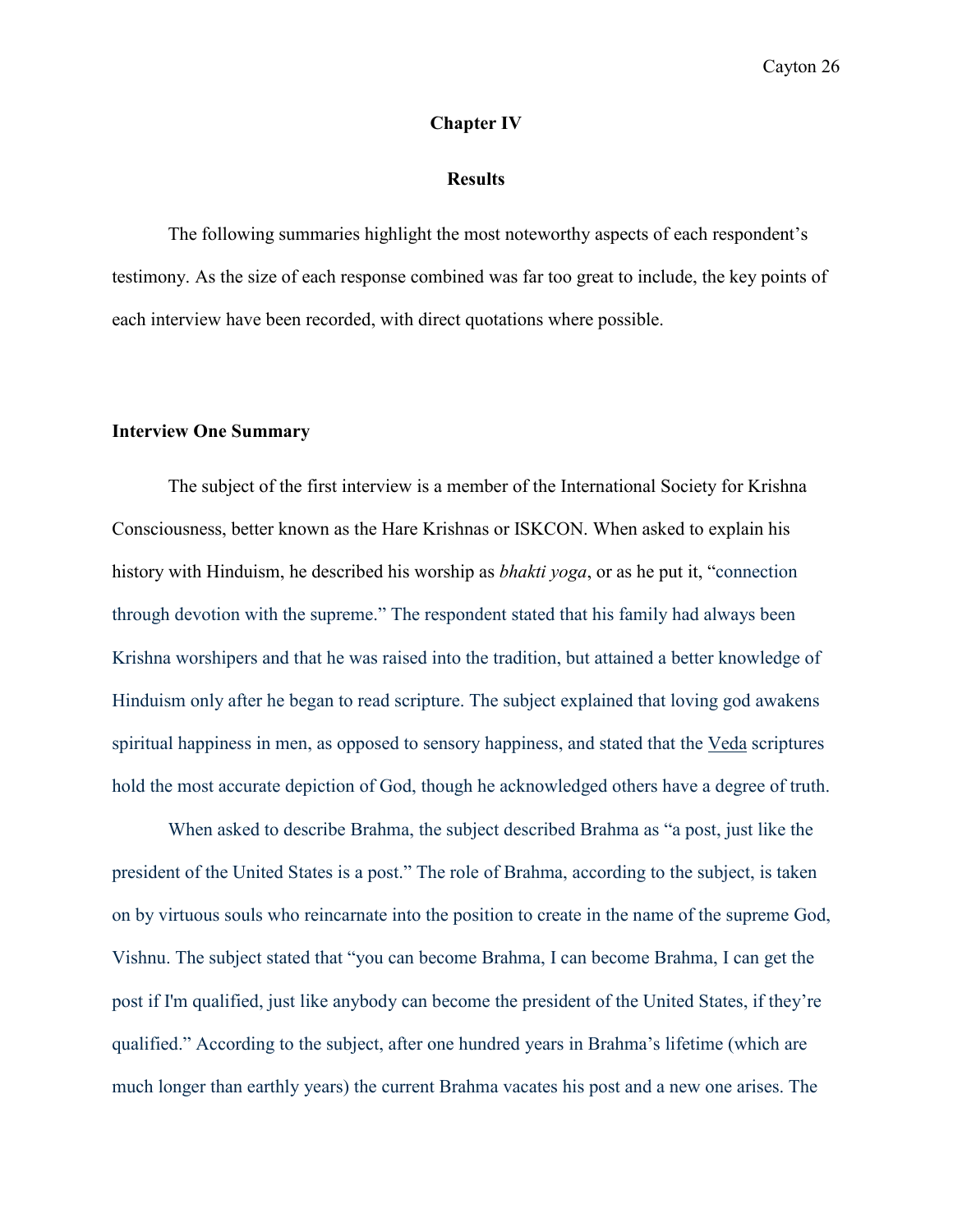respondent explained that Brahma is subservient to Vishnu, as "He's not the primary creator. The primary creator is Vishnu, because Brahma is born on the nape of the lotus that grows out of the navel of Lord Vishnu." The subject described Brahma as "a great devotee of the Lord. . . empowered by the Lord to create." Relative to humans, the subject stated Brahma is not the true God, but is "much more elevated than us. . . He knows more than us."

 When asked if Bailey's theory that Brahma's unpopularity can be traced to ritual values was correct, the subject stated "No, he's a great devotee of the Lord. Actually, he was imparted realization within his heart. Then he appeared and he was on this lotus, and then he was thinking, 'what am I supposed to do?' He heard the word that he should do penance. . . he meditated and then from within his heart enlightened began, and that's how he became enlightened," and that "there are not many temples of Brahma. There are many temples of Shiva. I think there is a little history behind that."

#### **Interview Two Summary**

This respondent is also a member of ISKCON. When asked about his religious background, he stated that he was not taught the true scope of Hinduism by his family, as a result of the vast expanse of material the religion has to offer. He stated that the real basis of understanding comes from the messages of ISKCON's founder, Abhay Charanaravinda Bhaktivedanta Swami. The subject stated that in his understanding of Hinduism, we are all part of God, and unable to be happy through material pleasures. Thus, "We are part of God and we have to connect with Him. If we connect with him, then we can [go] back to Godhead," and find true happiness.

When asked why people pick someone like Vishnu or Shiva over Brahma as a *bhakti*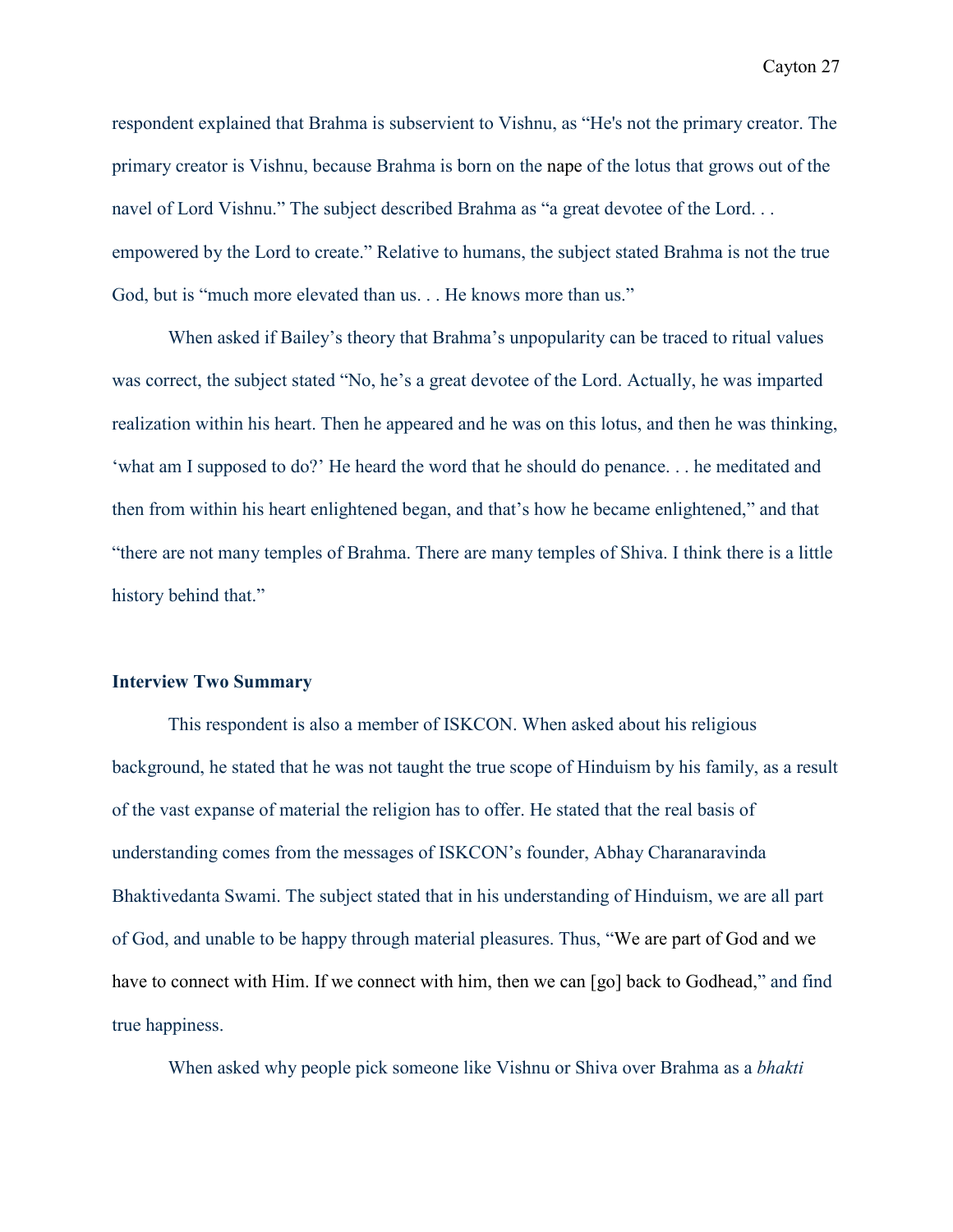god, the subject answered that "All power came from Lord Vishnu or Krishna. Krishna gives power to Brahma." The subject, turning to the house in which the interview was conducted, elaborated that Brahma is like the carpenter who constructed the building. Though Brahma built the house, he did it at the behest of someone else. The subject also referenced a myth where Brahma was cursed by his wife to never be worshiped again as a possible cause. The subject, when asked about his opinion on Brahma's character and morals, described him as a "very realized person," and worthy of respect. Though the subject may not worship Brahma, he did not view Brahma in the negative light certain myths depict him in.

 When asked about Bailey's *pravṛttidharma* hypothesis, the subject responded that it was "fine," without elaboration.

## **Interview Three Summary**

 The third interview concluded ISKCON's participation in the project. The subject thus echoed many ideas from the previous interviews. The subject explained that in terms of his background, he was not born into Hinduism, but found Hinduism later in life while seeking to understand the universe better.

 The subject explained that Krishna, or Vishnu, is the highest form of God, and that Brahma is born from Vishnu. As Brahma is the creator of the manifest world, Vishnu's various incarnations can be traced back to him, but Vishnu in the end is the highest god and worthy of worship. The subject compared Brahma to a great engineer of the universe. The subject stated that we cannot know Brahma directly, but can learn about him from scripture. When asked if Brahma could be a *bhakti* god, the subject stated that his role as a servant of Vishnu prevents him from being a path to *moksha*; he is, however, capable of granting boons. Once again, Brahma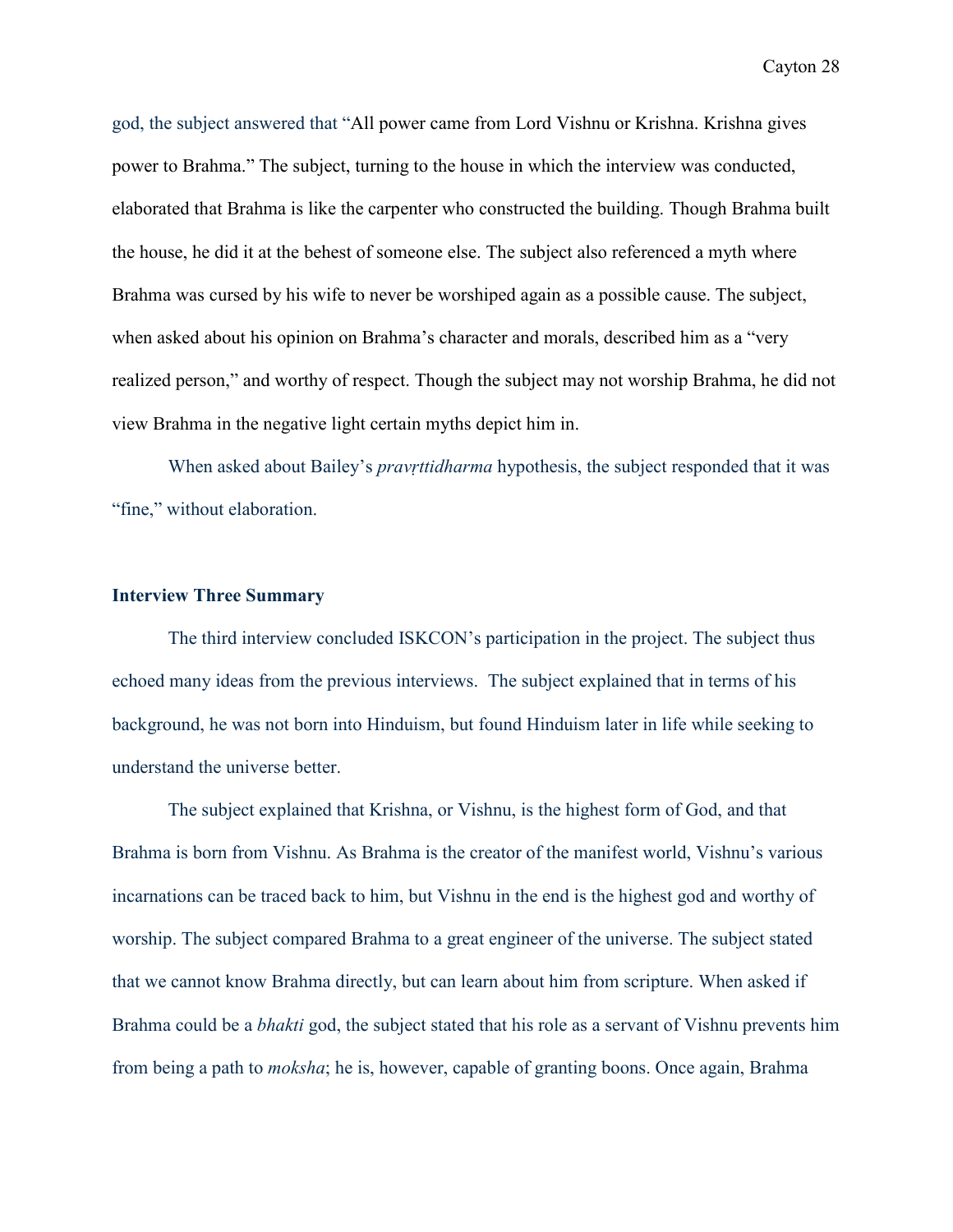was described not as a person but as a position, and the subject stated that other universes are managed by other Brahmas. The subject described Brahma as "no different than you or I, he is just very advanced."

#### **Interview Four Summary**

 The subject, when asked to describe his religious background, stated he was born Hindu in India, but not into an orthodox or conservative family. The subject previously considered himself an atheist, which his family accepted. The subject later converted to what he called "a pure Hindu," and described his favorite god as Ganesha, the Remover of Obstacles. His family's patron god is Shiva, and his family visits a Shaivite temple yearly for rituals.

 When asked about his impression of Brahma, the subject stated most non-Hindus would think Brahma is disliked, but this is not the case. He elaborated that many perform sacrifices for Brahma, and that his family performed *puja* for Brahma a year before the interview. The subject stated Brahma was cursed by Shiva for speaking evil words (one of the many versions of the *Śiva-Purāna* myth), and that henceforth he would not be worshiped, possibly explaining Brahma's nonexistent following. The subject noted, however, that he has heard of an increase in Brahma worship in certain places. Brahma is not at fault for his lack of worship, the subject stated; he affirmed that Brahma is for the most part good. The subject noted that, in the myth, Brahma's other faces attempted to stop the evil face from its actions, indicating Brahma is mostly moral. The subject stated that some are beginning to realize that Brahma is not evil, and that this is increasing his worship.

 When asked if Brahma is responsible for *samsara* or worldly problems, the subject responded that all three members of the *Trimurti* are responsible, and that is only if one considers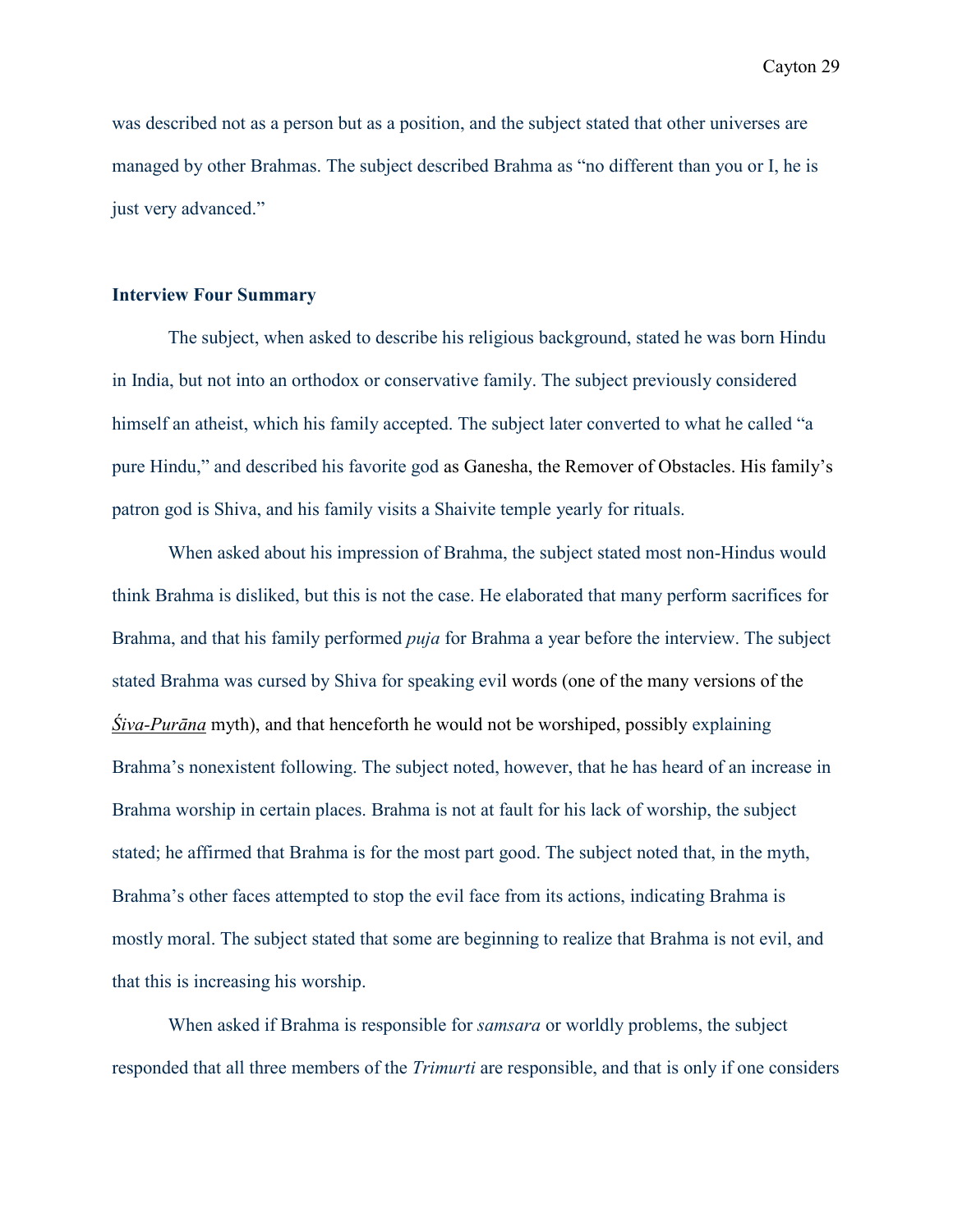worldly existence a problem: the subject sees the trails of mortal life as a method for spiritual evolution, and thus, Brahma cannot be blamed for the suffering in this world. When asked about whether or not Brahma is subservient to the other members of the *Trimurti,* he stated that most Hindus believe all three are equal, but an outsider may get the impression Brahma is lesser from his small cult.

# **Interview Five Summary**

 The subject described his religious background as very orthodox. The subject's father is very invested in ritual practice, while his mother is interested in scriptures such as the Vedas, the Upanishads, the Mahabharata, and the Ramayana. The subject stated that he would not be a complete person without Hinduism in his life. The subject's family is Shaivite, but also pays respect to other gods, including Jesus Christ. The subject stated that he does not lean towards the worship of any particular god.

When asked about Brahma, the subject described him as "well respected," but acknowledged that he lacks a cult following and possesses no devotional scriptures or *bhakti*  movement. When asked to explain Brahma's lack of popularity, the subject first referenced different myths explaining the situation, such as Shiva cursing Brahma for deceit, or a sage cursing Brahma for rudeness. The subject stated that Brahma was once widely respected in the Puranic age, but as Vishnu's cult arose, Brahma became less popular. Vishnu the preserver, the subject said, can be seen as a god relevant in developing civilization, but a creator god like Brahma has no role after creation. The subject then described various rhetorical techniques the cults of Vishnu and Shiva used to take prominence, stating "Vishnu [is depicted with] an umbilical cord lotus with Brahma on top. This basically states Brahma is the child of Vishnu,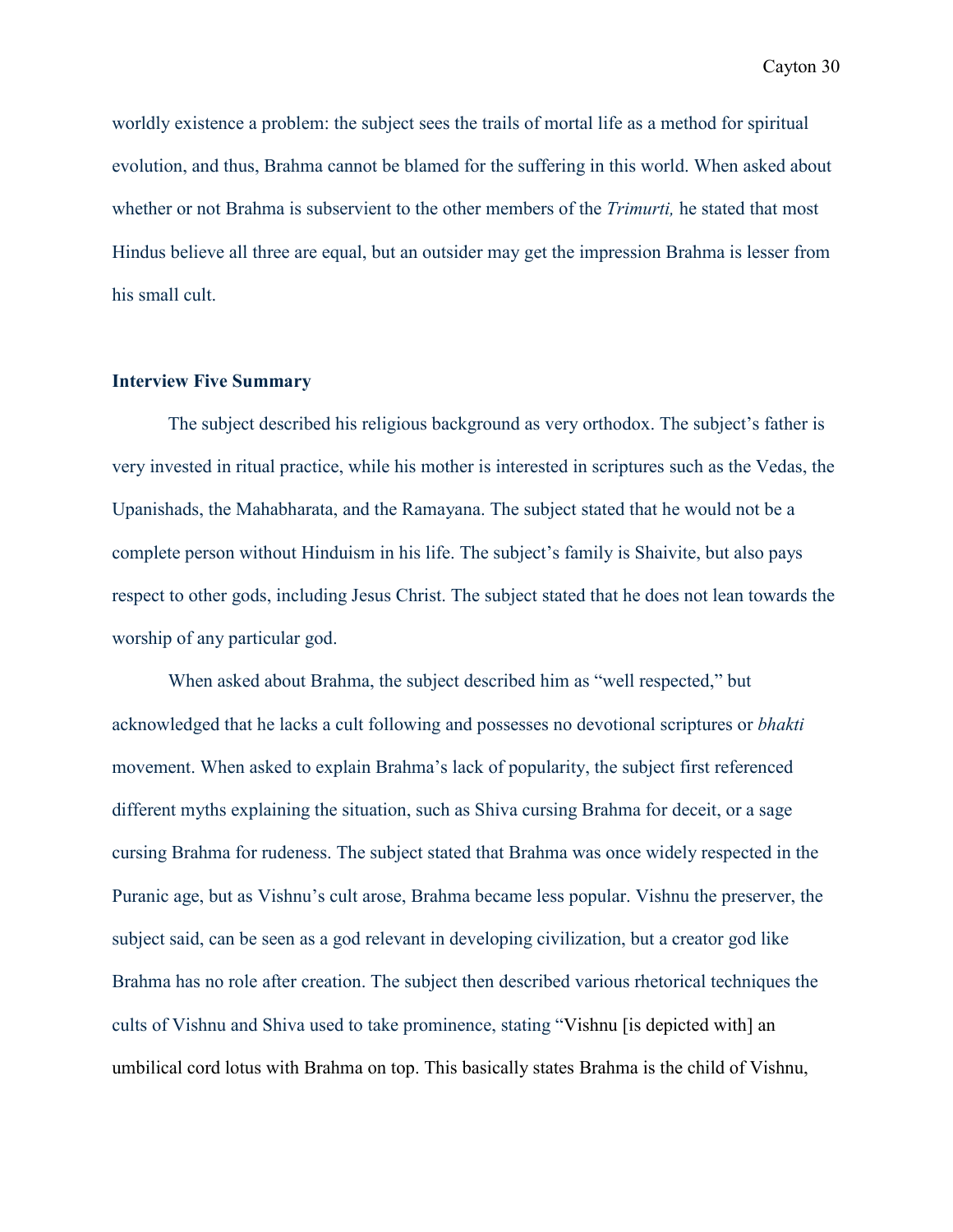Brahma comes from Vishnu, which wasn't the case earlier."

 When asked about Bailey's theory of *pravṛttidharma* and *nivṛttidharma,* the subject stated it had some merit as Brahma, "theologically. . . was never meant to give liberation." The subject states that rituals are secondary to *dharma*, and that following *dharma* is enough to give one *moksha*. The subject also stated that Brahma's unpopularity may be based on the vast number of aspects Vishnu and Shiva possess, which allow different types of people to easily empathize with them, where Brahma is always portrayed as the elderly keeper of the Vedas. He also cites what he considers to be slander campaigns against Brahma from rival cults. The subject referenced the myth where Brahma's fifth face is torn off as a result of his incestuous desires as one such slander campaign. The subject concluded by stating that Brahma is still respected, but not as an object of worship.

#### **Interview Six Summary**

 The subject was born into Hinduism, and while her father is not very religious, she reports that her mother primarily worships Shiva, and her grandmother worships Krishna. As the subject lived with her grandmother for a year, she practiced Krishna worship for a period, and studied the Bhagavad Gita, an important scripture for Krishna worship, when she was younger. The subject spent a portion of her youth in Dubai, and used her study of Hinduism as a way to connect with her roots. In India, she was exposed to much Ganesha worship. In the end, the subject expresses no preference for any of these gods. The subject noted that her family is not extremely strict in regards to their faith, and that they practice a modern, "western" Hinduism.

 When asked how Brahma factors into her experience as a Hindu, the subject said that she has not encountered Brahma worship and that he does not factor into her rituals. The subject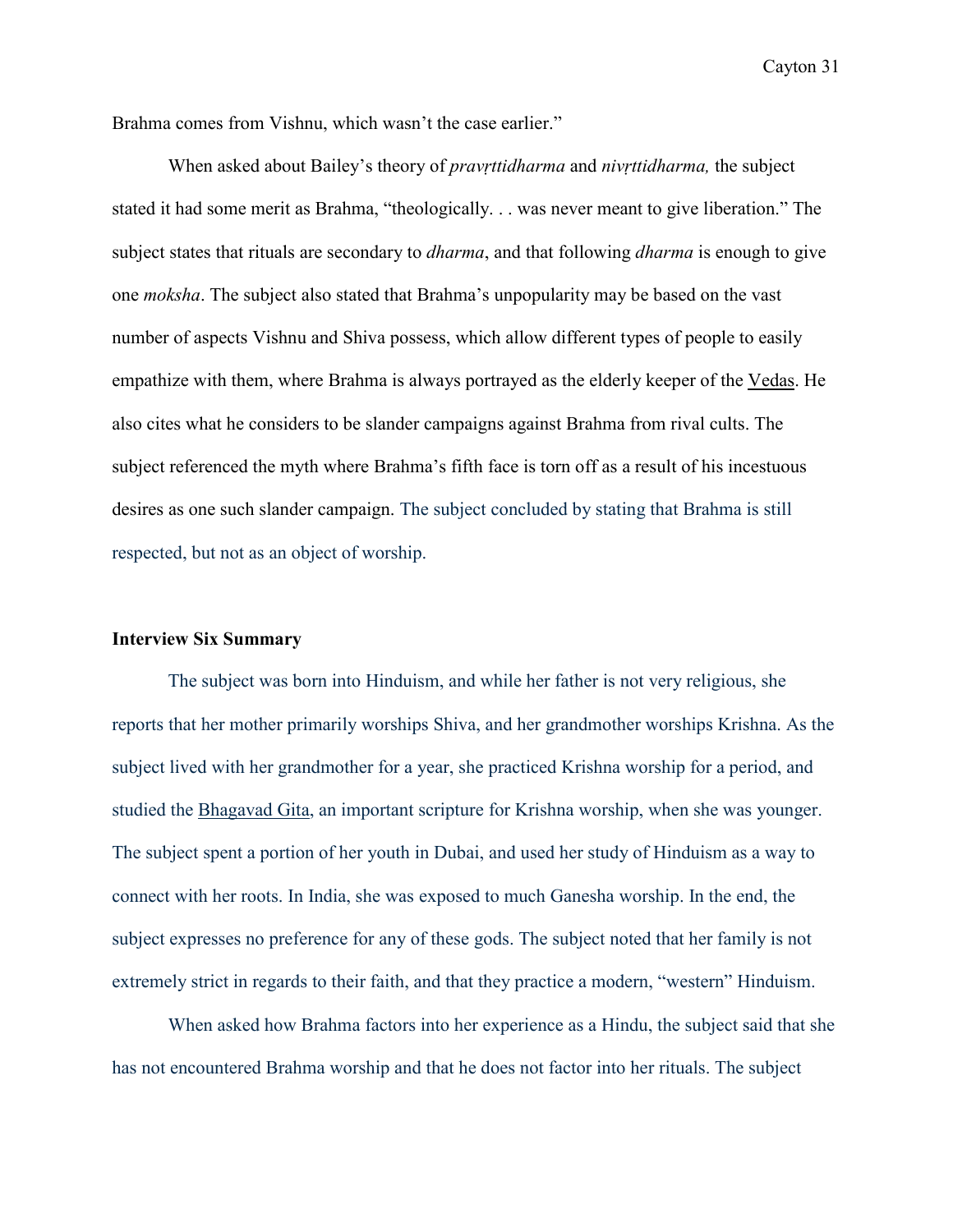remarked that as she practices a modernized form of Hinduism, she has not been exposed to Brahma. The subject expressed little familiarity with Brahma's character and mythology. When asked if she had any theories for Brahma's lack of worship, the subject stated that it may be that it is simply tradition to not worship Brahma, thus her lack of exposure to him. She stated that her generation "does not know many stories," and speculated that most Hindus probably are not familiar with the scriptures to a great degree, contributing to a lack of knowledge of Brahma.

 When asked about Bailey's theory of Brahma's connection to ritualism, the subject doubted that it accurately explained why her family does not worship Brahma. The subject stated that she was not sure if most families put a great amount of thought into the god that they worshiped, and that it may simply be a matter of tradition, and not considerations about *moksha.* The subject also argued that one's conduct is more important than the god they worship in Hinduism.

The subject said she "definitely" believed that there was a historical reason for Brahma's unpopularity. She stated that within India's history of occupations and wars, perhaps there was a disaster that caused the tradition of Brahma worship to disappear. She cited incursions such as the British occupation as possible incidents that contributed to Brahma's decline. "I think Brahma, maybe, was just kind of lost," she said.

 When asked if she saw Brahma as inferior or subservient to other members of the *Trimurti*, the subject said she understood Hinduism as possessing "an unspoken hierarchy," but that she did not think any god was innately inferior or superior to the others. The subject also stated that each god in the Hindu pantheon is meant to appeal to a different sort of person. All are expressions of one true god, and Brahma may have had his appealing characteristics "lost in translation."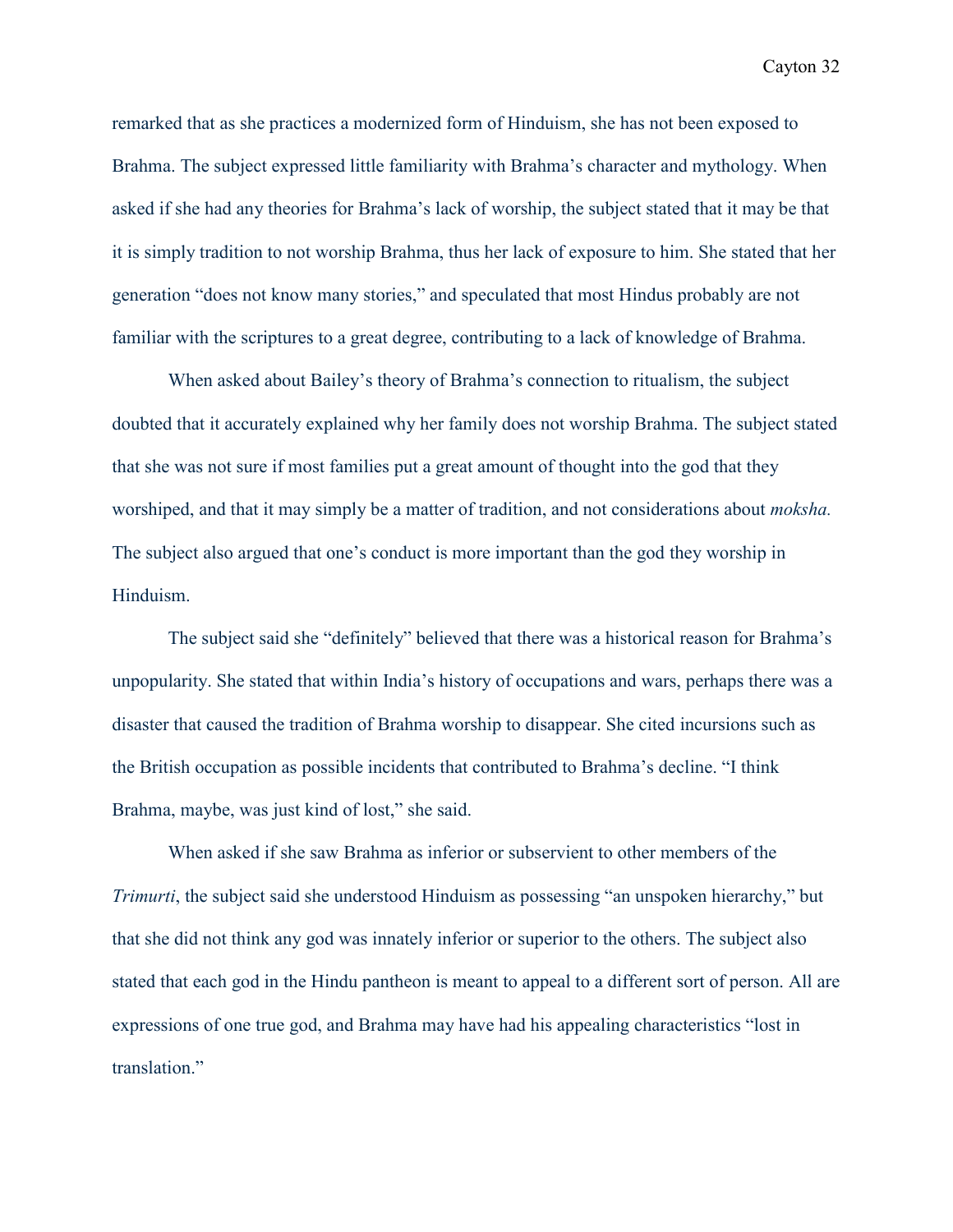# **Interview Seven Summary**

 When asked about her religious background, the subject stated she was born a Hindu, and that her family often goes to temples on religious holidays and festivals, but does not otherwise strictly follow any specific practices. The subject stated that, for her, Hinduism is "about how to unlock spiritual wisdom, and what your relationship to God is," not any one specific aspect of God.

When asked about Brahma specifically, the subject stated that she was not familiar with any myths or stories about him, nor was she familiar with official doctrine regarding Brahma. She described his creative power as "like a lifeforce." The subject, when asked about the myth where Brahma was born of Vishnu's navel, stated that this myth did not imply Vishnu was superior to Brahma, and that members of the *Trimurti* were equal.

 When asked about ritualism and *pravṛttidharma*, the subject stated that besides major holidays, members of her family may only carry out a small ritual for a few minutes each day. The subject did not have any ideas as to why Brahma lacked popularity when compared to Vishnu and Shiva.

#### **Interview Eight Summary**

 When asked about her background in Hinduism, the subject did not express any preference for any one tradition or deity. She remarked "I'm not into any divisions, you know? All gods are for me."

 The subject, when asked about Brahma, stated that Brahma's worship was never comparable to Vishnu or Shiva at any time in history. She stated that Brahma worship may have existed "on the side," however. The subject could not recall ever coming across a tradition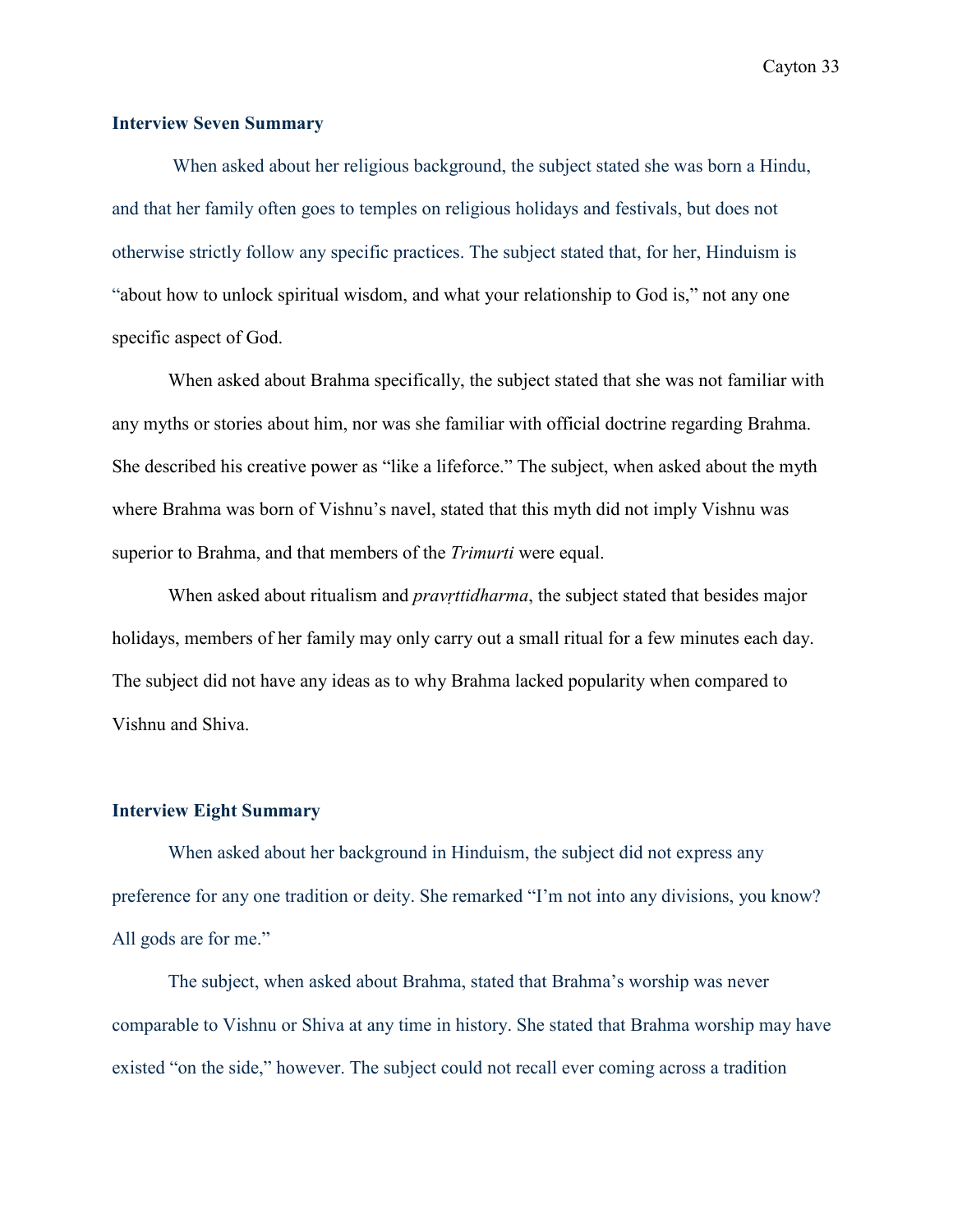devoted to Brahma, as opposed to what she described as thirty different practices associated with Vishnu.

When asked if Brahma's role as creator may relate to his lack of worship, the subject stated that this might be the case and that she considered this theory as a possibility. As "the future of the creation" is linked to Vishnu and Shiva, there would be a reason to pray to them, as opposed to Brahma. She stated, "Probably that's the way, theologically, that the Hindu cosmology is designed."

 When asked about Bailey's theory of *pravṛttidharma,* the subject stated that Brahma, theologically, is linked only to creation, for "that's where the *pravṛtti* is." Shiva and Vishnu, on the other hand, are obligated to help humans when they encounter difficulty. The subject stated that in the Hindu cosmogony, the roles of deities are divided, and that "if everybody does everything all the time, there is a confusion within the creation," and thus, Brahma is not in a position to perform the same actions as Vishnu or Shiva. The subject stated that Brahma's role inherently put him in "the background" of the universe, which would not give him much *bhakti*  worship. The subject described Bailey's theory as "within the cosmogonic idea… the theological concept of Hinduism."

 When asked if stories that portray Brahma as subservient to other gods contributed to Brahma's lack of popularity, the subject expressed doubt. She said Brahma's theological position is a more likely cause for his lack of worship. The subject also denied the view that Brahma is a fault for worldly problems like *samsara,* as the condition is inherent to the cosmos and without it, the universe would not function. The subject claimed that those who view Brahma negatively are focusing on Brahma as an individual, without looking at his role as a part of the whole of the cosmos. She said that "If we see the larger picture . . . the context is this cyclical nature . . . and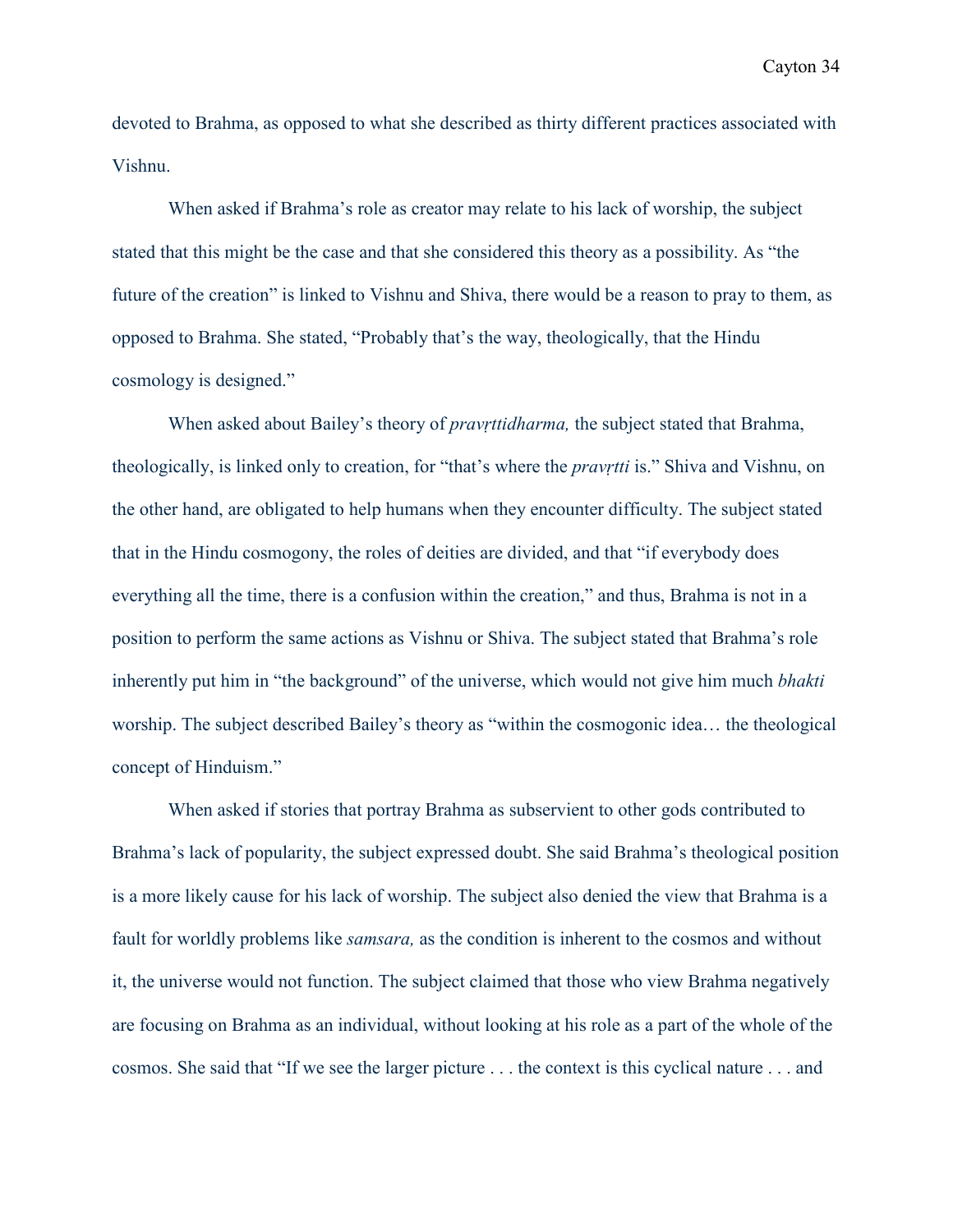the division of work between different gods."

 The subject noted that while no individuals worship Brahma as a personal *bhakti* deity, Brahma is still honored, and that recitations of the Vedas are addressed to Brahma. She also referenced his multiple depictions in most temples as a sign of the respect most Hindus afford him.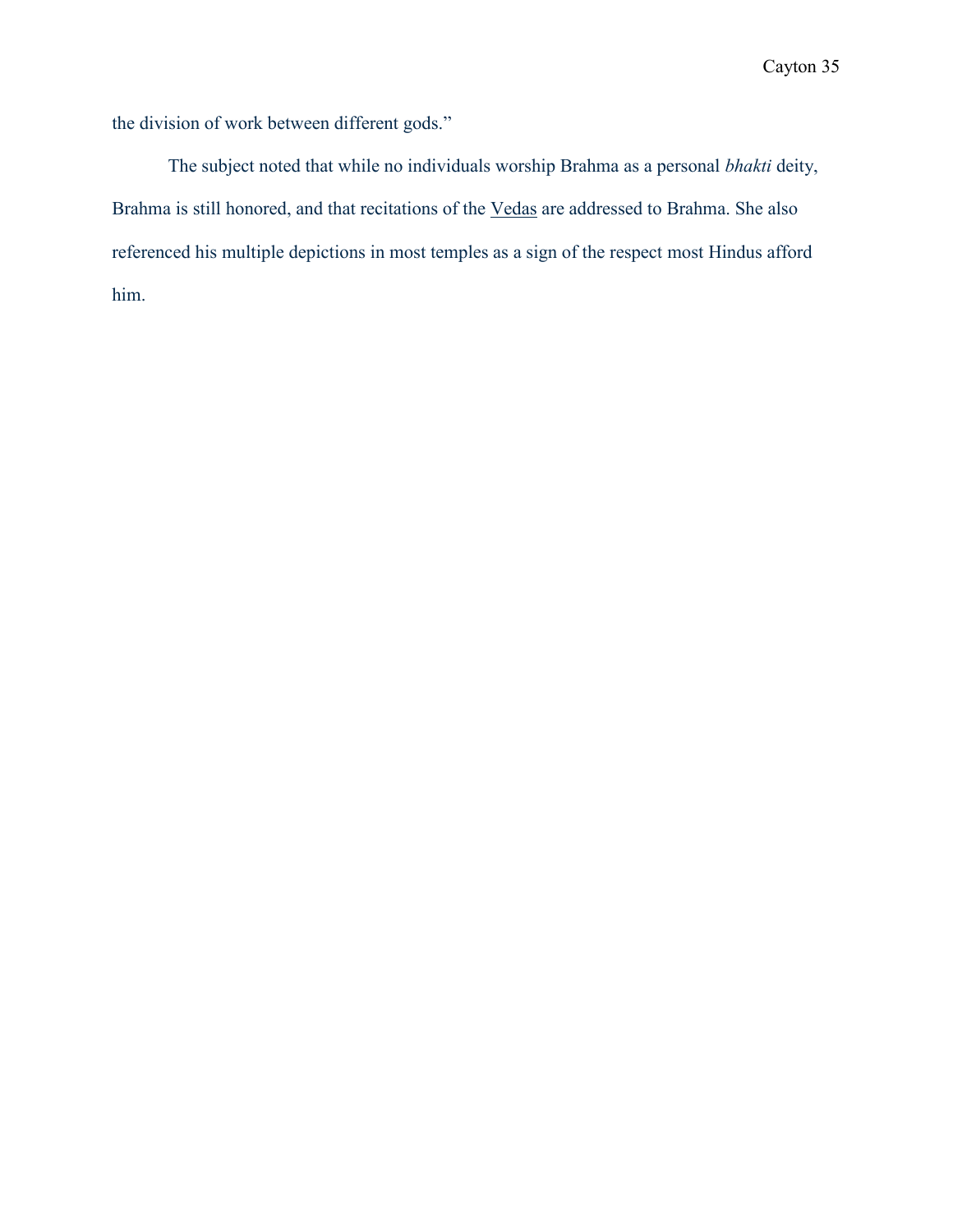#### **Chapter V**

# **Discussion and Conclusions**

# **Discussion**

Before any attempt is made to analyze the contents of the interviews, both individually and in tandem with each other, it must be said that Hinduism is an extremely ancient religion with an extremely vast following. As a result, the body of Hindu thought is incredibly diverse, and even if every interview resulted in the same responses, the conclusions drawn from them still could not be generalized to all of Hinduism. No thesis could possibly capture the religion with all its nuances in its entirety, much less one of this paper's scope. These eight interviews, however, still contain valuable testimony, and may suggest further avenues of research for the study of Hinduism.

#### **Respect for Brahma**

The testimony of every subject interviewed indicates that Brahma's lack of a *bhakti*  movement is not based upon a dislike of Brahma's character. In fact, Brahma seems to be perceived as noble among most subjects. In interviews one and three, both subjects describe Brahma as a meritorious soul who has been given the position of creator by the ultimate God, implying his worthy nature. All three subjects from the first three interviews use terms that indicate their own respect for Brahma. In interview one, Brahma is called a "great devotee of the Lord," spiritually "much more elevated" than the common soul, and even "enlightened"; in the second interview, Brahma is referred to as a "very realized person"; from the third interview, Brahma is called "very advanced." These three interviews also all agree that Brahma was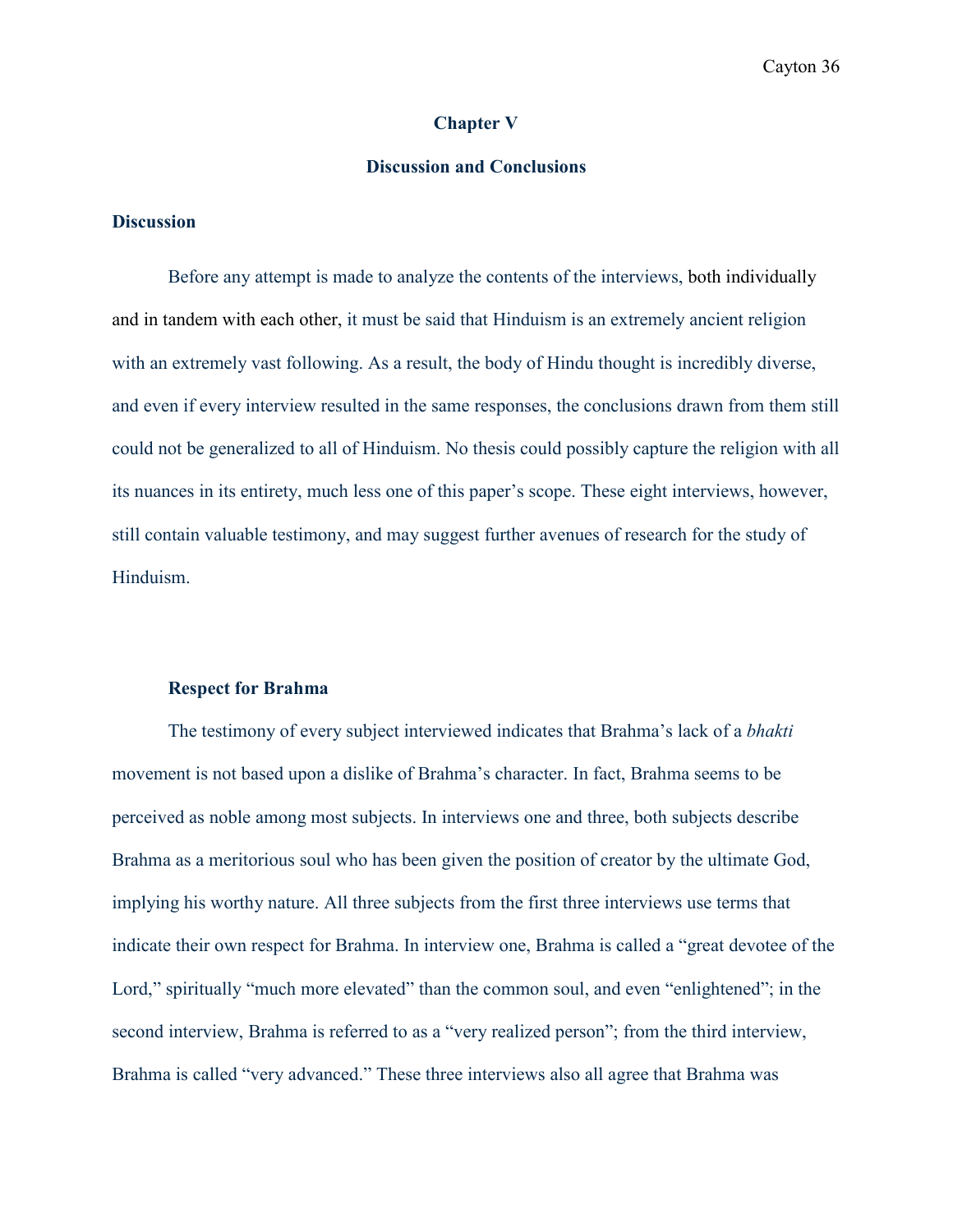directly encouraged to create the universe by God, as its "engineer" or "carpenter." This charge would not be given to one unworthy of respect.

It is important to note that as all three subjects of the first three interviews are members of the International Society for Krishna Consciousness, their views are informed by the organization to which they belong. While they do view Brahma as worthy of respect, he is merely the current soul who is deserving of the position of Creator. As specifically noted in the first interview, anyone can work until they are deserving of the position of Brahma, and replace its current occupant when his time is over. The third subject describes Brahma as "no different than you or I," which suggests while he is worthy of respect, he is not worthy of worship as anyone can fill his role given enough effort.

It is not merely the members of ISKCON who find Brahma worthy of respect; this sentiment is shared by all other participants. The subject of the fourth interview acknowledges that Brahma's lack of worship may be confused for dislike by those who are not familiar with Hinduism, but this view is incorrect. Brahma, he assures us, is not seen as lesser than Vishnu or Shiva, and is for the most part good. Even when one of Brahma's heads misbehaves, the others are there to correct it. This notion is echoed in the eighth interview, where the subject states that Brahma still receives worship in every temple, just never as the primary deity. She further states that anyone who views Brahma in a negative light has not seen Hinduism in its entirety, and that once one grasps the complete Hindu cosmology, they will see that he is merely performing his role, and is viewed as "noble" by most for doing so. In interview five, Brahma is described as "well respected," and the subjects of interviews six and seven see Brahma as equally worthy of reverence as Vishnu or Shiva.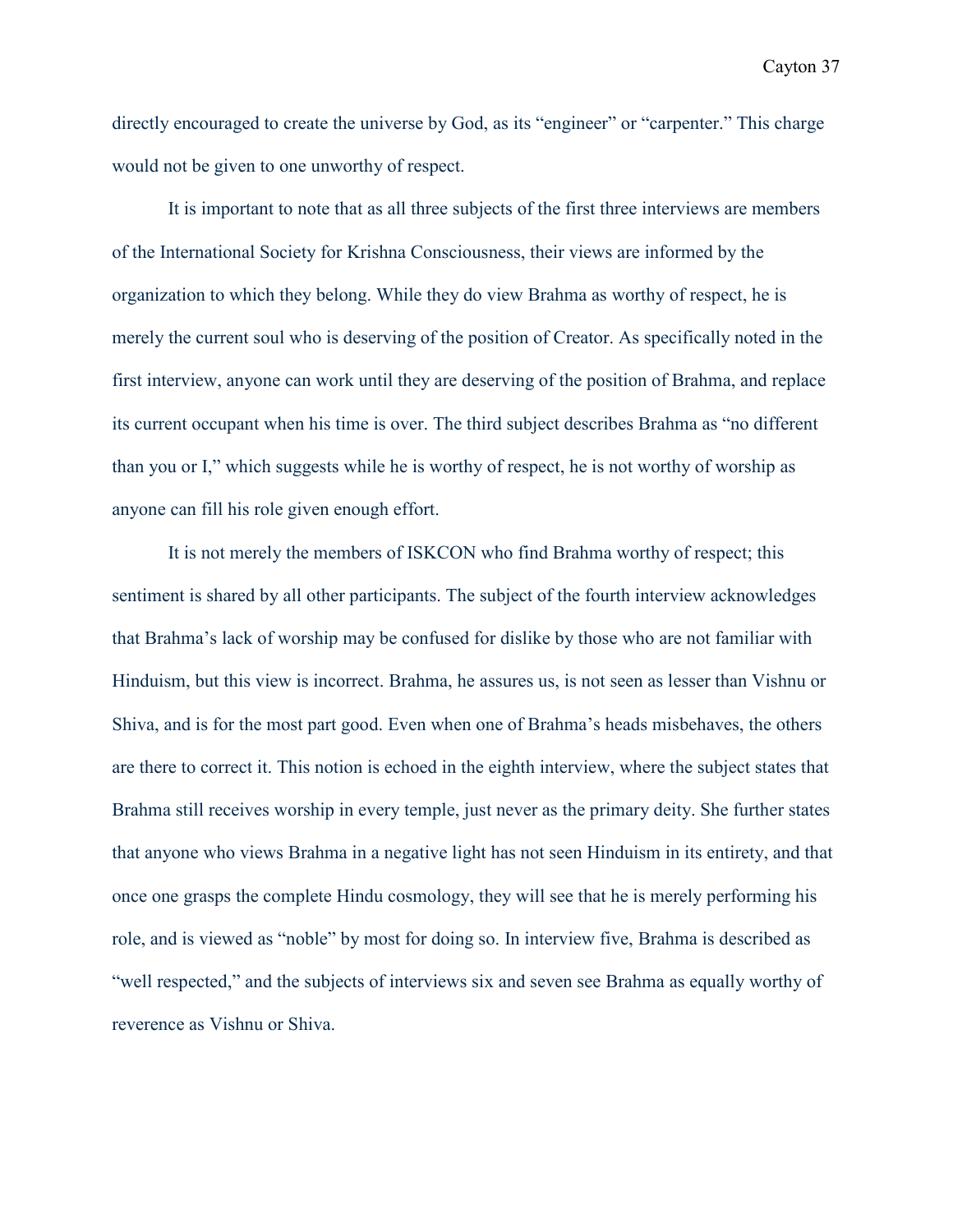#### **Brahma's Cosmological Position as a Deterrent to Worship**

If the content of these interviews can be trusted, Brahma is seen in a very positive light by the Hindu community. If this is the case, however, what is the cause for his lack of any appreciable *bhakti* movement? Both interview subjects and scholars agree that Brahma does not occupy a cosmological position that grants him the right to any worship, suggesting Brahma's role is a key cause for his unpopularity. Brahma's service to Vishnu/Krishna espoused by the members of ISKCON provides one explanation for why Brahma's position does not attract worship. It is traditionally taught in ISKCON that Brahma is lesser than Vishnu. Though Brahma is noble and wise, in the eyes of the first three participants, Vishnu is the true lord of the universe. As the subject of the first interview stated, Vishnu is the "primary creator" and Brahma is the "secondary creator." The second subject states that all power is derived from Krishna/Vishnu, and in the third interview, it was stated that multiple Brahmas exist for the multitude of universes in the whole of creation, meaning Brahma is not special when compared with the one true God. If one is taught, as members of ISKCON are, that the *Trimurti* are not equal to each other, then there would be no reason to worship Brahma at all. While it makes sense that Brahma worship would be low among those taught he is less than Vishnu or Shiva, even among those Hindus who see the *Trimurti* as composed of equals there is a distinct lack of *bhakti* devoted to Brahma. It may be that Brahma's cosmological position as the creator is what prevents his worship from spreading.

Outside of the members of ISKCON, the prevailing opinion among subjects is that Brahma, Vishnu, and Shiva are equal in stature. As a result, it must be some aspect of Brahma's character that makes him less attractive for worship; one of these aspects seems to be his position as creator. Most subjects agree that no member of the *Trimurti* has dominion over the others,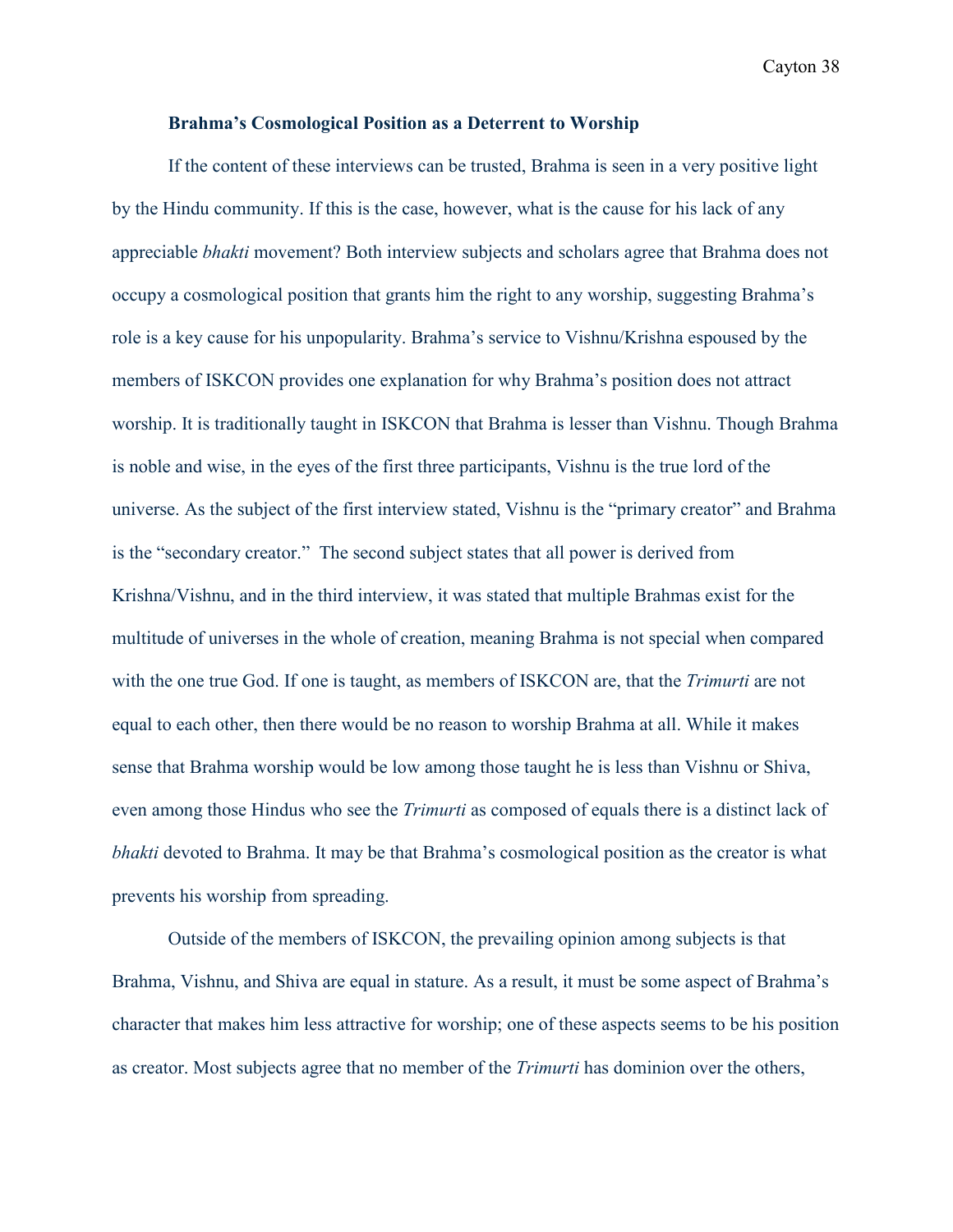with the subject of interview six stating that all three are equal despite an unspoken divine hierarchy, and the subjects of interviews seven and four stating Brahma is equal to Vishnu and Shiva without any such qualifications. Subject eight touches on a possible reason for Brahma's unpopularity when she states that Brahma, owing to his role as creator, is oriented toward the past. His job is done and he has nothing else to offer. Thus, Vishnu, who is concerned with preserving the world; and Shiva, who will eventually complete the world by destroying it, still have active roles, and can aid humanity in exchange for devotion. In interview five, the same theme is heard, with the subject stating Vishnu receives worship as his job as the preserver is still relevant, whereas Brahma has already completed his work as creator. Why pray to a god whose job is done? This point notably echoes Mishra's explanation of Brahma's lack of *bhakti*  following, lending credence to her theory.<sup>[98](#page-44-0)</sup> When creation is complete, the god of creation becomes irrelevant.

Due to Brahma's position as creator, his work has already been completed. As a result, he receives no *bhakti* worship from Hindus, only secondary praise. This may be a result of a perception that Brahma, unlike Vishnu or Shiva, cannot lead one to *moksha*, the liberation from reincarnation that is the goal of Hinduism. The subject of interview eight stated that, as the creator, Brahma's role "is to be in the background," and thus, he cannot give *moksha.* This sentiment is shared by the subject of interview five, who believes that Brahma was not constructed as a character related to *moksha*. The third interview's subject, being a member of ISKCON, agrees that Brahma cannot grant *moksha*, but has a different reasoning. As a servant of Vishnu, Brahma cannot grant *moksha*; this is a right reserved for the supreme god, in this case, Vishnu. In all, most subjects seem to agree that there is some aspect of Brahma's role in the

<span id="page-44-0"></span> <sup>98</sup> Mishra, *Worship,* 13.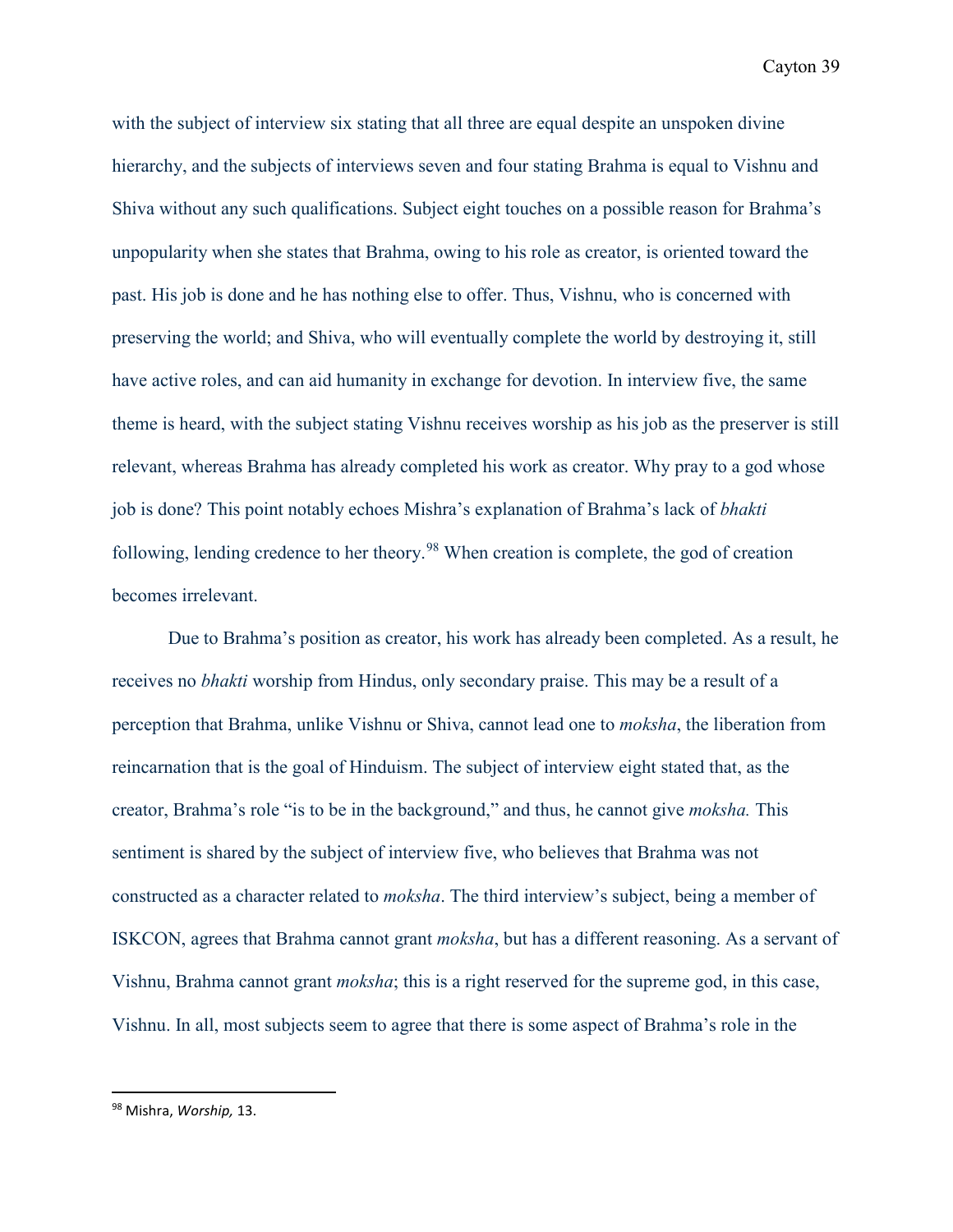universe that limits his worship. It may be his subservience to Vishnu, or his role as the creator that condemns him to go unworshipped. Whatever the case, the construction of Brahma's character in the cosmological sense seems to be a key reason for his unpopularity.

# **The Validity of Bailey's Theory of** *Pravṛttidharma*

If Brahma's role in the cosmos prevents him from gaining followers, it may be because Brahma, owing to his role as creator, is too closely tied to *pravṛtti* values as Bailey speculates. If Brahma is too bound up in the values of this world, he cannot provide the spiritual liberation that Hindus so desire. Bailey argues that two value systems underlie Hinduism: *pravṛttidharma*  includes the worldly everyday values of caste-based society whereas *nivṛttidharma* involves renunciation of the material world and contemplation of the divine. Bailey argues that Brahma is essentially concerned with *pravṛtti* values due to his worldly nature. Brahma desires creation, unlike a *nivrtti* ascetic who would be free of desire.<sup>[99](#page-45-0)</sup> Brahma engages in action through creation.[100](#page-45-1) Brahma, instead of transcending the world he has created, has participated in creation and become deluded by it.<sup>[101](#page-45-2)</sup> Brahma is also overly concerned with worldly ideals, for he fails to grant demons immortality.<sup>[102](#page-45-3)</sup> Each of these traits indicates that Brahma is too bound up in the world to offer the transcendence that Hinduism is concerned with, unlike Vishnu or Shiva. Bailey proposes that it may be for this reason that Brahma finds himself without worship, but modern Hindus seem to have conflicting views on whether or not this is the case.

While nowhere near unanimous, certain respondents' answers lend credence to Bailey's

<span id="page-45-0"></span> <sup>99</sup> Bailey, *Mythology,* 94.

<span id="page-45-1"></span><sup>100</sup> Bailey, *Mythology,* 88.

<span id="page-45-2"></span><sup>101</sup> Bailey, *Mythology,* 47.

<span id="page-45-3"></span><sup>102</sup> Bailey, *Mythology,* 141.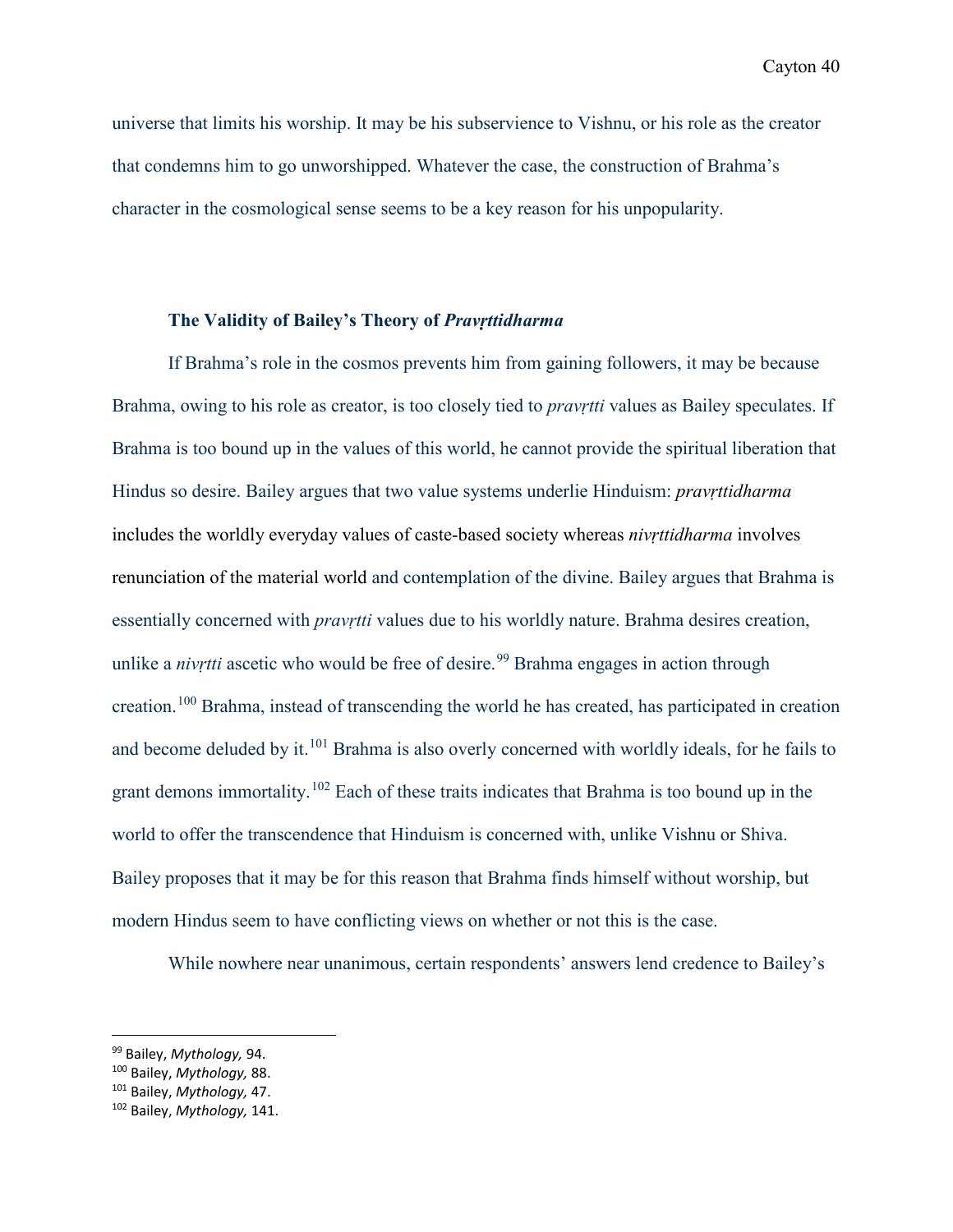theory of Brahma's unpopularity. Subject five was receptive to the theory to a degree, stating that the theory was true but "only because… Just theologically he was never meant to give liberation." The subject elaborated that correct conduct and fulfillment of one's duty is enough to give one *moksha*, and that *pravṛtti* ritualism is irrelevant to whether or not one reaches *moksha*. The subject described Bailey's theory as "character assessment," but noted that it would be possible for the theory to be further elaborated upon, implying that he saw merit in it to some extent. The eighth subject also saw a potential explanation for Brahma's lack of worship in Bailey's work. She stated that Brahma is in fact tied to *pravṛtti*, as the force of *pravṛtti* dwells within creation, which Brahma is responsible for. Vishnu and Shiva, on the other hand, are obligated to help humans with spiritual matters, potentially as they lack the tie to the material world that Brahma, the creator, has. Taken together, these statements imply that Brahma, tethered to the ephemeral world, cannot give liberation to the spirit and that the rituals he represents are unnecessary to attain said liberation. If this is the case, however, why is it that Shiva or Vishnu may aid a soul in attaining *moksha* when good conduct is all that matters? This question, along with other notions brought up by other respondents, cast doubt on Bailey's theories.

While certain Hindus see potential in Bailey's explanation, others are not so certain that he offers a valid view of the issue. When asked if Brahma was too closely associated with *pravṛtti* values, the first subject stated that Brahma is not, and that he is in fact one of God's greatest followers. The subject stated that Brahma was imparted a realization from God and that he performed penance and meditated until enlightenment sprouted "from within his heart." Far from tying Brahma to *pravṛtti* ritualism, the subject described Brahma with terms closely linked to *nivṛtti* renunciation, such as "meditation" or "enlightened." The third subject acknowledged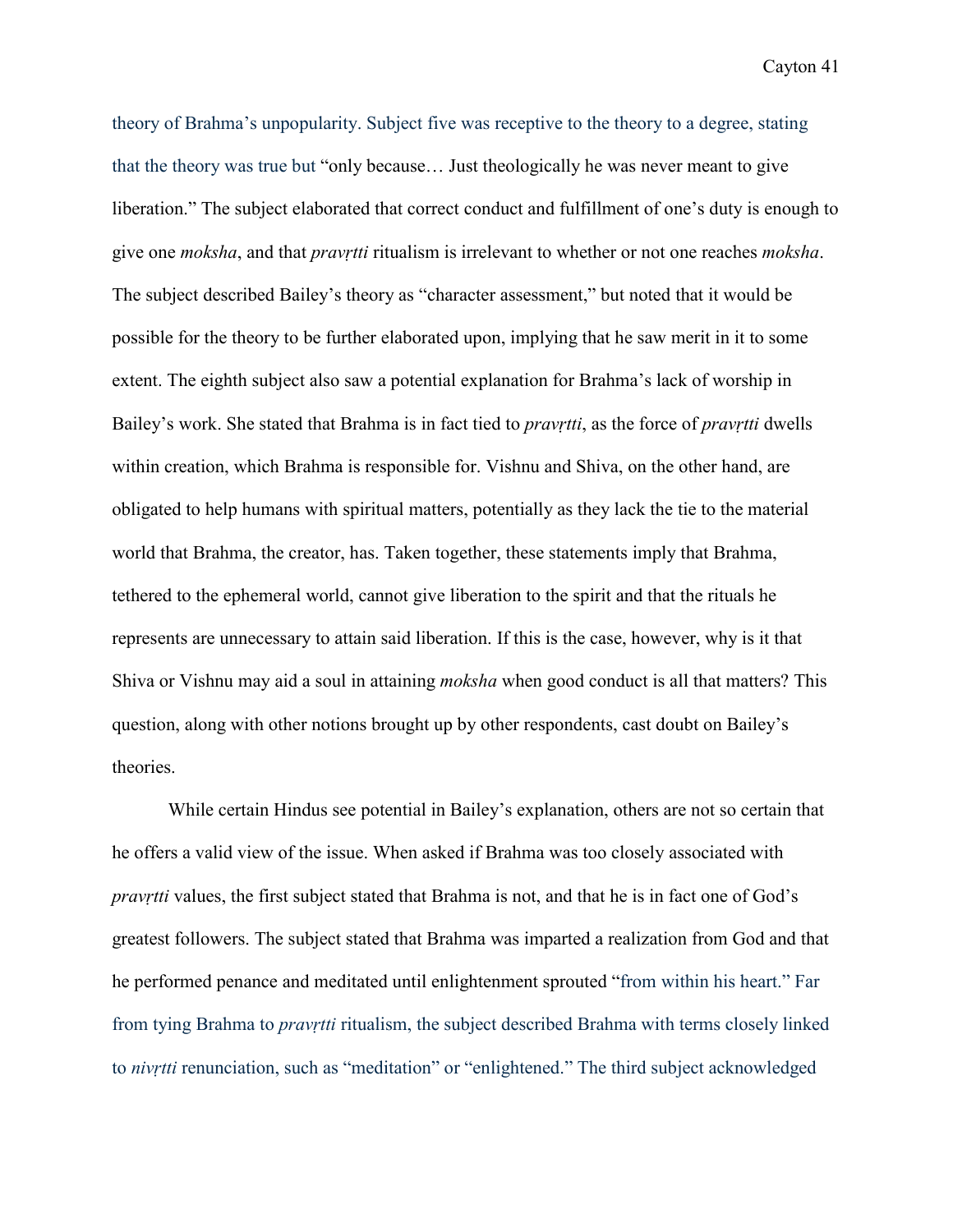that Brahma lacks the capacity to lead humans to *moksha,* but attributed this not to Brahma's link to *pravṛtti*, but to his subservience to Vishnu. Subject six also doubted that Brahma's ties to ritualism could explain his unpopularity, and claimed that most Hindu families likely worship their *bhakti* god out of tradition, rather than for their ties to *nivṛttidharma* and *moksha.* While all three respondents agree that Brahma's *pravṛtti* ties are not to blame for his lack of worship, it is hard to otherwise synthesize them. Subject six's answer seems to hint at an explanation for the answers of subjects one and three, however: both belong to the Hare Krishna sect of Hinduism, and thus, have been brought into a tradition where Brahma is depicted as incapable of granting *moksha*, and subservient to a higher god. Tradition and historical inertia seem to play a noticeable component in Brahma's unpopularity, which suggests a historical cause for his lack of followers.

#### **Tentative Historical Case for Brahma's Unpopularity**

It seems the case that modern Hindus bare no ill will towards Brahma. Though some see him as subservient to another higher god, he is not disliked by any means. Why, then, is he not worshiped? Combined with evidence that Brahma once possessed a notable cult in India, certain interviews attribute a historical reason for Vishnu's and Shiva's large followings and Brahma's nonexistent one. If the research of Bailey and Mishra is accurate, Brahma likely possessed a following at some point in history. Bailey and Mishra place Brahma's location of worship in western India, centered around Pushkar in Rajasthan, based on writings in the Mahabharata, Padma Purana, and Kurma Purana, as well as archeological evidence. Temporally, they trace his worship in these places over a great period: around 400 B.C. to sometime between 1300 and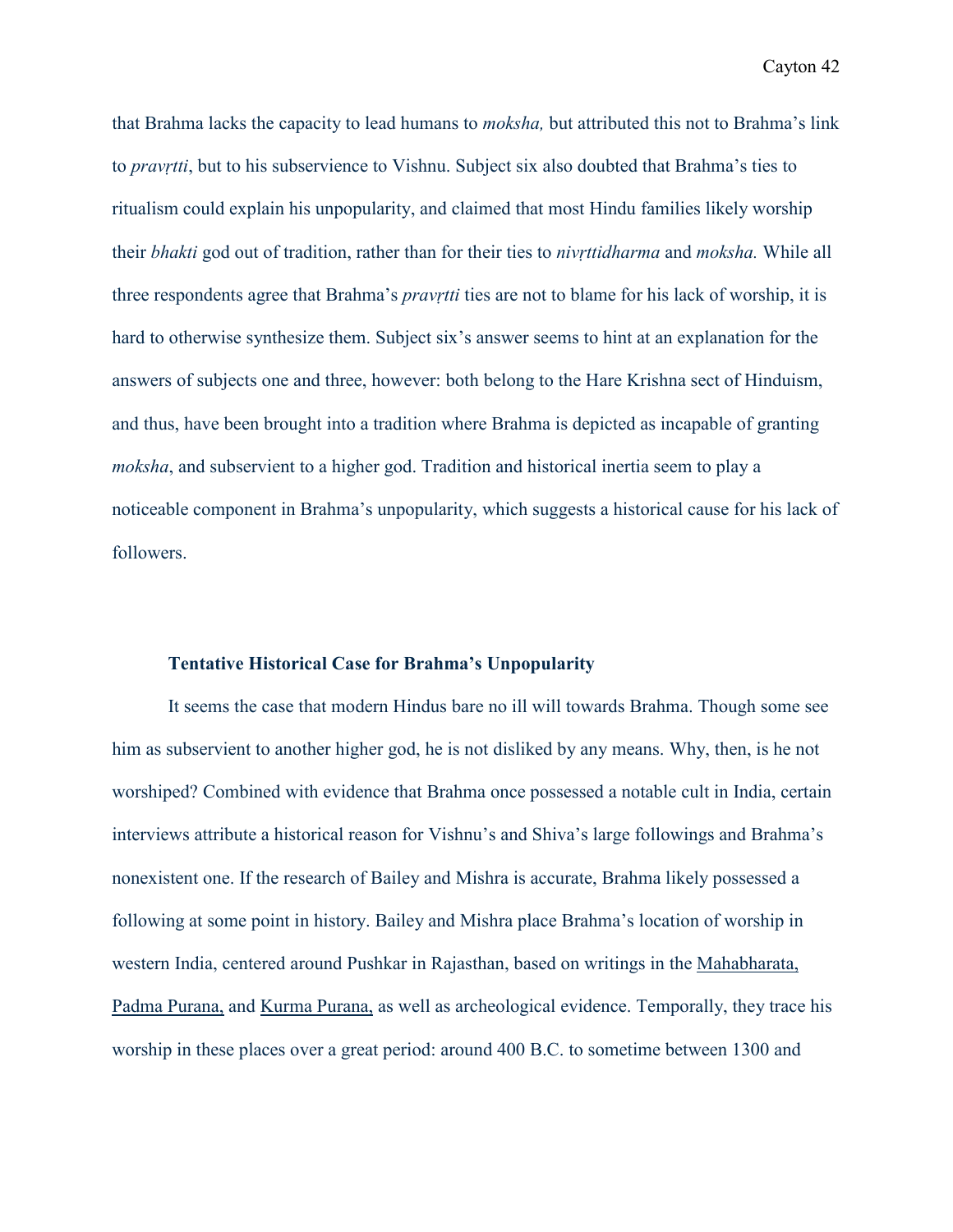1500 A.D. Though scholars such as Doniger insist that Brahma never possessed a great cult,  $103$ certain respondents are inclined to agree with Bailey and Mishra that Brahma once had followers. The subject of interview five cites the wide praise for Brahma in the scriptures of Hinduism's Puranic age, saying that Brahma "is exalted in many verses and stuff like that, he is even given the term Prajapati, which means 'the All-Father'. . . Brahma was highly respected and many sages claimed descent from Brahma," implying Brahma once possessed a following large enough to create such scriptures. Subject six speculated that it is possible Brahma was once worshiped until some disaster wiped out his following. These responses offer little proof on their own, but are lent credence by the findings of Bailey and Mishra. Even subject eight, who expressed doubt that Brahma was ever widely followed, conceded that small pockets of Brahma worship may have existed in the past. Taken together, this implies the existence of an extinct Brahma cult, but the question of what happened to it naturally arises. A clue may be found in the myths told by the respondents.

Brahma may have had a cult in the past, yet it has disappeared as of the modern day. While there is no way to tell for certain what caused the cult's decline, the presence of various myths explaining Brahma's lack of worship indicates an active attempt on the part of Hindus to justify or rationalize whatever event caused the cult to decline. Such myths are referenced multiple times by different subjects. In the first interview, the subject brings up Brahma's birth from the lotus which grew from Vishnu's navel, implying he is subservient and thus, less worthy of worship. The fourth subject mentions a myth where one of Brahma's heads was torn off by Shiva for speaking evil words, and Brahma was cursed never to be worshiped again. The subject of interview five references three myths which explain Brahma's lack of a following: the story of

<span id="page-48-0"></span> <sup>103</sup> Doniger, *Hinduism,* 23.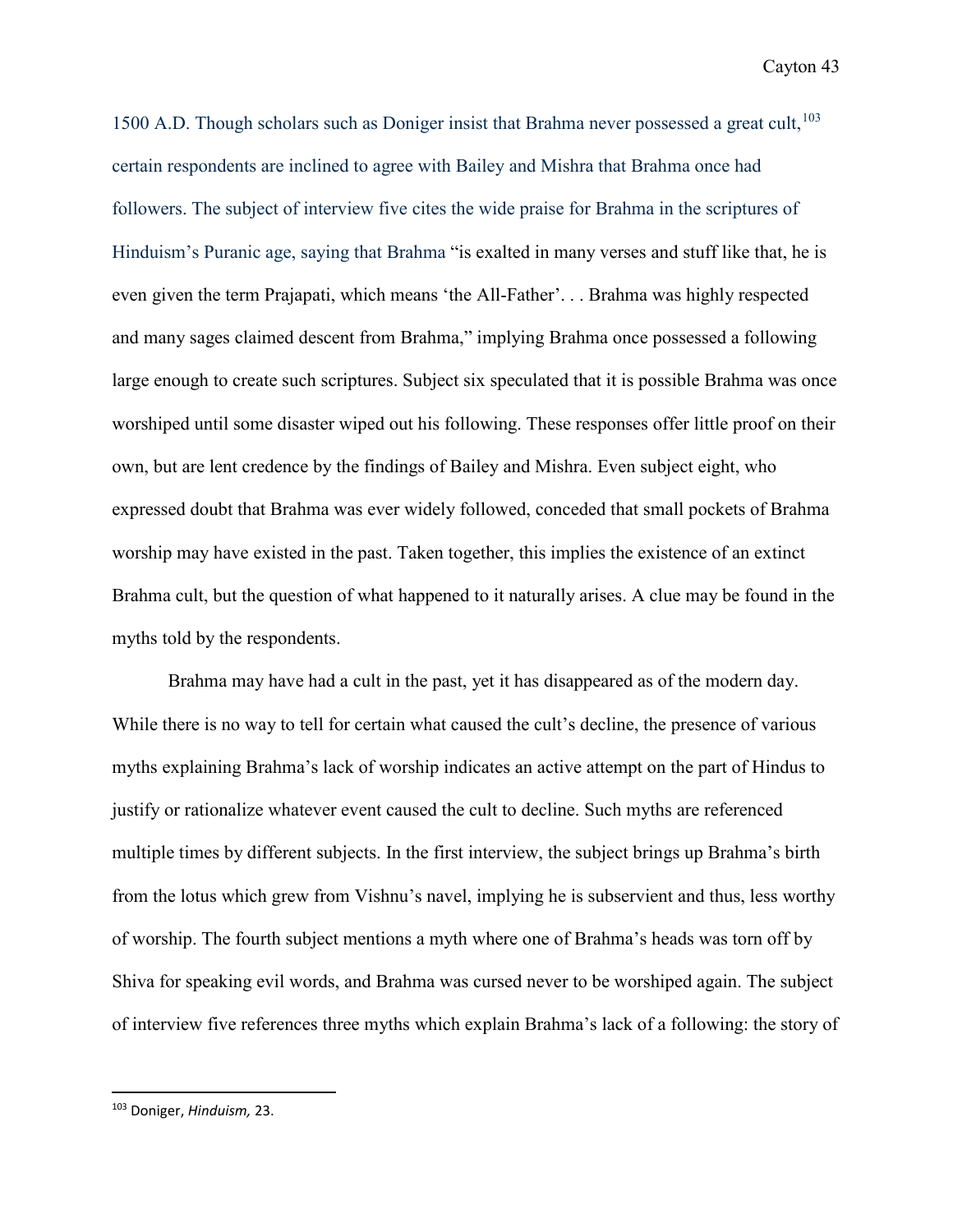Brahma's birth from Vishnu's navel, which portrays him as Vishnu's inferior and symbolic son; the story of Brahma's inhospitality to a sage who visited him, resulting in him being cursed and denied worship; and the story where Shiva assumes the form of a pillar of fire, curing Brahma when he lied about having scaled the pillar. While such myths indicate that Hindus are attempting to explain the paradox of one of their religion's most important gods having no following, this type of myth may in and of itself represent a cause for Brahma's lack of worship.

 Combined with speculation from certain subjects, the presence of myths in the Hindu tradition which depict Brahma in a negative light may represent an attempt by rival cults to stifle his worship. Both Mishra and Bailey recount myths that depict Brahma as lustful and incestuous, pursuing his own daughter as a result of her beauty. Bailey also notes a myth where Brahma was punished by Shiva for lusting after other gods' wives. These myths, and others like them, might be the result of worshipers of other gods slandering Brahma. This is not unthinkable, as Mishra and Doniger present evidence that rival cults attempted to absorb Brahma's positive traits into their own doctrine and make their own gods seem superior as a result. Mishra describes how Vishnu has appropriated the title of Narayana, as well as certain avatars, from Brahma. Furthermore, she shows evidence that the Mahabharata has been edited in certain sections, turning it from praise of Brahma into praise of Vishnu. Doniger, closely analyzing the lotus-birth myth, illustrates that in its telling, the myth has turned Brahma into Vishnu's son, and that Vishnu has assumed the role of true creator. Doniger also describes how Shiva has been made into a Lord of Creatures like Brahma, and that he has also absorbed Brahma's role as creator.

 These myths, in attacking Brahma's character, suggest that certain groups were interested in curbing Brahma's worship. This theory is supported by testimony from the respondents. In interview five, the subject states that Brahma's subservience to Vishnu in the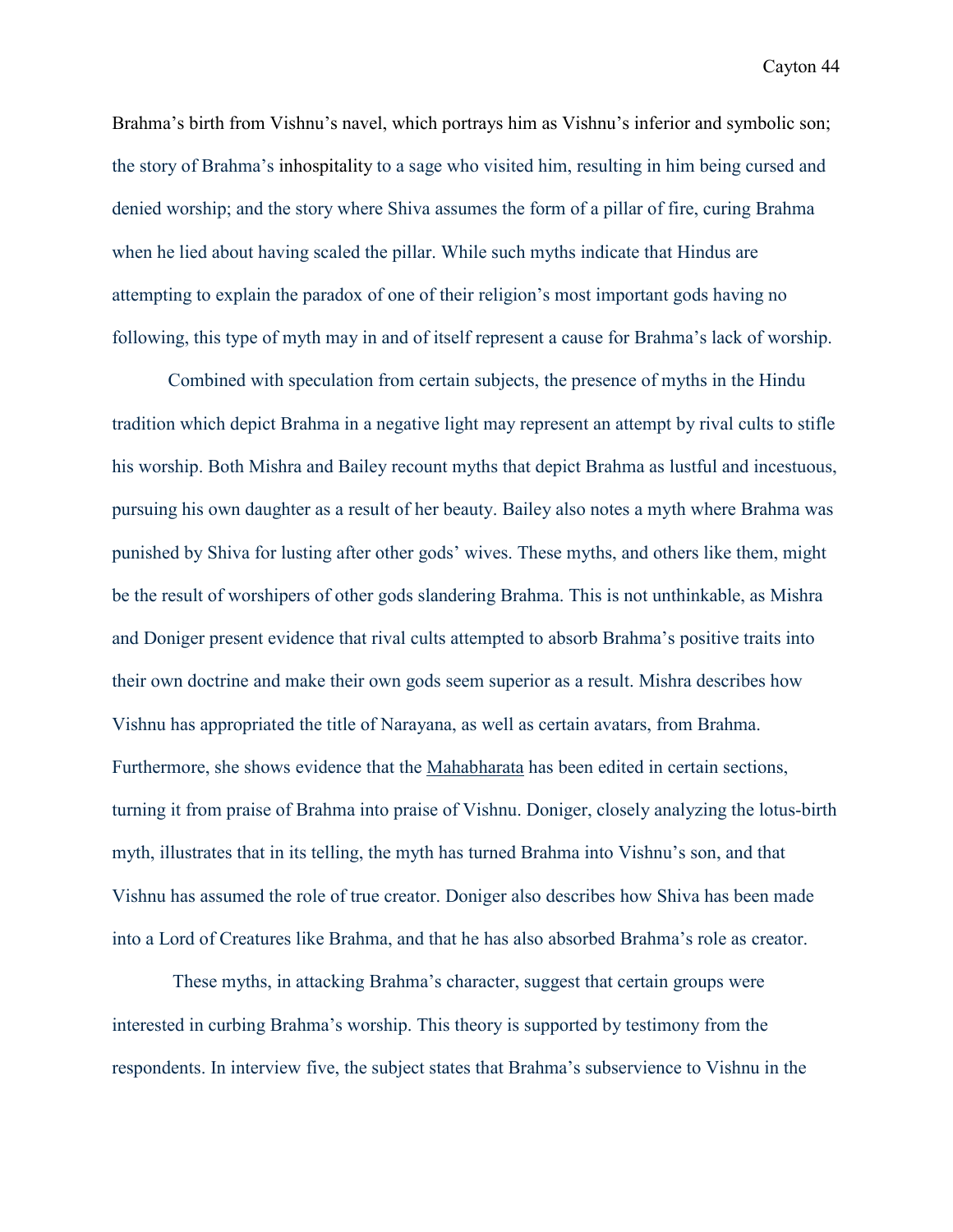lotus myth "wasn't the case earlier," and that "if the creator comes from something else why should we worship him now? And Brahma's cult lost eventually," implying a deliberate attempt from the cult of Vishnu to make Brahma look inferior. The subject further stated that there are "slander campaigns against Brahma. . . propagated by worldly cults," referencing the removal of Brahma's evil face and his incestuous lust. The subject of the sixth interview also suggests that historical conflict might be the cause of Brahma's unpopularity, and that traditions depicting Brahma's noble qualities may have died out after some struggle. It is important to note, however, that not every Hindu views such "slander campaigns" as the cause for Brahma's unpopularity. The subject of interview eight stated that she did not think that myths depicting Brahma in a negative light could be blamed for his lack of worship, and that instead, his character is simply not conducive to worship. Even so, the unflattering portrayal of Brahma in modern Hinduism, combined with evidence of other cults attempting to appropriate Brahma's role as Creator, suggests that some effort has been made to stymy Brahma's popularity among Hindus. In order to know whether or not this is indeed the case, when and how this campaign was carried out, and how successful it was, evidence that is not currently available must come to light. It is possible that such evidence will never be found, and that the Brahma cult's story may be lost to the fog of history, if it had a story to begin with.

#### **Conclusion**

Hinduism, as the world's oldest religion and one of its largest, holds many mysteries. Chief among these is why Brahma, one of the three most important gods, goes without a following. The true answer to this question likely involves an unquantifiable number of contributing factors, most of which are no doubt forgotten. While it may be impossible to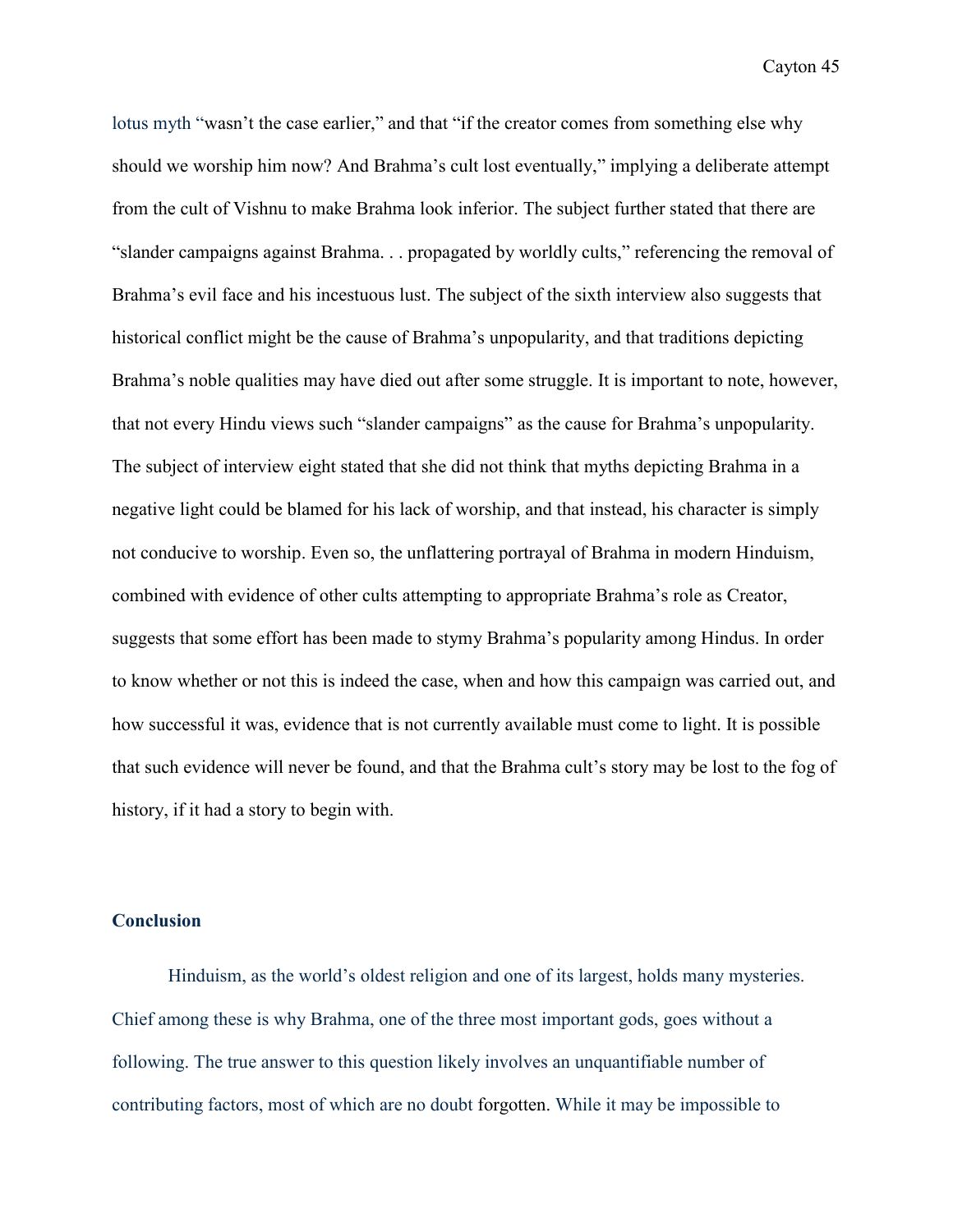determine for certain the correct solution to the issue, the interviews collected for this project at the very least suggest possible causes.

Whether it be lying, speaking evil words, or even pursuing his own daughter with lustful intent, there are plenty of examples of Brahma's bad behavior throughout the Hindu tradition. The respondents suggest that these myths do not factor into their opinion of Brahma, however, and that he is still a very well-respected god among modern-day Hindus. Even members of ISKCON, who perceive Brahma to be inferior to Vishnu, see him as a great soul and servant of God. Subjects seemed to express doubt that myths of Brahma's misconduct could play a role in his unpopularity, save for subject five, who claimed these myths were part of a slander campaign created by rival cults. Even if there is a period of history where such myths resulted in a decline of Brahma worship, in the modern age, these myths seem to play a small role in the public perception of Brahma.

Brahma, as the god of creation, may occupy a position in Hinduism unconducive to worship, explaining his lack of a following. Respondents one through three, as members of ISKCON, see Brahma as subservient to Vishnu. If Brahma is merely a servant, there is no reason to worship him, as he is not the true god, and thus cannot lead one to *moksha*. Subjects five and eight, however, suggest that Brahma is cosmologically irrelevant, having already performed his work of creation. While Vishnu is relevant in modern society as the god of preservation, and Shiva's role as cosmic destroyer is yet to come, Brahma's act of creation has already been carried out. Subjects five and eight also agree that Brahma does not occupy a cosmological position that entitles him to grant *moksha* to his followers, meaning those who pursue spiritual liberation would have no reason to follow him. Brahma cannot fulfill the needs of modern Hindus and has little more to give humanity, offering no incentive for worship.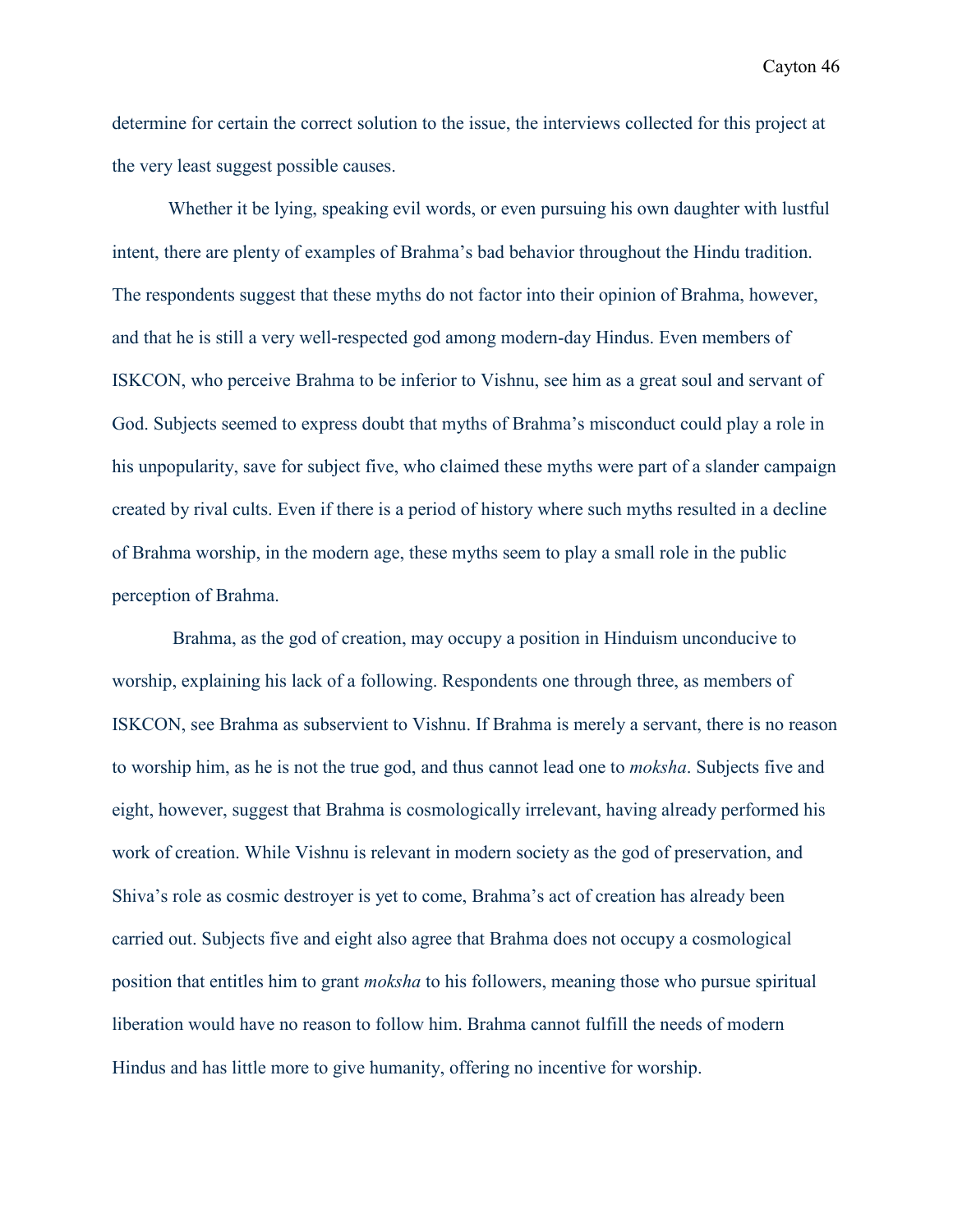Greg Bailey hypothesizes that Brahma is too closely tied to the worldly ritual values of *pravṛttidharma* to be popular*.* Brahma, as the creator of the world, is bound up in its *dharma*, and is thus dominated by worldly impulses. Brahma's lustful desires and his refusal to give certain boons to demons cement his position as a worldly deity. If Brahma is too closely tied to the world of *pravṛtti*, then there is no way he can grant Hindus *nivṛtti-*based transcendence. Though this argument makes theoretical sense, it seems controversial among Hindus themselves. Subjects five and eight seem to think that Brahma, bound up in creation, is in no position to grant humans *moksha,* and that his role is to work in the background. This position is not universally shared, however, as the first subject described Brahma with *nivṛtti* terms such as enlightened, implying Brahma can fill both roles. Subject six expressed doubt that considerations of *moksha, nivṛttidharma,* and *pravṛttidharma* enter into most Hindus' minds when performing *bhakti*  worship, and claims most worship a *bhakti* god out of tradition. Bailey's position is controversial, but received enough support to merit further study,

Evidence collected by scholars such as Mishra and Bailey suggests Brahma possessed a cult at some point in history, possibly in western India from a period spanning 400 B.C. to 1500 A.D. They support these findings with archeological evidence of temples and artwork, as well as scriptures such as the Mahabharata or various Puranas, that either suggest praise of Brahma or were subject to edits either to remove or add such praise. The idea of an extinct Brahma cult is supported by some subjects, while rejected by others. Subject five believes that Brahma's cult was overtaken by Vishnu and Shiva's cults, while subject eight states Brahma was never widely worshiped, and that if he did receive any worship, it would have been limited in scope. Subject five, citing myths that portray Brahma in a negative light, suggests a slander campaign against Brahma that may be the cause of his modern unpopularity. This notion is supported by textual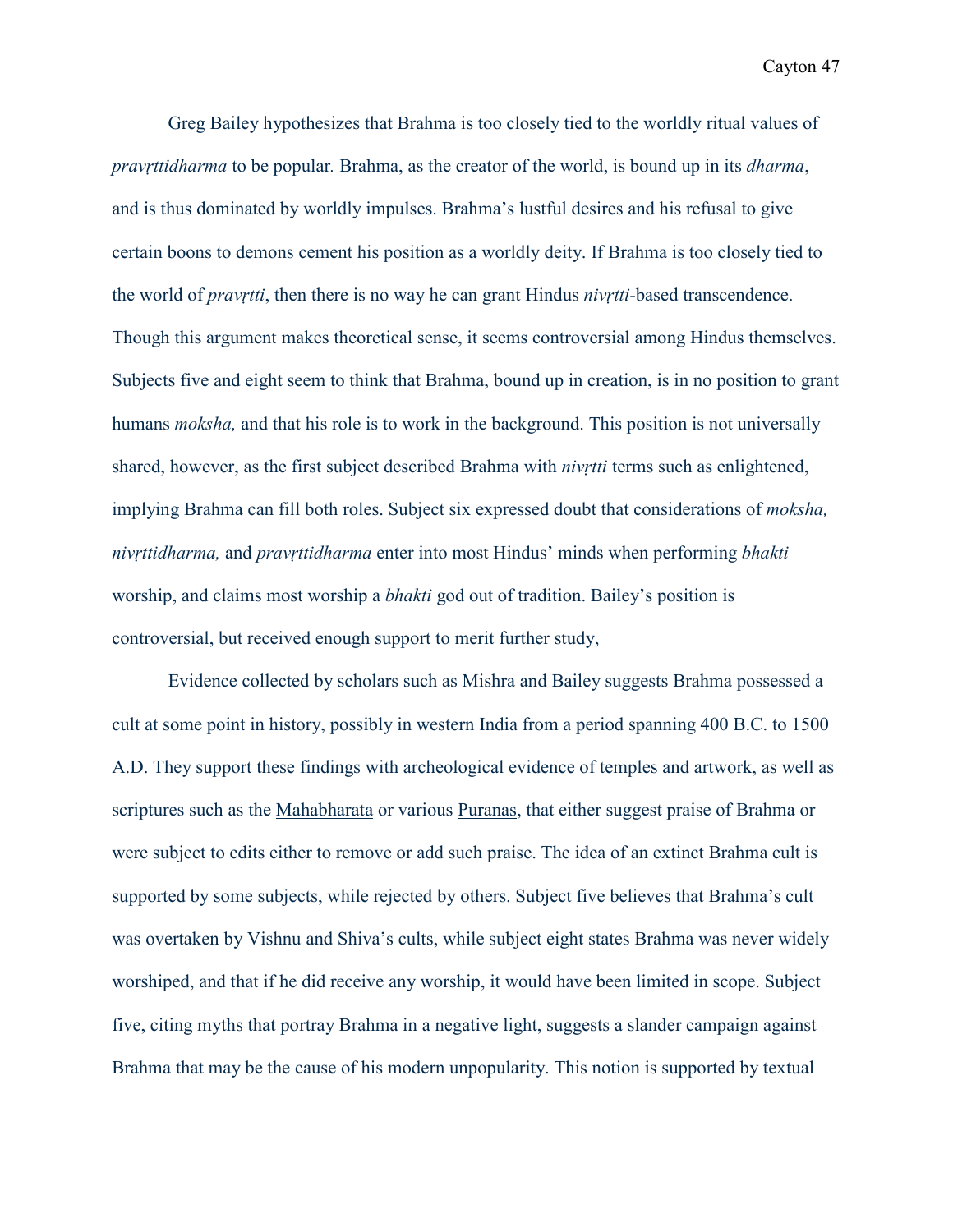revisions to certain scriptures like the Mahabharata, which Mishra argues originally praised Brahma before being edited into a work on the glory of Vishnu. Barring some revolutionary finding in the field of Indian history, the validity of these speculations cannot be proven, no matter how plausible they seem.

 The evolution of culture is a complex and varied phenomenon. No one can ever count all of the variables that combine to bring any one historical event about, much less so when these factors are obscured behind the curtain of time. Whether or not a definitive explanation for Brahma's unpopularity in the modern age will be found is yet unknown. While none of the factors studied can be proven to be the cause of Brahma's unpopularity, they suggest new avenues of study for future researchers to pursue. Brahma's position in modern Hinduism is a stark reminder of the fundamental truth of culture and human society– it is constantly evolving and changing, and old ways of life are abandoned for modern ones which serve the people better. There is no guarantee that our way of life will be remembered by our descendants. In the far-off future, our ways may be as obscure as the faith of Brahma is today.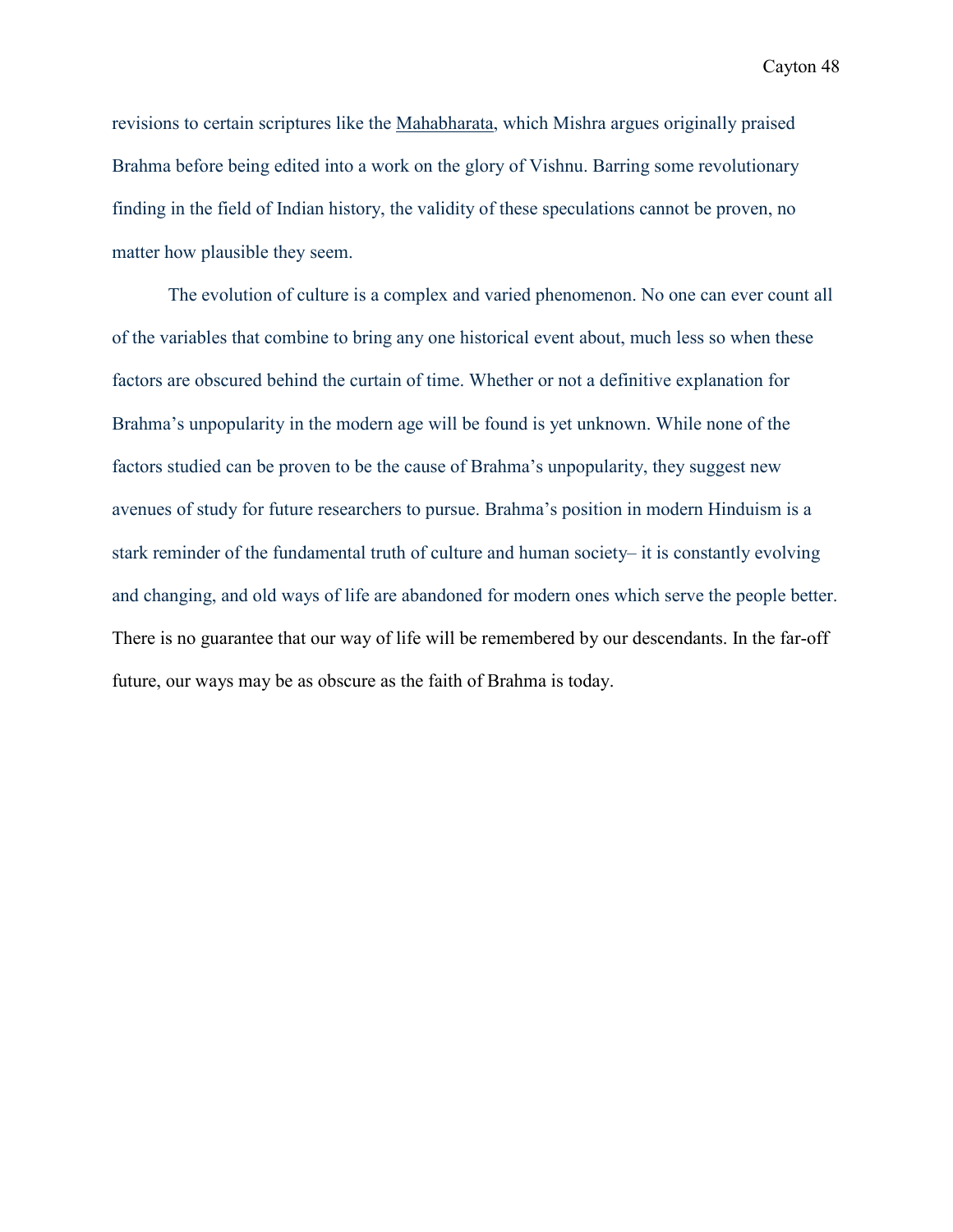# **Bibliography**

# **Works Referenced**

- Bailey, Greg. *The Mythology of Brahma.* Delhi: Oxford University Press, 1983.
- Dasgupta, S. N. *Hindu Mysticism*. Radford, VA, Wilder Publications, 2008.
- Doniger, Wendy. *On Hinduism.* New York: Oxford University Press, 2014.
- Doniger O'Flaherty, Wendy. *Shiva: The Erotic Ascetic.* New York: Oxford University Press, 1973.
- Hawley, John Stratton, and Donna Marie Wulff. *Devi: Goddesses of India.* Berkeley: University of California Press, 1996.
- Mishra, Km. Rajani. *Brahma Worship: Tradition and Iconography.* Delhi: Kanishka Publishing House, 1989.
- Monier-Williams, Sir Monier. *A Sanskrit-English Dictionary.* Oxford at the Clarendon Press, 1899.
- *"Videyeśvarasaṁhitā"* in the *Śiva-Purāna*, vol. I. Translated by a Board of Scholars. Delhi: Motilal Banarsidass, 1973.

#### **Works Consulted**

Bhattacharya, Tarapada. *The Cult of Brahma.* The Chowkhamba Sanskrit Series Office, 1969.

Kopf, David. *The Brahmo Samaj and the Shaping of the Modern Indian Mind.* Princeton: Princeton University Press, 1979.